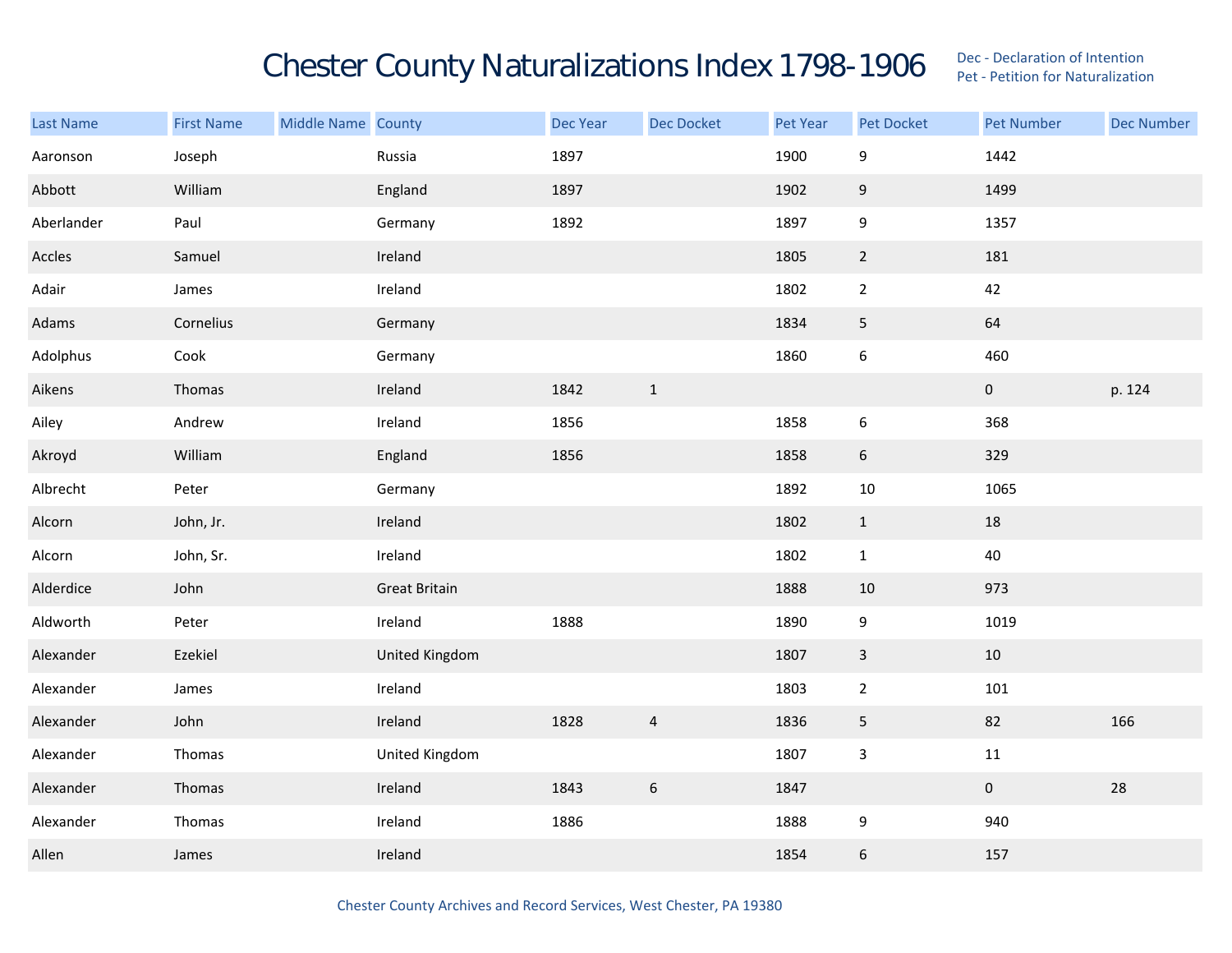| <b>Last Name</b> | <b>First Name</b> | Middle Name County |                      | Dec Year | Dec Docket     | Pet Year | <b>Pet Docket</b> | <b>Pet Number</b> | <b>Dec Number</b> |
|------------------|-------------------|--------------------|----------------------|----------|----------------|----------|-------------------|-------------------|-------------------|
| Allen            | Richard           |                    | United Kingdom       |          |                | 1808     | $\mathbf{3}$      | 54                |                   |
| Allen            | Samuel            |                    | United Kingdom       |          |                | 1809     | $\mathsf{3}$      | 109               |                   |
| Allerton         | David             |                    | England              | 1856     |                | 1864     | $\overline{7}$    | 574               |                   |
| Alleva           | Guiseppe          |                    | Italy                |          |                | 1900     | 10                | 1433              |                   |
| Allison          | David             |                    | United Kingdom       |          |                | 1807     | $\overline{2}$    | 310               |                   |
| Allison          | John              |                    | Ireland              |          |                | 1802     | $\mathbf{1}$      | 23                |                   |
| Altman           | Charles           |                    | Bremen, Germany      | 1858     |                | 1860     | 6                 | 432               |                   |
| Altorfer         | Gerold            |                    | Switzerland          | 1869     |                | 1872     | $\overline{7}$    | 681               |                   |
| Anderson         | Andey             |                    | Sweden               |          |                | 1897     | 10                | 1346              |                   |
| Anderson         | David             |                    | United Kingdom       |          |                | 1807     | $\mathbf{3}$      | 5 <sub>1</sub>    |                   |
| Anderson         | Erick             |                    | Sweden               |          |                | 1897     | 10                | 1345              |                   |
| Anderson         | James             |                    | Ireland              |          |                | 1802     | $\overline{2}$    | 46                |                   |
| Anderson         | James             | ${\sf H}.$         | <b>Great Britain</b> |          |                | 1884     | $\overline{7}$    | 868               |                   |
| Anderson         | John              |                    | United Kingdom       |          |                | 1809     | $\mathsf{3}$      | 103               |                   |
| Anderson         | John              |                    | Ireland              | 1816     | $\mathbf{3}$   |          |                   | $\pmb{0}$         | 260               |
| Anderson         | John              |                    | Ireland              | 1844     | $\overline{2}$ |          |                   | $\mathbf 0$       | September 5       |
| Anderson         | Joseph            |                    | <b>Great Britain</b> |          |                | 1805     | $\mathbf 2$       | 170               |                   |
| Anderson         | Robert            |                    | Ireland              |          |                | 1802     | $\mathbf{1}$      | 42                |                   |
| Anderson         | Robert            |                    | Ireland              |          |                | 1802     | $\overline{2}$    | 65                |                   |
| Andrew           | Joseph            |                    | Ireland              |          |                | 1805     | $\overline{2}$    | 162               |                   |
| Andrews          | James             |                    | Ireland              | 1840     | $\mathbf 1$    | 1844     | 5                 | 233               | 87                |
| Andrews          | Robert            |                    | Ireland              |          |                | 1802     | $\mathbf{1}$      | 88                |                   |
| Andrie           | Jules             | А.                 | Switzerland          | 1897     |                | 1900     | $\boldsymbol{9}$  | 1443              |                   |
| Anguis           | James             |                    | Ireland              |          |                | 1802     | $\mathbf{1}$      | 55                |                   |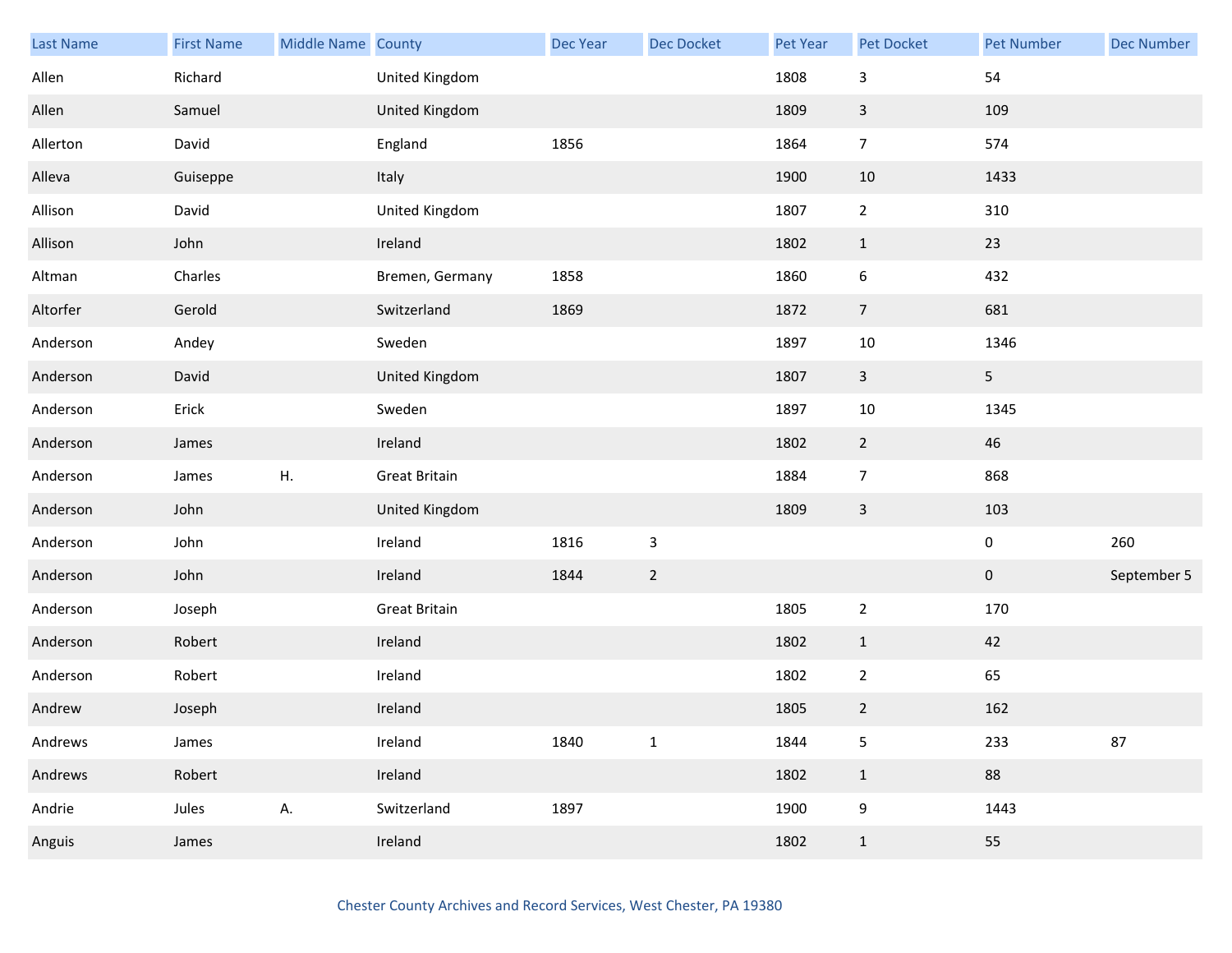| Last Name  | <b>First Name</b> | Middle Name County |                      | <b>Dec Year</b> | <b>Dec Docket</b> | Pet Year | Pet Docket     | <b>Pet Number</b> | <b>Dec Number</b> |
|------------|-------------------|--------------------|----------------------|-----------------|-------------------|----------|----------------|-------------------|-------------------|
| Antonakos  | Nicholas          |                    | Greece               |                 |                   | 1905     | $11\,$         | 1562              |                   |
| Armstrong  | David             |                    | Ireland              | 1873            |                   | 1880     | $\overline{7}$ | 810               |                   |
| Armstrong  | Hugh              |                    | <b>Great Britain</b> |                 |                   | 1896     | 10             | 1233              |                   |
| Armstrong  | James             |                    | England              | 1887            |                   | 1888     | 9              | 930               |                   |
| Armstrong  | Richard           |                    | Ireland              | 1843            | $\mathbf{1}$      |          |                | $\pmb{0}$         | 126               |
| Armstrong  | Robert            |                    | Ireland              |                 |                   | 1802     | $\overline{2}$ | 5                 |                   |
| Armstrong  | William           |                    | Ireland              | 1839            | $\mathbf{1}$      |          |                | $\pmb{0}$         | p. 60             |
| Armstrong  | William           | $\mathsf{C}.$      | <b>Great Britain</b> | 1880            |                   | 1880     | $\overline{7}$ | 811               |                   |
| Arthur     | John              |                    | Ireland              | 1820            | $\mathsf{3}$      |          |                | $\pmb{0}$         | 343               |
| Ash        | Levi              |                    | Germany              |                 |                   | 1866     | $\overline{7}$ | 582               |                   |
| Ash        | Martin            |                    | Ireland              | 1844            | $\mathbf 2$       |          |                | $\pmb{0}$         | August 5          |
| Ash        | Samuel            |                    | Ireland              |                 |                   | 1802     | $\mathbf{1}$   | 139               |                   |
| Ash        | William           |                    | Ireland              |                 |                   | 1856     | 6              | 222               |                   |
| Ash        | William           |                    | Baden, Germany       |                 |                   | 1866     | $\overline{7}$ | 584               |                   |
| Ash (Esch) | Urban             |                    | Baden, Germany       | 1863            |                   | 1866     | $\overline{7}$ | 583               |                   |
| Ashton     | James             |                    | England              | 1860            |                   | 1863     | $\overline{7}$ | 540               |                   |
| Askwith    | William           |                    | <b>Great Britain</b> | 1835            | $\mathbf 1$       |          |                | $\pmb{0}$         | $11\,$            |
| Auge       | Bennett           |                    | France               |                 |                   | 1802     | $\mathbf{1}$   | 142               |                   |
| Augermeyer | Henry             |                    | Germany              | 1840            | $\mathbf{1}$      |          |                | $\boldsymbol{0}$  | $75\,$            |
| Auld       | David             |                    | Ireland              |                 |                   | 1803     | $\overline{2}$ | 98                |                   |
| Bader      | Christian         | F.                 | Germany              |                 |                   | 1897     | $10\,$         | 1318              |                   |
| Bailey     | Harry             |                    | England              | 1890            |                   | 1892     | 9              | 1131              |                   |
| Bailey     | Thomas            |                    | England              |                 |                   | 1856     | 6              | 288               |                   |
| Baird      | Adam              |                    | Ireland              | 1825            | $\overline{4}$    | 1830     | 5              | 5                 | 96                |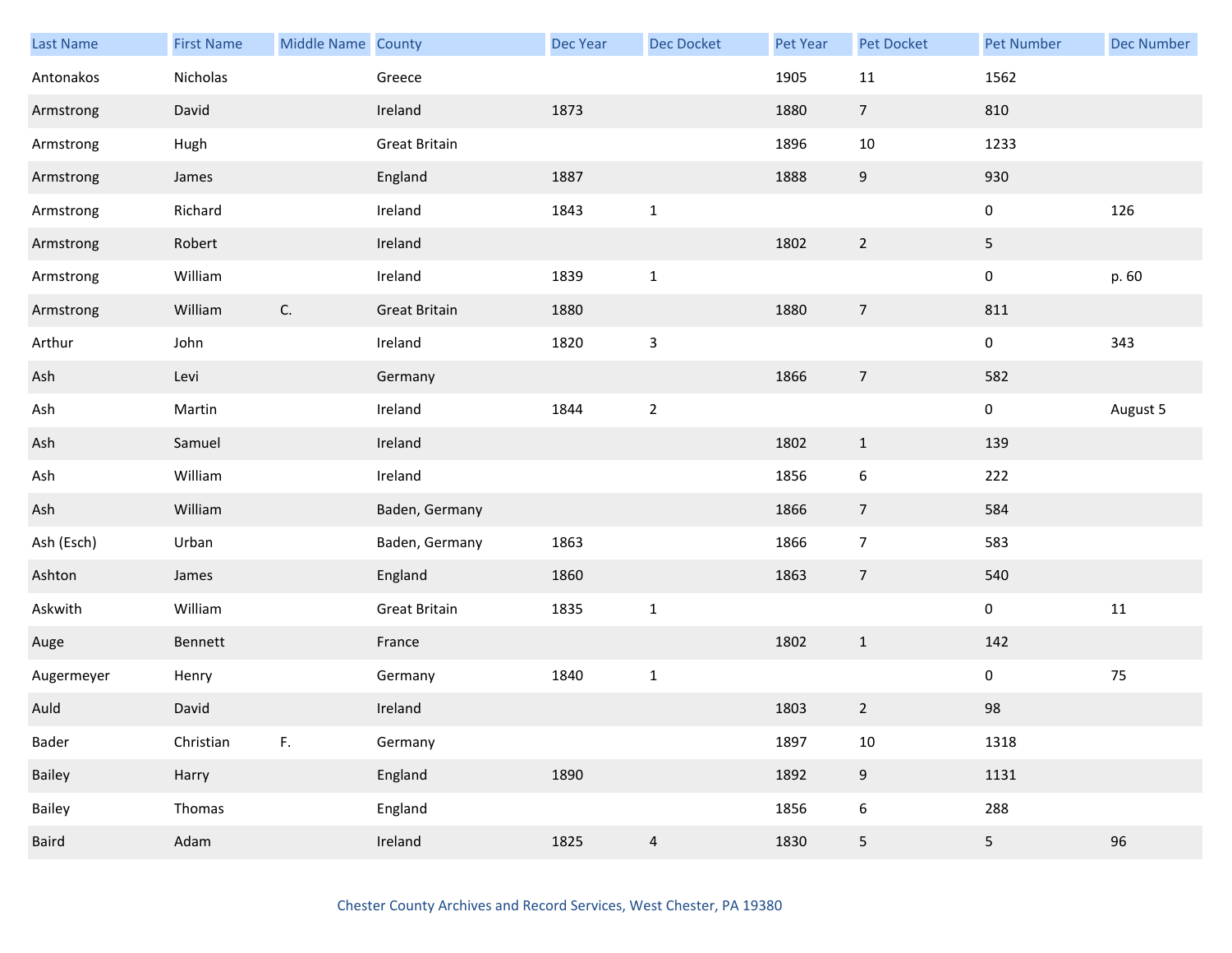| <b>Last Name</b> | <b>First Name</b> | Middle Name County |                      | <b>Dec Year</b> | Dec Docket       | Pet Year | <b>Pet Docket</b> | <b>Pet Number</b> | <b>Dec Number</b> |
|------------------|-------------------|--------------------|----------------------|-----------------|------------------|----------|-------------------|-------------------|-------------------|
| Baird            | Cornelius         |                    | Ireland              |                 |                  | 1802     | $\mathbf{1}$      | 163               |                   |
| Baird            | John              |                    | Ireland              |                 |                  | 1805     | $\overline{2}$    | 179               |                   |
| Baird            | Thomas            |                    | Great Britain        |                 |                  | 1880     | $\overline{7}$    | 771               |                   |
| Bakey            | Peter             |                    | Ireland              | 1856            |                  | 1860     | 6                 | 401               |                   |
| Balentine        | James             |                    | United Kingdom       |                 |                  | 1806     | $\overline{2}$    | 245               |                   |
| Ballentine       | David             |                    | Ireland              |                 |                  | 1845     | $\overline{5}$    | 264               |                   |
| Ballentine       | James             |                    | Ireland              | 1850            | $\boldsymbol{6}$ | 1853     |                   | $\pmb{0}$         | 138               |
| Ballentine       | John              |                    | Ireland              |                 |                  | 1803     | $\overline{2}$    | 150               |                   |
| Ballentine       | John              |                    | Ireland              |                 |                  | 1845     | $\mathsf S$       | 263               |                   |
| Bannan           | Thomas            |                    | Ireland              | 1853            | $\boldsymbol{6}$ | 1856     |                   | $\pmb{0}$         | 208               |
| Barber           | John              |                    | <b>Great Britain</b> | 1844            | $\mathbf 2$      |          |                   | $\pmb{0}$         | August 13         |
| Barber           | William           |                    | United Kingdom       |                 |                  | 1810     | $\mathbf{3}$      | 131               |                   |
| Barbour          | Matthew           |                    | Ireland              | 1899            |                  | 1904     | 12                | 1534              |                   |
| Barclay          | James             |                    | Scotland             | 1898            |                  | 1901     | 9                 | 1473              |                   |
| Bardsley         | Henry             |                    | <b>Great Britain</b> |                 |                  | 1879     | $\overline{7}$    | 742               |                   |
| Bardsley         | James             |                    | England              | 1860            |                  | 1860     | $\overline{7}$    | 542               |                   |
| Bardsley         | James             |                    | England              | 1879            |                  | 1884     | $\overline{7}$    | 838               |                   |
| Bardsley         | Ralph             |                    | England              | 1874            |                  | 1879     | $\overline{7}$    | 736               |                   |
| Bardsley         | Richard           |                    | <b>Great Britain</b> |                 |                  | 1879     | $\overline{7}$    | 744               |                   |
| Barnett          | John              |                    | Ireland              | 1816            | $\mathsf{3}$     |          |                   | $\pmb{0}$         | 259               |
| Barr             | John              | Α.                 | Ireland              | 1884            |                  | 1892     | 9                 | 1068              |                   |
| Barrett          | Daniel            | M.                 | Ireland              | 1837            | $\mathbf{1}$     |          |                   | $\mathbf 0$       | $31\,$            |
| Barrett          | John              |                    | Ireland              | 1860            |                  | 1868     | $\overline{7}$    | 621               |                   |
| Barrett          | Patrick           |                    | Ireland              | 1845            | $\overline{2}$   |          |                   | $\pmb{0}$         | October 13        |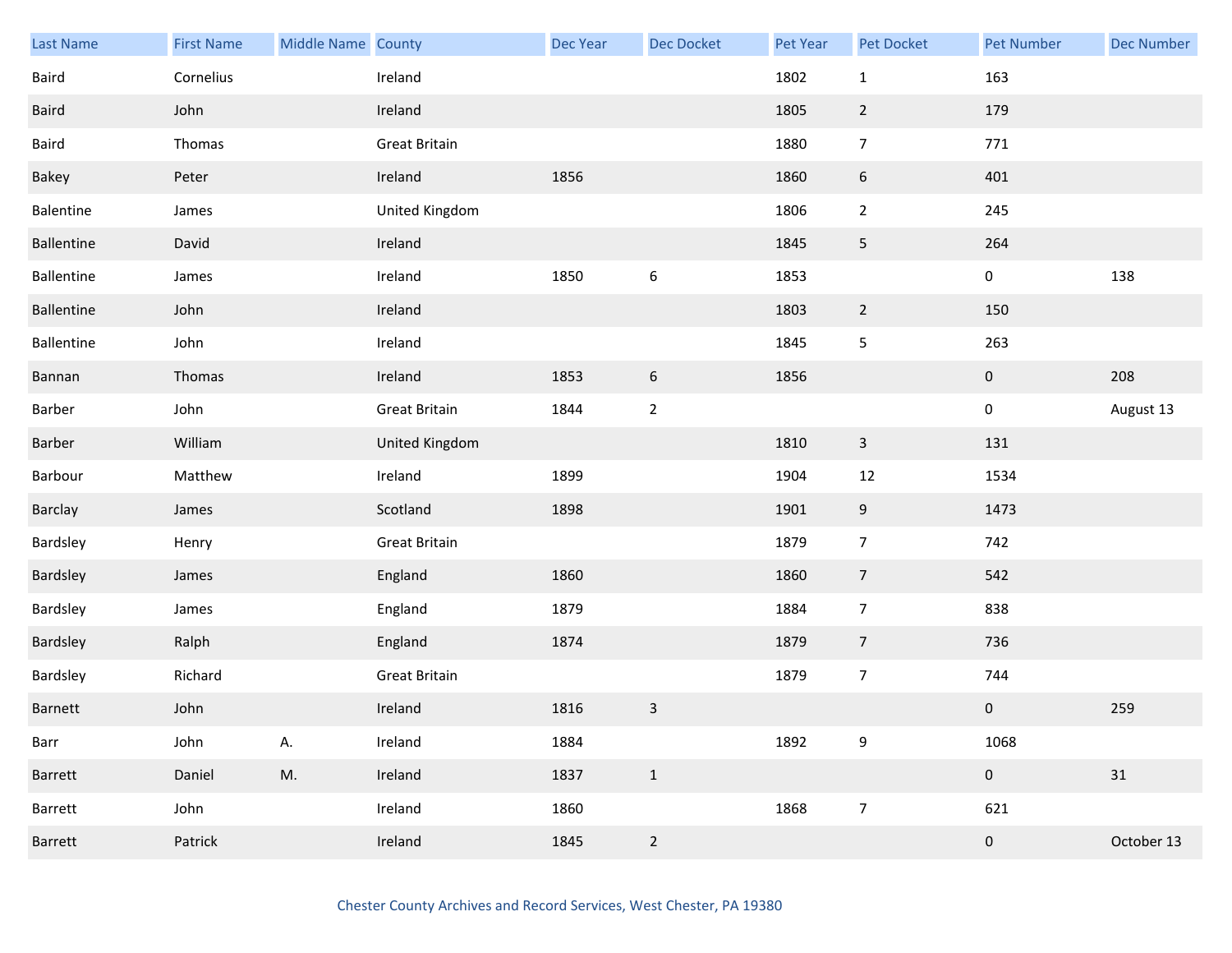| Last Name    | <b>First Name</b> | Middle Name County |                           | Dec Year | <b>Dec Docket</b> | <b>Pet Year</b> | Pet Docket       | <b>Pet Number</b> | <b>Dec Number</b> |
|--------------|-------------------|--------------------|---------------------------|----------|-------------------|-----------------|------------------|-------------------|-------------------|
| Barrett      | Thomas            | and family         | England                   | 1821     | $\overline{4}$    |                 |                  | 0                 | $20\,$            |
| Barron       | Harry             | M.                 | Germany                   |          |                   | 1904            | 11               | 1530              |                   |
| Barry        | Edward            |                    | Ireland                   | 1897     |                   | 1900            | 9                | 1453              |                   |
| Barry        | Michael           |                    | Ireland                   |          |                   | 1860            | $6\phantom{.}6$  | 410               |                   |
| Barry        | Michael           |                    | Ireland                   | 1853     | 6                 | 1856            |                  | 0                 | 272               |
| Barry        | Patrick           |                    | <b>Great Britain</b>      |          |                   | 1878            | $\overline{7}$   | 726               |                   |
| Barry        | Patrick           |                    | Ireland                   | 1854     | $\boldsymbol{6}$  | 1856            |                  | 0                 | 281               |
| Barry        | Thomas            |                    | Ireland                   | 1842     | $\mathbf{1}$      | 1844            | 5                | 251               | 119               |
| Barry        | William           |                    | Ireland                   | 1856     |                   | 1860            | $\boldsymbol{6}$ | 409               |                   |
| Batchel      | George            |                    | Germany                   | 1842     | $\mathbf{1}$      |                 |                  | $\mathbf 0$       | 111               |
| Bauerle      | Albert            |                    | Germany                   |          |                   | 1903            | 12               | 1507              |                   |
| Baumsberger  | Ferndinand        |                    | Germany                   |          |                   | 1880            | $7\overline{ }$  | 793               |                   |
| Beach        | George            |                    | South Wales               | 1845     | $\overline{2}$    |                 |                  | 0                 | July 28           |
| Beall        | William           |                    | <b>Great Britain</b>      |          |                   | 1816            | $\mathbf{3}$     | 264               |                   |
| Beard        | James             |                    | Ireland                   |          |                   | 1844            | 5                | 238               |                   |
| Beattey      | William           | $J_{\star}$        | England                   | 1888     |                   | 1890            | 9                | 992               |                   |
| Beattey      | William Jr.       | J.                 | Great Britain             |          |                   | 1890            | 10               | 988               |                   |
| Beck         | Alexander         |                    | Ireland                   |          |                   | 1864            | $7\overline{ }$  | 555               |                   |
| Beck         | Frank             | W.                 | Germany                   |          |                   | 1890            | $10\,$           | 997               |                   |
| Beck         | George            | W.                 | <b>Great Britain</b>      |          |                   | 1866            | $\overline{7}$   | 604               |                   |
| Beeby        | Daniel            |                    | <b>Great Britain</b>      |          |                   | 1844            | 5                | 243               |                   |
| Beelen       | Francis           |                    | Brabant, Austrian Netherl |          |                   | 1803            | $\overline{2}$   | 90                |                   |
| Beer         | Louis             |                    | Bavaria                   | 1838     | $\mathbf{1}$      | 1840            | 5                | 167               | 37                |
| <b>Beggs</b> | William           |                    | Ireland                   |          |                   | 1805            | $\overline{2}$   | 164               |                   |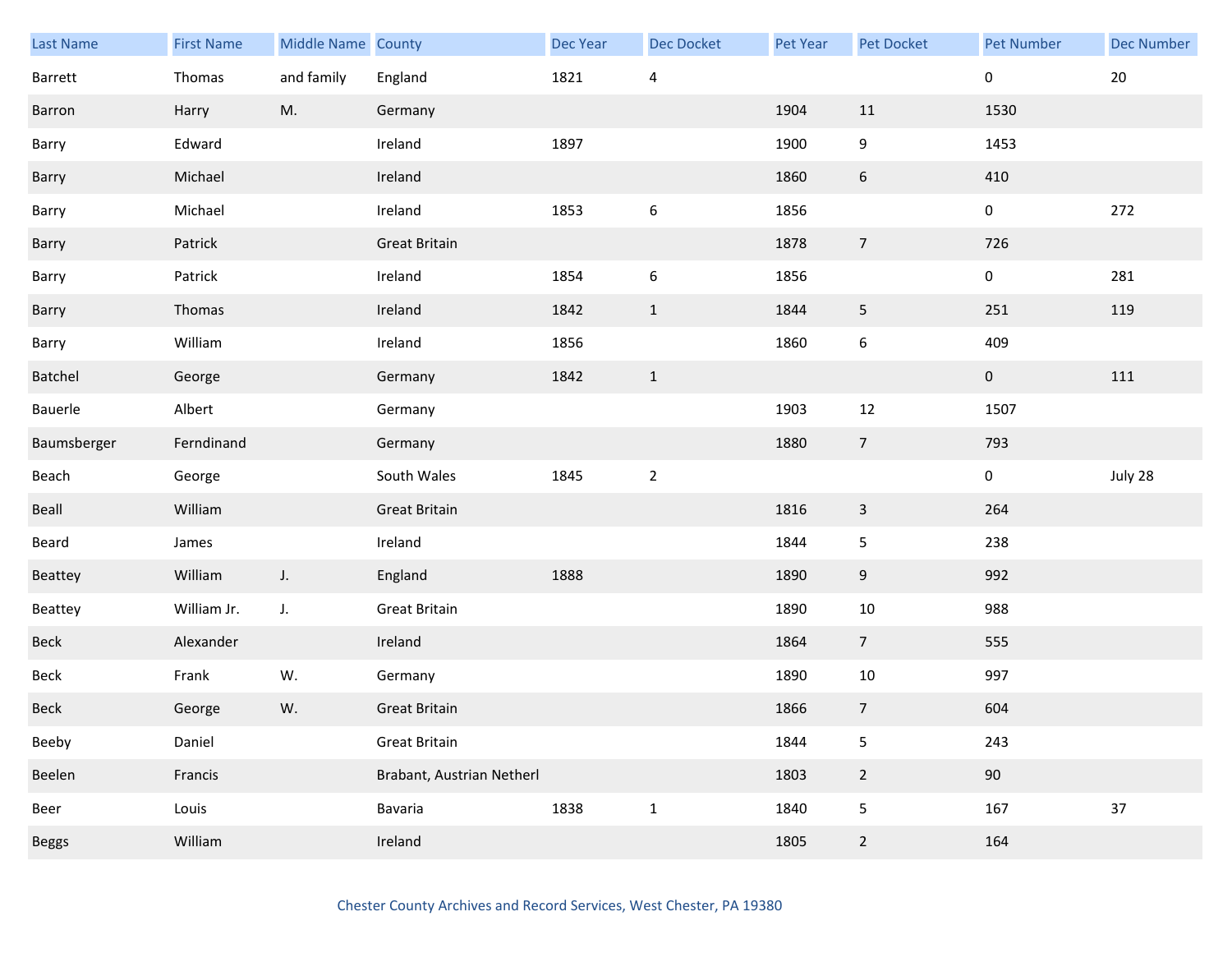| Last Name      | <b>First Name</b> | Middle Name County |                      | <b>Dec Year</b> | <b>Dec Docket</b> | Pet Year | Pet Docket              | <b>Pet Number</b> | <b>Dec Number</b> |
|----------------|-------------------|--------------------|----------------------|-----------------|-------------------|----------|-------------------------|-------------------|-------------------|
| Beichle        | John              | George             | Germany              | 1834            | $1\,$             |          |                         | $\pmb{0}$         | $\overline{7}$    |
| Beinhaver      | Francis           | Η.                 | Germany              |                 |                   | 1880     | $\overline{7}$          | 761               |                   |
| Bell           | Frederick         |                    | United Kingdom       |                 |                   | 1807     | $\mathsf{3}$            | 9                 |                   |
| Bell           | George            |                    | Ireland              |                 |                   | 1804     | $\overline{2}$          | 143               |                   |
| Bell           | John              |                    | Ireland              |                 |                   | 1802     | $\mathbf{1}$            | 161               |                   |
| Bell           | John              |                    | Ireland              | 1885            |                   | 1887     | 8                       | 912               |                   |
| Bell           | John              |                    | Ireland              | 1890            |                   | 1892     | 9                       | 1109              |                   |
| Bell           | Joseph            |                    | <b>Great Britain</b> |                 |                   | 1868     | $\overline{7}$          | 646               |                   |
| Bell           | Thomas            |                    | Ireland              | 1843            | $\mathbf{1}$      |          |                         | $\pmb{0}$         | 129               |
| Bell           | William           |                    | <b>Great Britain</b> | 1840            | $\mathbf{1}$      | 1842     | $\mathsf S$             | 180               | 88                |
| Bell           | William           |                    | Ireland              | 186             |                   | 1888     | 9                       | 942               |                   |
| Benkendorf     | Herman            |                    | Germany              |                 |                   | 1900     | 10                      | 1448              |                   |
| Benner         | Christian         |                    | Germany              |                 |                   | 1802     | $\mathbf{1}$            | 153               |                   |
| Benner         | Frederick         |                    | Germany              |                 |                   | 1802     | $\mathbf{1}$            | 152               |                   |
| Benner         | Joseph            |                    | Holland              | 1830            | $\overline{4}$    |          |                         | $\pmb{0}$         | 201               |
| Bennerman      | John              |                    | Ireland              | 1820            | $\mathsf{3}$      | 1823     | $\overline{a}$          | 60                | 361               |
| Bennet         | James             |                    | England              | 1847            | $\boldsymbol{6}$  | 1851     |                         | $\pmb{0}$         | 107               |
| Bennett        | William           |                    | Ireland              | 1895            |                   | 1901     | 9                       | 1479              |                   |
| Bennin (Binin) | James             |                    | Ireland              |                 |                   | 1804     | $\overline{2}$          | 157               |                   |
| Bennington     | John              |                    | <b>Great Britain</b> | 1825            | $\overline{4}$    | 1829     | $\overline{\mathbf{4}}$ | 183               | 97                |
| Benny          | John              |                    | <b>Great Britain</b> |                 |                   | 1884     | $\overline{7}$          | 848               |                   |
| Benson         | John              |                    | Sweden               | 1880            |                   | 1884     | $\overline{7}$          | 871               |                   |
| Berck          | John              |                    | Germany              |                 |                   | 1802     | $\mathbf{1}$            | 154               |                   |
| Berg           | Nelson            |                    | Denmark              |                 |                   | 1894     | 10                      | 1189              |                   |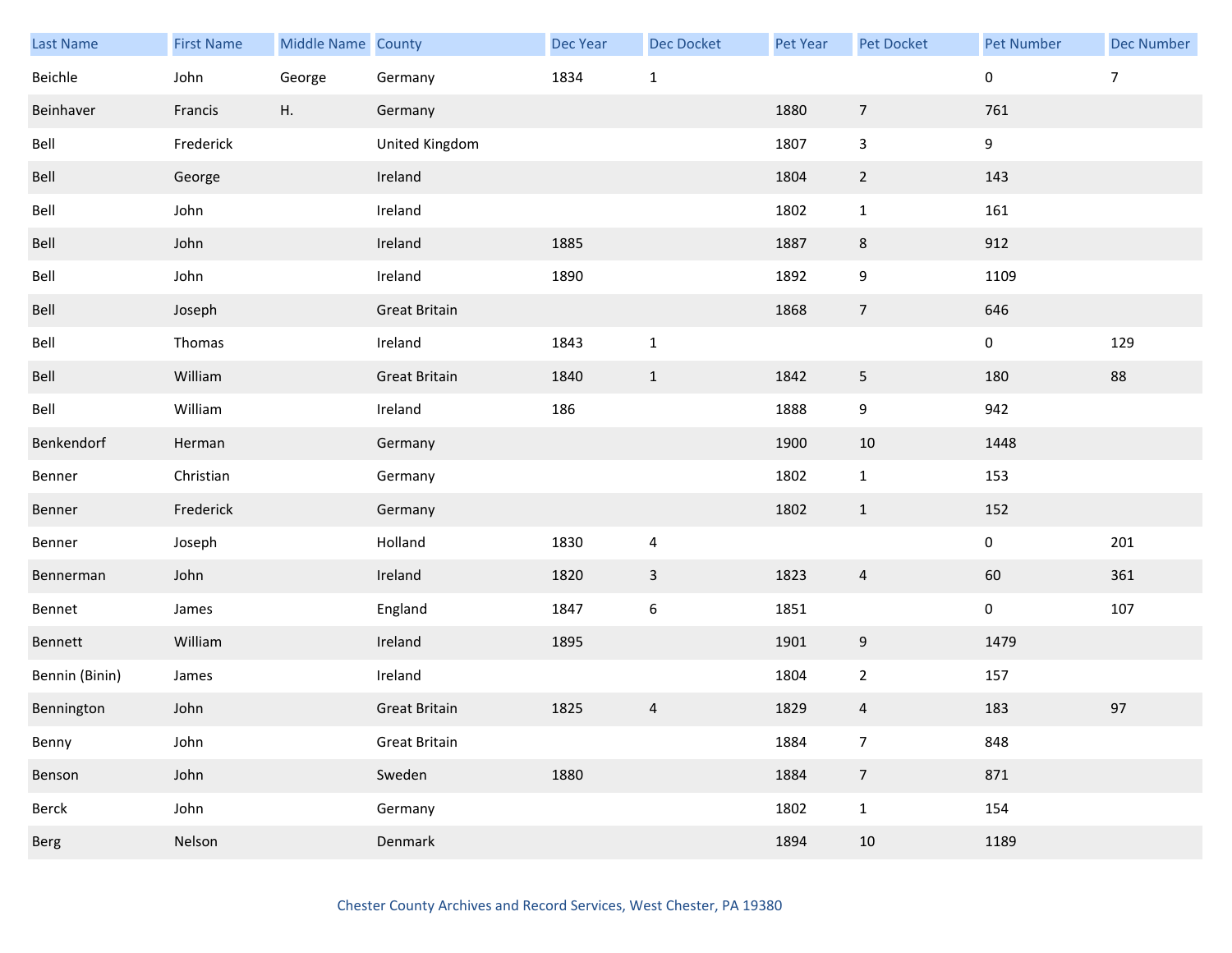| <b>Last Name</b> | <b>First Name</b> | Middle Name County |                      | Dec Year | <b>Dec Docket</b> | <b>Pet Year</b> | Pet Docket     | <b>Pet Number</b> | <b>Dec Number</b> |
|------------------|-------------------|--------------------|----------------------|----------|-------------------|-----------------|----------------|-------------------|-------------------|
| Berg             | Tyson             |                    | Denmark              |          |                   | 1896            | $10\,$         | 1311              |                   |
| Bergesen         | Andrew            |                    | Denmark              | 1902     |                   | 1904            | 12             | 1528              |                   |
| Berigin          | Patrick           |                    | Ireland              |          |                   | 1860            | $\overline{7}$ | 507               |                   |
| Bernan           | Robert            |                    | Germany              | 1886     |                   | 1891            | 9              | 1030              |                   |
| Berry            | Henry             | Jacke              | Ireland              | 1821     |                   | 1844            | 5              | 248               |                   |
| Best             | Thomas            |                    | Ireland              |          |                   | 1802            | $\mathbf{1}$   | 87                |                   |
| Bickett          | James             |                    | Ireland              | 1886     |                   | 1888            | 9              | 920               |                   |
| Bingham          | Samuel            |                    | Ireland              | 1852     | $\boldsymbol{6}$  | 1856            |                | $\pmb{0}$         | 201               |
| Binin (Binnen)   | John              |                    | Ireland              |          |                   | 1803            | $\overline{2}$ | 107               |                   |
| Binkin           | John              |                    | Bremen, Germany      |          |                   | 1848            | $\sqrt{6}$     | $77$              |                   |
| Birch            | John              |                    | England              | 1818     | $\mathsf 3$       |                 |                | $\pmb{0}$         | 316               |
| Birch            | Moses             |                    | Ireland              | 1855     |                   | 1858            | $6\,$          | 367               |                   |
| Birkmire         | James             |                    | Ireland              | 1844     | $\boldsymbol{2}$  |                 |                | $\pmb{0}$         | August 9          |
| Birney           | Hugh              |                    | United Kingdom       |          |                   | 1808            | $\mathbf{3}$   | 71                |                   |
| Birney           | William           |                    | United Kingdom       |          |                   | 1808            | $\mathsf{3}$   | $70\,$            |                   |
| Bishop           | Joaquim           |                    | Portugal             |          |                   | 1870            | $\overline{7}$ | 657               |                   |
| Black            | Francis           |                    | Holland              |          |                   | 1840            | 5              | 154               |                   |
| Black            | James             |                    | <b>Great Britain</b> |          |                   | 1892            | 10             | 1061              |                   |
| Black            | Robert            |                    | Ireland              |          |                   | 1802            | $\mathbf{1}$   | $19\,$            |                   |
| <b>Black</b>     | William           |                    | Ireland              |          |                   | 1904            | $11\,$         | 1540              |                   |
| Blair            | John              |                    | Ireland, U.K.        |          |                   | 1802            | $\mathbf{1}$   | 93                |                   |
| Blair            | John              |                    | Ireland              | 1817     | $\mathsf 3$       |                 |                | $\pmb{0}$         | 283               |
| Blair            | William           |                    | Ireland              |          |                   | 1807            | $\overline{2}$ | 306               |                   |
| Blair            | William           |                    | Ireland              | 1813     | $\mathsf{3}$      |                 |                | $\boldsymbol{0}$  | 185               |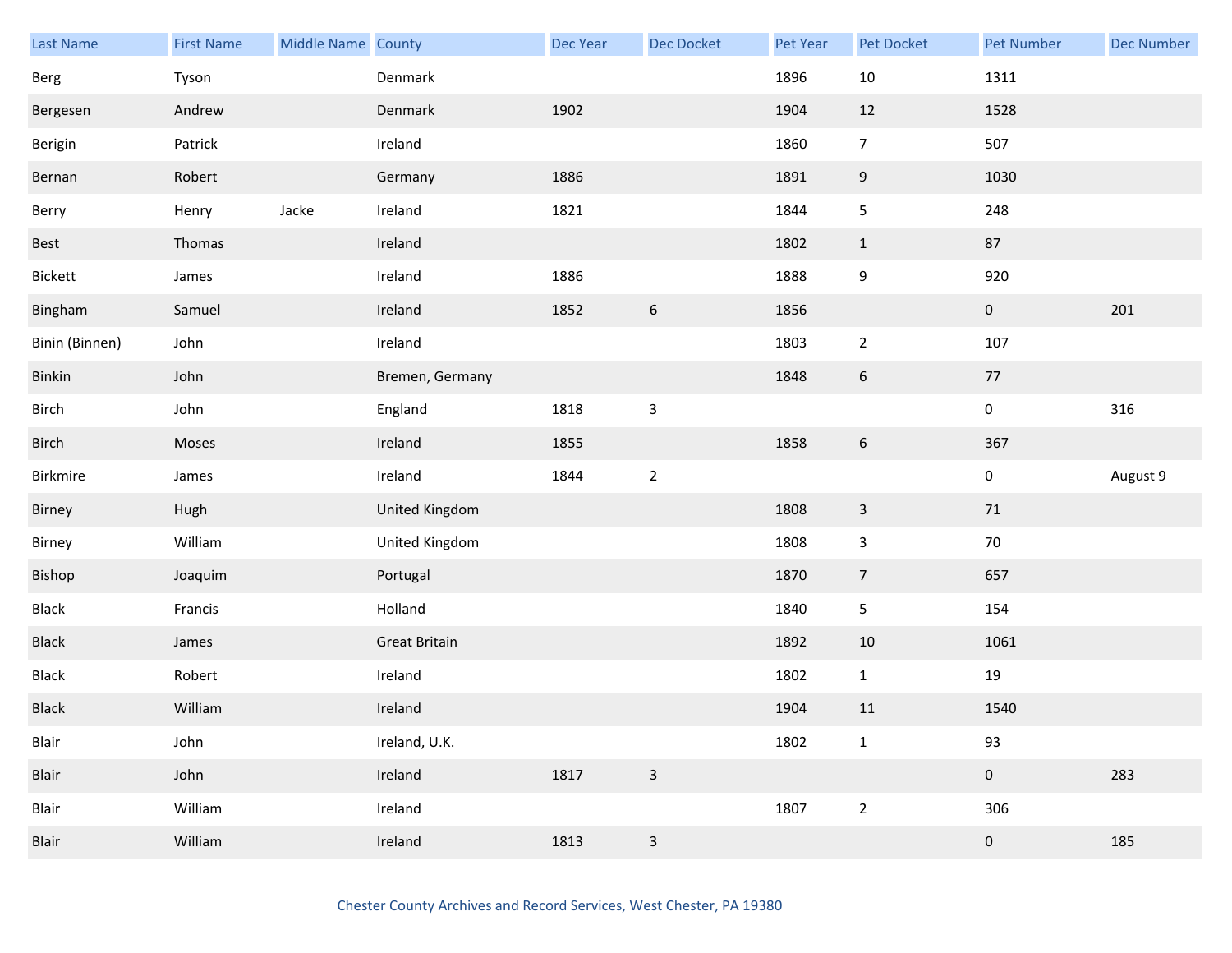| <b>Last Name</b> | <b>First Name</b> | Middle Name County |                      | Dec Year | <b>Dec Docket</b>         | Pet Year | Pet Docket              | <b>Pet Number</b> | <b>Dec Number</b> |
|------------------|-------------------|--------------------|----------------------|----------|---------------------------|----------|-------------------------|-------------------|-------------------|
| Blaney           | Henry             |                    | Ireland              | 1882     |                           | 1884     | $\overline{7}$          | 861               |                   |
| Blank            | Christian         |                    | Switzerland          | 1876     |                           | 1878     | $\overline{7}$          | 731               |                   |
| Blank            | Nickolas          |                    | Switzerland          | 1874     |                           | 1880     | $\overline{7}$          | 764               |                   |
| Blank            | Samuel            |                    | Switzerland          | 1876     |                           | 1878     | $\overline{7}$          | 729               |                   |
| Blankin          | Nimrod            |                    | England              | 1856     |                           | 1858     | 6                       | 361               |                   |
| Bleaney          | John              |                    | Ireland              |          |                           | 1802     | $\mathbf{1}$            | 168               |                   |
| Bleimey          | James             |                    | Ireland              |          |                           | 1802     | $\mathbf{1}$            | 169               |                   |
| Bloch            | Abraham           |                    | Russia               | 1894     |                           | 1899     | 9                       | 1412              |                   |
| Bloom            | Frederick         |                    | Germany              | 1880     |                           | 1884     | $\overline{7}$          | 836               |                   |
| Bloom            | Louis             |                    | Russia               |          |                           | 1897     | 10                      | 1334              |                   |
| Bloom            | Morris            |                    | Russia               |          |                           | 1897     | $10\,$                  | 1333              |                   |
| Boda(Bode)       | Conrad            |                    | Germany              | 1830     | $\overline{a}$            |          |                         | $\mathbf{0}$      | 192               |
| Bode             | Frederick         | G.                 | Germany              | 1837     | $\mathbf 1$               | 1844     | 5                       | 235               | 24                |
| Bode(Boda)       | Henry             |                    | Germany              | 1830     | $\overline{a}$            |          |                         | $\overline{0}$    | 193               |
| Bogin            | Bernard           |                    | Russia               |          |                           | 1895     | $10\,$                  | 1221              |                   |
| Bogin            | Heyman            |                    | Russia               |          |                           | 1896     | 10                      | 1236              |                   |
| Bohle            | Gibbard           |                    | Austria              | 1896     |                           | 1899     | 9                       | 1390              |                   |
| <b>Boland</b>    | Thomas            |                    | <b>Great Britain</b> | 1845     | $\overline{2}$            |          |                         | $\mathbf{0}$      | November 2        |
| Boland(Bolan)    | James             |                    | Ireland              | 1802     | $\overline{2}$            |          |                         | $\pmb{0}$         | $31\,$            |
| Boloni           | Anthony           | G.                 | Bavaria              |          |                           | 1860     | 6                       | 453               |                   |
| Bone             | George            | R.                 | <b>Great Britain</b> |          |                           | 1892     | 10                      | 1086              |                   |
| Booker           | Thomas            | $J_{\star}$        | England              |          |                           | 1904     | 11                      | 1554              |                   |
| Boon             | John              |                    | Ireland              | 1816     | $\ensuremath{\mathsf{3}}$ |          |                         | 0                 | 265               |
| Boon             | Samuel            |                    | Ireland              | 1837     | $1\,$                     | 1839     | $\overline{\mathbf{5}}$ | 120               | p. 26             |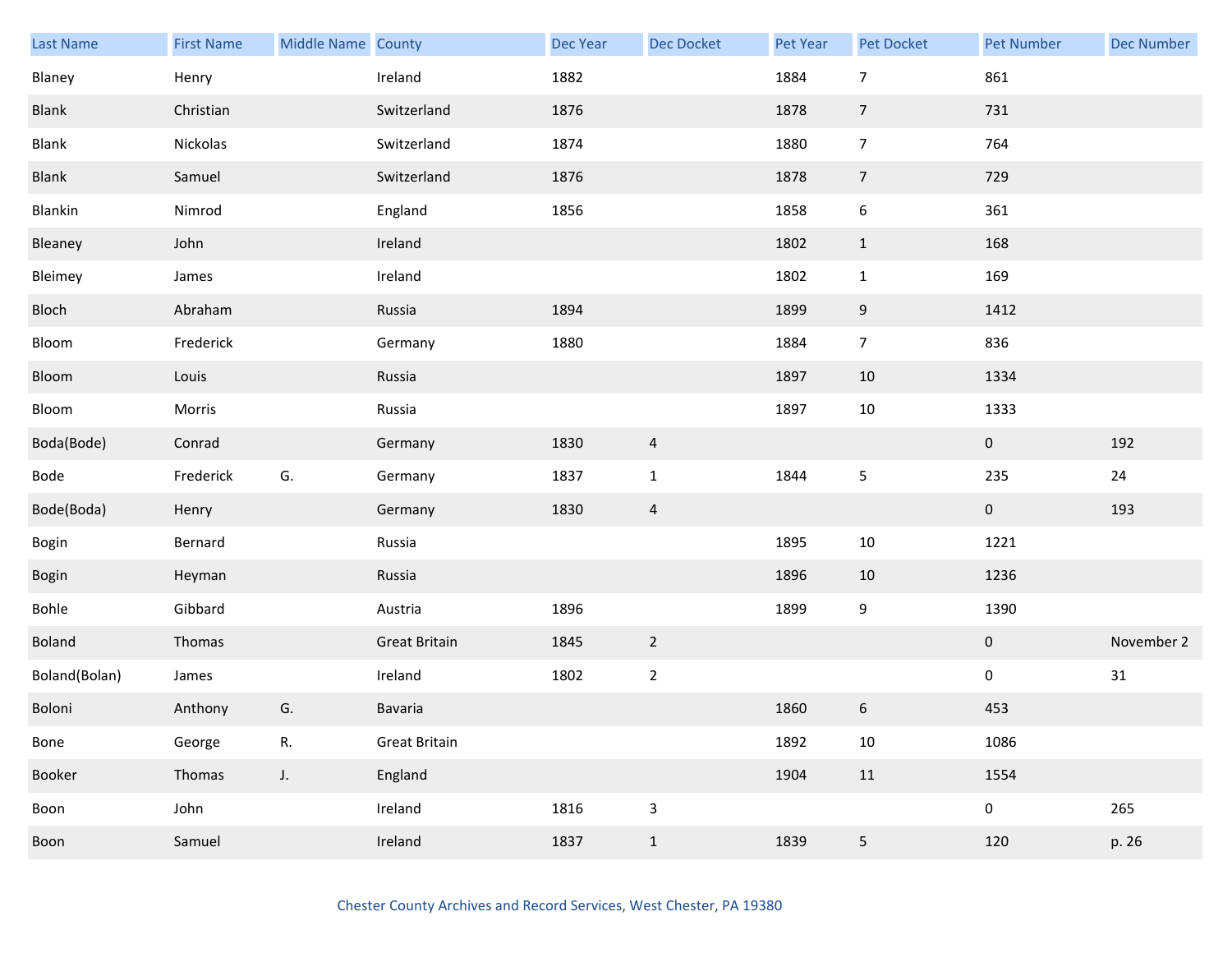| Last Name       | <b>First Name</b> | Middle Name County |                      | Dec Year | <b>Dec Docket</b>         | Pet Year | Pet Docket       | <b>Pet Number</b> | <b>Dec Number</b> |
|-----------------|-------------------|--------------------|----------------------|----------|---------------------------|----------|------------------|-------------------|-------------------|
| Boon            | William           |                    | Ireland              | 1816     | $\ensuremath{\mathsf{3}}$ |          |                  | $\pmb{0}$         | 261               |
| Booth           | James             |                    | <b>Great Britain</b> | 1844     | $\sqrt{2}$                |          |                  | $\mathbf 0$       | September 9       |
| Booth           | Walter            |                    | Ireland              |          |                           | 1802     | $\mathbf{1}$     | 113               |                   |
| Bossone         | Genaro            |                    | Italy                | 1896     |                           | 1901     | 9                | 1474              |                   |
| Bourk           | John              |                    | Ireland              | 1841     |                           | 1844     | $\mathsf S$      | 204               |                   |
| Bow             | William           |                    | Scotland             |          |                           | 1892     | $\boldsymbol{9}$ | 1106              |                   |
| Bowen           | Barnard           |                    | Ireland              | 1854     | $\,$ 6 $\,$               | 1856     |                  | 0                 | 213               |
| Bower           | Augustus          |                    | Germany              |          |                           | 1852     | 6                | 133               |                   |
| Bower           | Christopher       |                    | Wuerttemberg         | 1844     | $\overline{2}$            |          |                  | $\pmb{0}$         | October 12        |
| Bower           | Christopher       |                    | Wuerttemberg         | 1844     | $\boldsymbol{6}$          | 1848     |                  | $\pmb{0}$         | 54                |
| Bower           | Lendley           |                    | Germany              | 1887     |                           | 1891     | 9                | 1048              |                   |
| Bowman          | John              |                    | <b>Great Britain</b> |          |                           | 1880     | $\overline{7}$   | 787               |                   |
| Bowman          | Matthew           |                    | <b>Great Britain</b> |          |                           | 1880     | $\overline{7}$   | 777               |                   |
| Boyd            | John              |                    | Ireland              |          |                           | 1802     | $\mathbf{1}$     | 105               |                   |
| Boyd            | John              |                    | Ireland              | 1823     | 4                         | 1828     | $\overline{4}$   | 144               | 51                |
| Boyd            | Robert            |                    | Ireland              |          |                           | 1803     | $\overline{2}$   | 110               |                   |
| Boyd            | Robert            |                    | Ireland              | 1839     | $\mathbf 1$               | 1844     | 5                | 217               | 57                |
| Boyd            | Thomas            |                    | Ireland              |          |                           | 1805     | $\overline{2}$   | 187               |                   |
| Boyd            | Thomas            |                    | Ireland              | 1803     | $\overline{2}$            |          |                  | $\pmb{0}$         | 119               |
| Boyes           | Thomas            |                    | <b>Great Britain</b> | 1825     | $\overline{4}$            | 1836     | 5                | $90\,$            | 100               |
| Boys            | James             |                    | United Kingdom       |          |                           | 1807     | $\overline{2}$   | 307               |                   |
| Boyssens        | Adelin            |                    | Belgium              | 1890     |                           | 1892     | $9\,$            | 1116              |                   |
| Braceland       | Dennis            |                    | Ireland              | 1890     |                           | 1892     | 9                | 1138              |                   |
| <b>Bracelin</b> | Andrew            |                    | <b>Great Britain</b> |          |                           | 1888     | 10               | 965               |                   |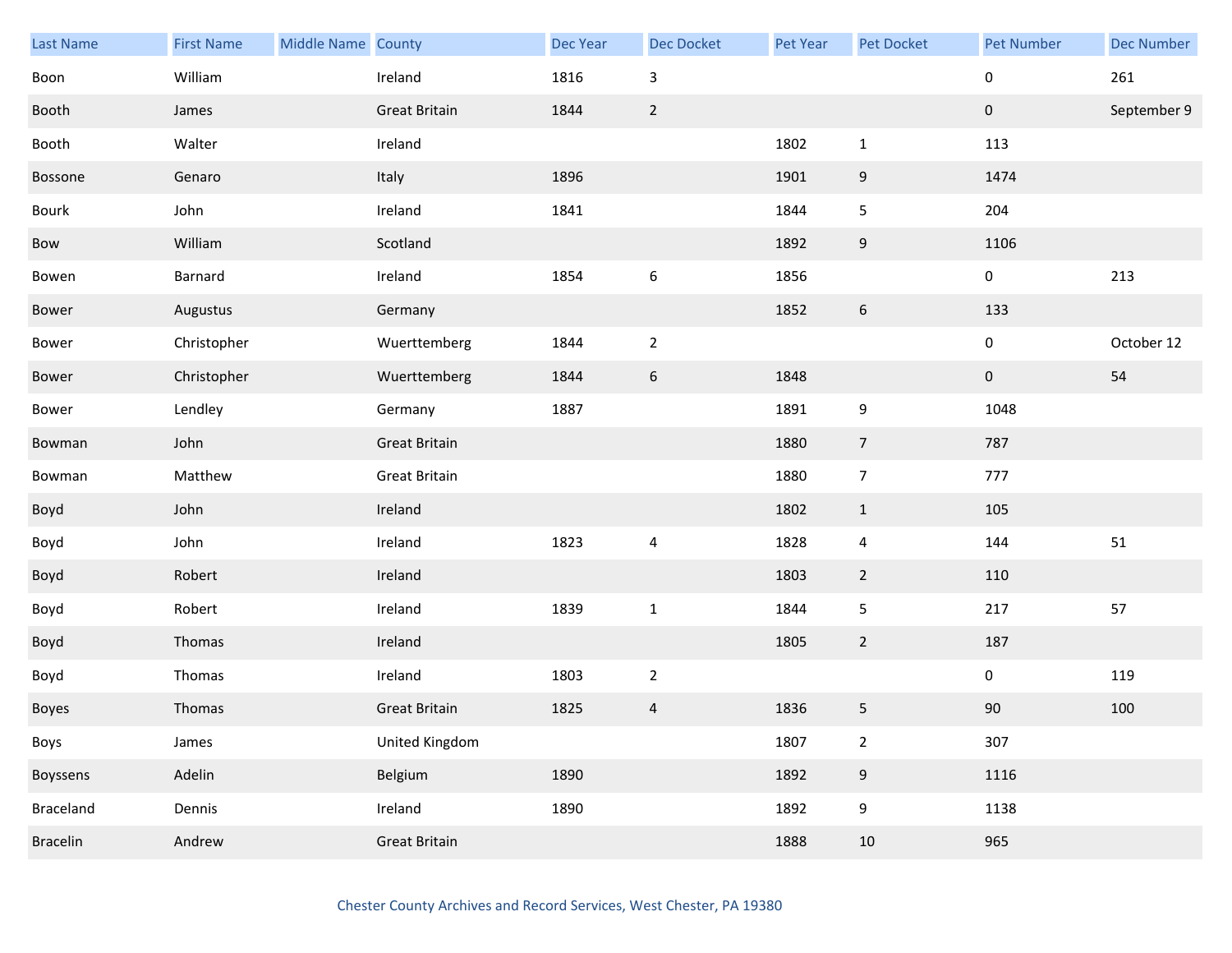| Last Name                    | <b>First Name</b> | Middle Name County |                      | Dec Year | Dec Docket              | Pet Year | <b>Pet Docket</b> | <b>Pet Number</b> | <b>Dec Number</b> |
|------------------------------|-------------------|--------------------|----------------------|----------|-------------------------|----------|-------------------|-------------------|-------------------|
| Braday(Brady)                | Daniel            |                    | Ireland              | 1804     | $\overline{2}$          |          |                   | $\pmb{0}$         | 125               |
| <b>Bradley</b>               | Barney            |                    | Ireland              |          |                         | 1805     | $\overline{2}$    | 161               |                   |
| <b>Bradley</b>               | Daniel            |                    | Ireland              |          |                         | 1802     | $\overline{2}$    | 51                |                   |
| <b>Bradley</b>               | $J_{\star}$       | W.                 | Ireland              | 1887     |                         | 1892     | $\boldsymbol{9}$  | 1130              |                   |
| <b>Bradley</b>               | John              |                    | Ireland              |          |                         | 1802     | $\overline{2}$    | 86                |                   |
| <b>Bradley</b>               | Patrick           |                    | Ireland              |          |                         | 1802     | $\overline{2}$    | 87                |                   |
| <b>Bradley</b>               | Patrick           | F.                 | <b>Great Britain</b> |          |                         | 1892     | $10\,$            | 1108              |                   |
| <b>Bradley</b>               | Richard           |                    | United Kingdom       |          |                         | 1808     | $\mathbf{3}$      | 74                |                   |
| <b>Bradley</b>               | Thomas            |                    | United Kingdom       |          |                         | 1807     | $\mathbf{3}$      | $15\,$            |                   |
| Brady                        | John              |                    | Ireland              | 1842     | $\mathbf{1}$            |          |                   | $\pmb{0}$         | 118               |
| Brakefield                   | Charles           |                    | <b>Great Britain</b> | 1824     | $\overline{4}$          |          |                   | $\pmb{0}$         | $80\,$            |
| Brakefield(Brackfield Samuel |                   |                    | Ireland              | 1824     | $\overline{4}$          |          |                   | $\bf{0}$          | 83                |
| Branan                       | Michael           |                    | Ireland              | 1858     |                         | 1860     | $\overline{7}$    | 506               |                   |
| Brandon                      | Samuel            |                    | England              | 1874     |                         | 1878     | $\overline{7}$    | 734               |                   |
| Brannan                      | John              |                    | Ireland              | 1878     |                         | 1880     | $\overline{7}$    | 773               |                   |
| Brannan                      | Martin            |                    | Ireland              | 1887     |                         | 1890     | $\boldsymbol{9}$  | 994               |                   |
| Brannan                      | Patrick           |                    | Ireland              |          |                         | 1860     | $\boldsymbol{6}$  | 419               |                   |
| Brannin                      | Lawrence          |                    | Ireland              | 1855     |                         | 1860     | $6\phantom{.0}$   | 434               |                   |
| Brantner                     | John              |                    | Germany              | 1823     | $\overline{\mathbf{4}}$ |          |                   | $\pmb{0}$         | 65                |
| Braunstein                   | Isaac             |                    | Russia               |          |                         | 1896     | 10                | 1292              |                   |
| Brawnstein                   | S.                | M.                 | Russia               |          |                         | 1891     | $10\,$            | 1060              |                   |
| Bray                         | William           |                    | Ireland              | 1890     |                         | 1894     | $\boldsymbol{9}$  | 1180              |                   |
| Breaden(Breadin)             | Andrew            |                    | Ireland              |          |                         | 1802     | $\mathbf{1}$      | 66                |                   |
| Breaden(Breadin)             | James             |                    | Ireland              |          |                         | 1802     | $\overline{2}$    | 53                |                   |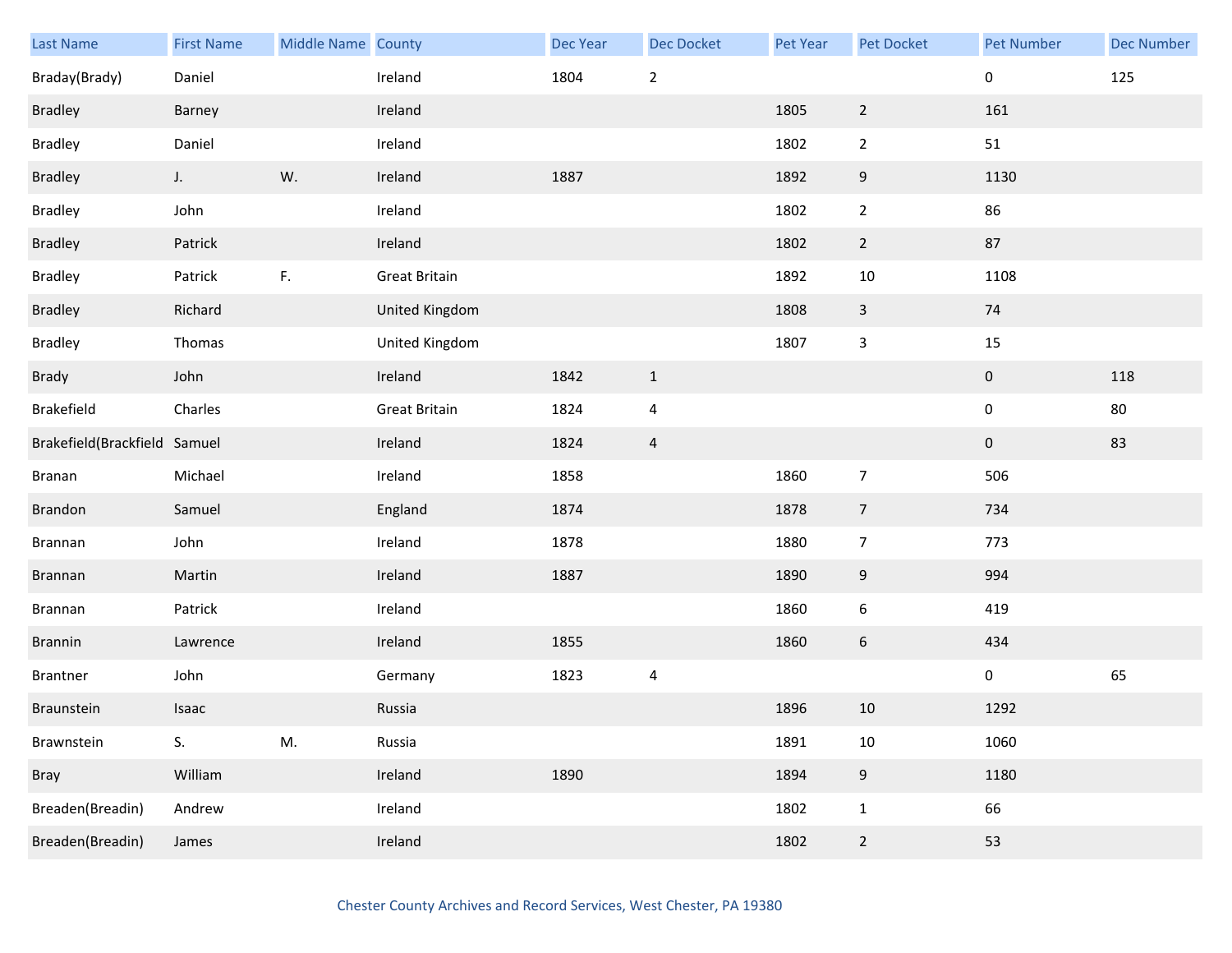| Last Name       | <b>First Name</b> | Middle Name County |                      | Dec Year | Dec Docket       | Pet Year | Pet Docket       | <b>Pet Number</b> | <b>Dec Number</b> |
|-----------------|-------------------|--------------------|----------------------|----------|------------------|----------|------------------|-------------------|-------------------|
| Bredy(Brady)    | Thomas            |                    | Ireland              | 1812     | $\mathsf 3$      |          |                  | 0                 | 166               |
| Brennan         | Martin            |                    | Ireland              | 1890     |                  | 1892     | 9                | 1103              |                   |
| Brenninger      | Herman            |                    | Wuerttemberg         |          |                  | 1886     | $\overline{7}$   | 891               |                   |
| Bridgehouse     | James             |                    | England              |          |                  | 1856     | 6                | 233               |                   |
| Brien           | Nicholas          |                    | Ireland              |          |                  | 1850     | 6                | 88                |                   |
| <b>Brier</b>    | William           |                    | United Kingdom       |          |                  | 1807     | $\overline{2}$   | 317               |                   |
| <b>Bries</b>    | John              |                    | United Kingdom       |          |                  | 1809     | 3                | 96                |                   |
| Brill           | Frederick         |                    | Germany              |          |                  | 1900     | $10\,$           | 1437              |                   |
| Brittan         | George            |                    | Ireland              |          |                  | 1802     | $\overline{2}$   | $\mathbf{3}$      |                   |
| <b>Broe</b>     | John              |                    | Ireland              | 1817     | $\mathbf{3}$     |          |                  | $\pmb{0}$         | 301               |
| Brogan          | Francis           |                    | Ireland              | 1844     | $\overline{2}$   |          |                  | $\pmb{0}$         | December 16       |
| Brogan          | Francis           |                    | Ireland              | 1844     | $6\phantom{.}6$  | 1847     |                  | $\mathbf 0$       | 33                |
| Brogan          | John              |                    | Ireland              | 1846     | $\boldsymbol{6}$ | 1849     |                  | $\pmb{0}$         | 81                |
| Brokerman       | William           |                    | Holland              |          |                  | 1806     | $\overline{2}$   | 286               |                   |
| Brom(Broom)     | Thomas            |                    | <b>Great Britain</b> |          |                  | 1840     | 5                | 136               |                   |
| <b>Bronde</b>   | Benjamin          |                    | Russia               |          |                  | 1895     | 10               | 1217              |                   |
| Brooke          | John              |                    | England              | 1869     |                  | 1872     | $\overline{7}$   | 689               |                   |
| <b>Brookes</b>  | Thomas            |                    | Ireland              |          |                  | 1804     | $\overline{2}$   | 137               |                   |
| Brookes(Brooks) | John              |                    | Ireland              |          |                  | 1802     | $\mathbf{1}$     | 29                |                   |
| <b>Brooks</b>   | George            |                    | <b>Great Britain</b> | 1837     | $\mathbf{1}$     |          |                  | $\mathbf 0$       | $31\,$            |
| Brophy          | Patrick           |                    | Ireland              | 1893     |                  | 1895     | 9                | 1222              |                   |
| Brown           | Anthony           |                    | Germany              | 1878     |                  | 1880     | $\overline{7}$   | 770               |                   |
| Brown           | Clement           |                    | England              | 1887     |                  | 1889     | 9                | 982               |                   |
| Brown           | Evan              |                    | Wales                | 1893     |                  | 1897     | $\boldsymbol{9}$ | 1327              |                   |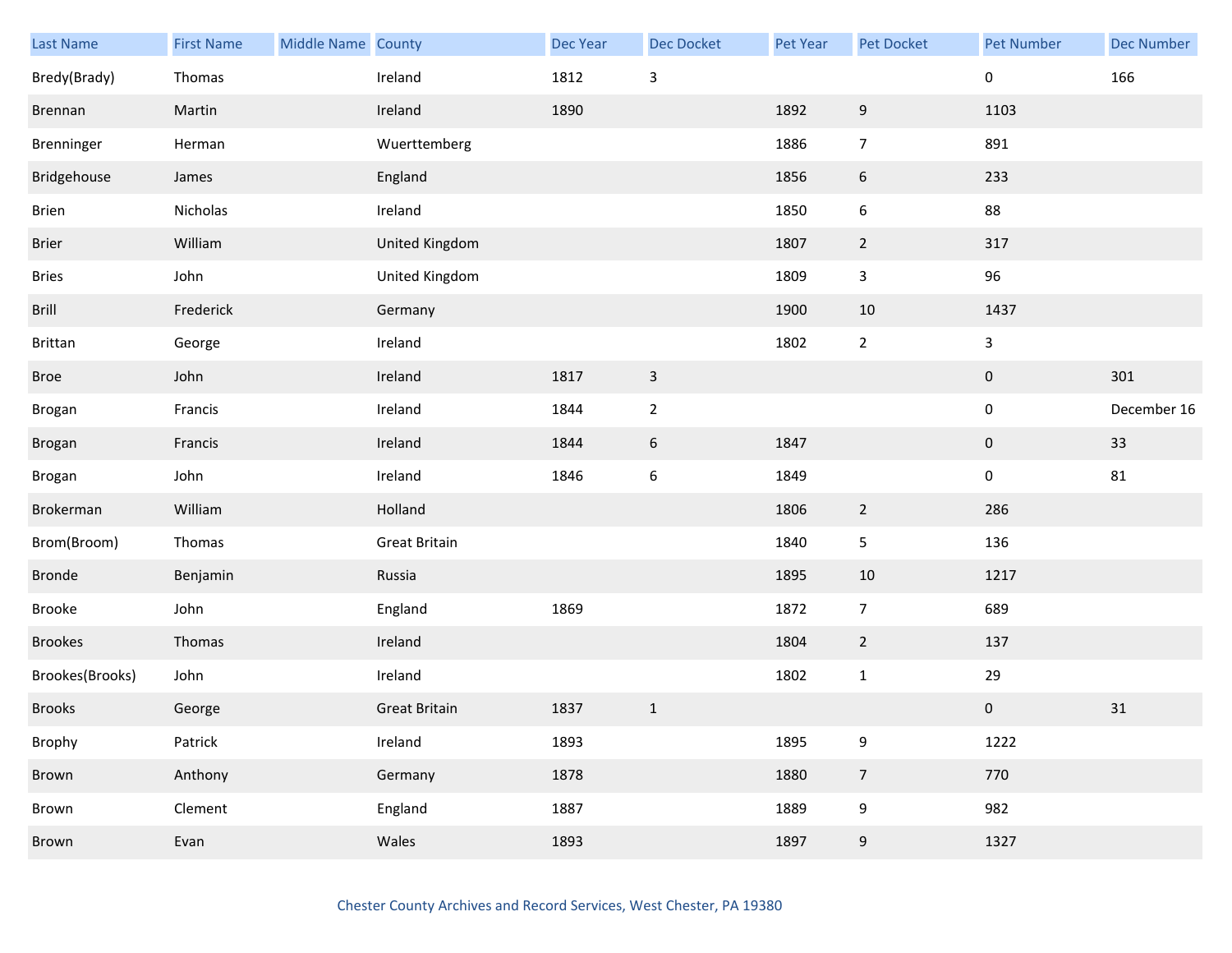| <b>Last Name</b>  | <b>First Name</b> | Middle Name County |                      | Dec Year | <b>Dec Docket</b> | Pet Year | Pet Docket       | <b>Pet Number</b> | <b>Dec Number</b> |
|-------------------|-------------------|--------------------|----------------------|----------|-------------------|----------|------------------|-------------------|-------------------|
| Brown             | James             |                    | Ireland              | 1838     | $1\,$             |          |                  | 0                 | $44\,$            |
| Brown             | James             | C.                 | England              | 1886     |                   | 1888     | $\boldsymbol{9}$ | 938               |                   |
| Brown             | John              |                    | Ireland              | 1816     | 3                 |          |                  | 0                 | 256               |
| Brown             | Mark              |                    | England              | 1890     |                   | 1897     | $\boldsymbol{9}$ | 1329              |                   |
| Brown             | Noble             |                    | Ireland              |          |                   | 1809     | 3                | 115               |                   |
| Brown             | Thomas            |                    | United Kingdom       |          |                   | 1806     | $\overline{2}$   | 272               |                   |
| Brown             | Timothy           |                    | <b>Great Britain</b> |          |                   | 1892     | 10               | 1084              |                   |
| Brown             | William           |                    | Scotland             | 1890     |                   | 1892     | 9                | 1123              |                   |
| Brush             | Joseph            |                    | Ireland              |          |                   | 1805     | $\overline{2}$   | 198               |                   |
| Bryan             | Patrick           |                    | Ireland              | 1852     | $\boldsymbol{6}$  | 1854     |                  | $\mathbf{0}$      | 165               |
| <b>Buck</b>       | George            |                    | Ireland              | 1896     |                   | 1898     | 9                | 1379              |                   |
| <b>Buck</b>       | James             |                    | Ireland              | 1841     | $\mathbf{1}$      | 1844     | 5                | 213               | 106               |
| Buckhanan(Buchana | William           |                    | United Kingdom       |          |                   | 1806     | $\mathbf{2}$     | 221               |                   |
| <b>Buckley</b>    | Daniel            |                    | Ireland              | 1860     |                   | 1863     | $\overline{7}$   | 536               |                   |
| Buckwalter        | Francis           | Х.                 | Germany              |          |                   | 1897     | 10               | 1363              |                   |
| <b>Budge</b>      | William           |                    | <b>Great Britain</b> | 1840     | $1\,$             |          |                  | $\mathbf{0}$      | 90                |
| <b>Buick</b>      | Timothy           | S.                 | Ireland              |          |                   | 1906     | $11\,$           | 1570              |                   |
| Burden            | Richard           |                    | <b>Great Britain</b> | 1828     | 4                 |          |                  | $\mathbf{0}$      | 138               |
| <b>Burk</b>       | Charles           |                    | Ireland              | 1836     | $\mathbf{1}$      | 1840     | 5                | 131               | 16                |
| <b>Burk</b>       | Edward            |                    | Ireland              |          |                   | 1828     | 4                | 162               |                   |
| <b>Burk</b>       | John              |                    | United Kingdom       |          |                   | 1815     | 3                | 234               |                   |
| <b>Burk</b>       | Moses             |                    | Ireland              | 1825     | $\overline{4}$    | 1844     | 5                | 198               | 102               |
| <b>Burk</b>       | Patrick           |                    | Ireland              | 1858     |                   | 1860     | $\overline{7}$   | 474               |                   |
| <b>Burke</b>      | James             |                    | Ireland              | 1886     |                   | 1889     | $\boldsymbol{9}$ | 978               |                   |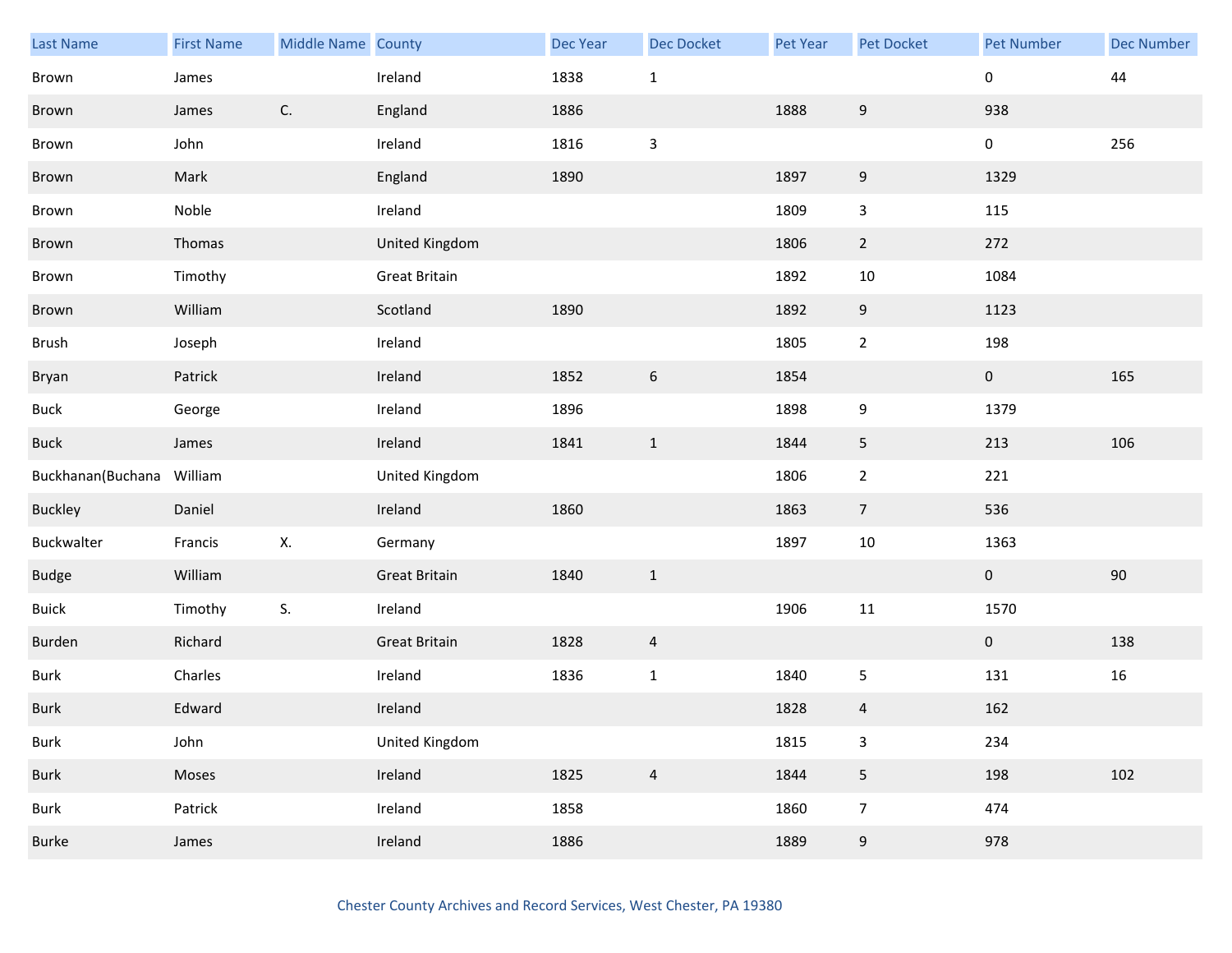| <b>Last Name</b> | <b>First Name</b> | Middle Name County |                      | Dec Year | <b>Dec Docket</b>       | Pet Year | Pet Docket       | <b>Pet Number</b> | <b>Dec Number</b> |
|------------------|-------------------|--------------------|----------------------|----------|-------------------------|----------|------------------|-------------------|-------------------|
| Burke            | Michael           |                    | Ireland              | 1843     | $\mathbf{1}$            |          |                  | 0                 | 130               |
| Burke            | Patrick           |                    | Ireland              | 1902     |                         | 1904     | 12               | 1536              |                   |
| Burke(Burk)      | Edward            |                    | Ireland              | 1822     | $\overline{\mathbf{4}}$ |          |                  | 0                 | $30\,$            |
| Burkhart         | Michael           |                    | Freyburg, Germany    | 1820     | $\overline{a}$          |          |                  | $\pmb{0}$         | 5 <sub>5</sub>    |
| Burmester        | Henry             |                    | Hamburg, Germany     | 1843     | $\mathbf{1}$            |          |                  | 0                 | p. 130            |
| Burnley          | Α.                | Jackson            | <b>Great Britain</b> |          |                         | 1880     | $\overline{7}$   | 765               |                   |
| <b>Burns</b>     | Andrew            |                    | Ireland              | 1866     |                         | 1866     | $\overline{7}$   | 590               |                   |
| <b>Burns</b>     | Benjamin          |                    | Ireland              |          |                         | 1851     | $\boldsymbol{6}$ | 96                |                   |
| <b>Burns</b>     | Charles           |                    | United Kingdom       |          |                         | 1806     | $\overline{2}$   | 220               |                   |
| <b>Burns</b>     | James             |                    | Ireland              |          |                         | 1804     | $\overline{2}$   | 144               |                   |
| <b>Burns</b>     | John              |                    | Ireland              | 1838     | $\mathbf 1$             |          |                  | 0                 | 48                |
| <b>Burns</b>     | Michael           |                    | Ireland              |          |                         | 1860     | $\boldsymbol{6}$ | 400               |                   |
| <b>Burns</b>     | Samuel            |                    | Ireland              |          |                         | 1805     | $\overline{2}$   | 177               |                   |
| Burns            | William           |                    | Ireland              |          |                         | 1847     | $\boldsymbol{6}$ | 30 <sup>°</sup>   |                   |
| Burton           | Joseph            |                    | <b>Great Britain</b> | 1820     | $\mathbf{3}$            | 1825     | $\overline{4}$   | 99                | 346               |
| Buschman         | Charles           |                    | Germany              | 1858     |                         | 1860     | $\overline{7}$   | 481               |                   |
| <b>Bussinger</b> | Martin            |                    | Switzerland          | 1831     | $\sqrt{5}$              | 1833     | 5                | 53                | 23                |
| <b>Butler</b>    | James             |                    | Ireland              | 1844     | $\overline{2}$          | 1847     | 6                | 18                | September 5       |
| Butler           | Michael           | $J_{\star}$        | Ireland              | 1893     |                         | 1897     | 9                | 1339              |                   |
| <b>Butts</b>     | Richard           |                    | Ireland              | 1892     |                         | 1894     | 9                | 1196              |                   |
| Buxton           | George            |                    | <b>Great Britain</b> |          |                         | 1892     | 10               | 1097              |                   |
| Buxton           | Henry             | S.                 | England              | 1888     |                         | 1890     | 10               | 1005              |                   |
| Byrne            | Darby             |                    | Ireland              | 1853     | $\boldsymbol{6}$        | 1856     |                  | 0                 | 212               |
| Byrne            | Garrett           |                    | Ireland              |          |                         | 1802     | $\overline{2}$   | $\mathbf{1}$      |                   |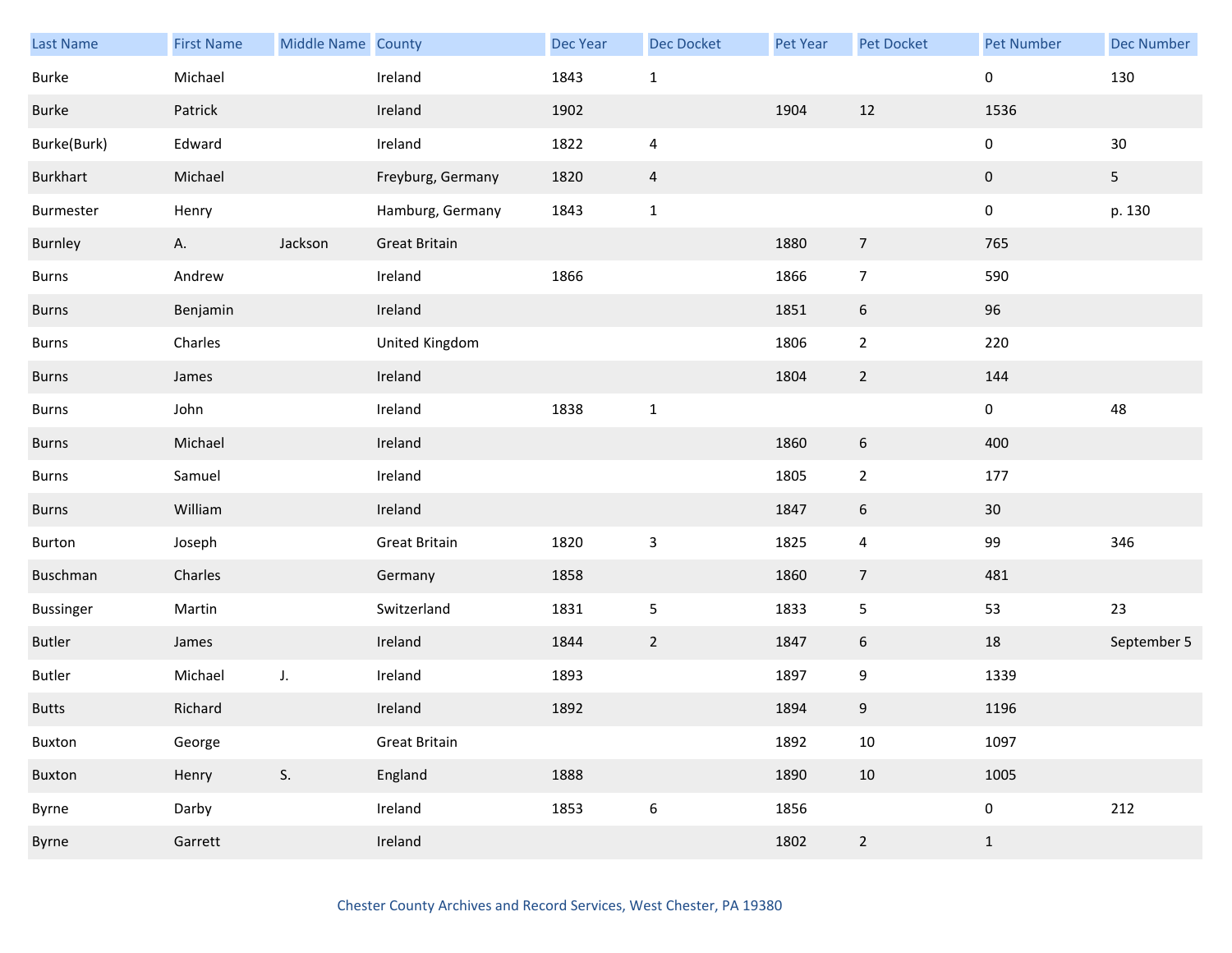| Last Name     | <b>First Name</b> | Middle Name County |                | <b>Dec Year</b> | Dec Docket       | Pet Year | <b>Pet Docket</b> | <b>Pet Number</b> | <b>Dec Number</b> |
|---------------|-------------------|--------------------|----------------|-----------------|------------------|----------|-------------------|-------------------|-------------------|
| Byrne         | Thomas            | C.                 | Ireland        | 1890            |                  | 1892     | 9                 | 1107              |                   |
| Cabeen        | William           |                    | United Kingdom |                 |                  | 1806     | $\overline{2}$    | 254               |                   |
| Caher         | Michael           |                    | Ireland        | 1856            |                  | 1858     | $\boldsymbol{6}$  | 364               |                   |
| Cahill        | Joseph            |                    | Ireland        | 1839            | $\mathbf{1}$     |          |                   | $\mathbf{0}$      | 58                |
| Cain          | James             |                    | United Kingdom |                 |                  | 1807     | $\overline{2}$    | 319               |                   |
| Cain          | Martin            |                    | Ireland        | 1852            | $\boldsymbol{6}$ | 1856     |                   | $\bf{0}$          | 299               |
| Cain          | Stephen           |                    | Ireland        |                 |                  | 1857     | 6                 | 306               |                   |
| Cairns        | David             |                    | Ireland        |                 |                  | 1856     | 6                 | 273               |                   |
| Cairns        | Joseph            |                    | United Kingdom |                 |                  | 1806     | $\overline{2}$    | 250               |                   |
| Cairns        | Williams          |                    | Ireland        |                 |                  | 1856     | 6                 | 274               |                   |
| Cairns(Kerns) | Robert            |                    | Ireland        |                 |                  | 1860     | $\overline{7}$    | 487               |                   |
| Calder        | Will              |                    | Scotland       | 1897            |                  | 1900     | 9                 | 1446              |                   |
| Caldwell      | James             |                    | Ireland, U.K.  |                 |                  | 1856     | 6                 | 249               |                   |
| Caldwell      | James             |                    | Ireland        | 1847            | $6\,$            | 1851     |                   | $\mathbf 0$       | 113               |
| Caldwell      | John              |                    | Ireland        | 1854            | $\boldsymbol{6}$ | 1856     |                   | $\pmb{0}$         | 276               |
| Caldwell      | Samuel            |                    | Ireland        |                 |                  | 1858     | 6                 | 355               |                   |
| Caldwell      | Samuel            |                    | Ireland        | 1872            |                  | 1880     | $\overline{7}$    | 752               |                   |
| Calhoon       | Andrew            |                    | Ireland        |                 |                  | 1802     | $\mathbf{1}$      | 104               |                   |
| Calhoon       | Hugh              |                    | Ireland        |                 |                  | 1805     | $\overline{2}$    | 184               |                   |
| Calhoon       | John              |                    | Ireland        |                 |                  | 1802     | $\overline{2}$    | 85                |                   |
| Callaghan     | John              |                    | Ireland        | 1880            |                  | 1884     | $\overline{7}$    | 867               |                   |
| Callaghan     | Patrick           |                    | Ireland        | 1839            | $\mathbf{1}$     | 1844     | 5                 | 245               | p. 62             |
| Campbell      | Alexander         |                    | United Kingdom |                 |                  | 1815     | $\mathbf{3}$      | 226               |                   |
| Campbell      | Archibald         |                    | Ireland        | 1844            | $\,1\,$          | 1846     | $\boldsymbol{6}$  | $\overline{a}$    | p. 137            |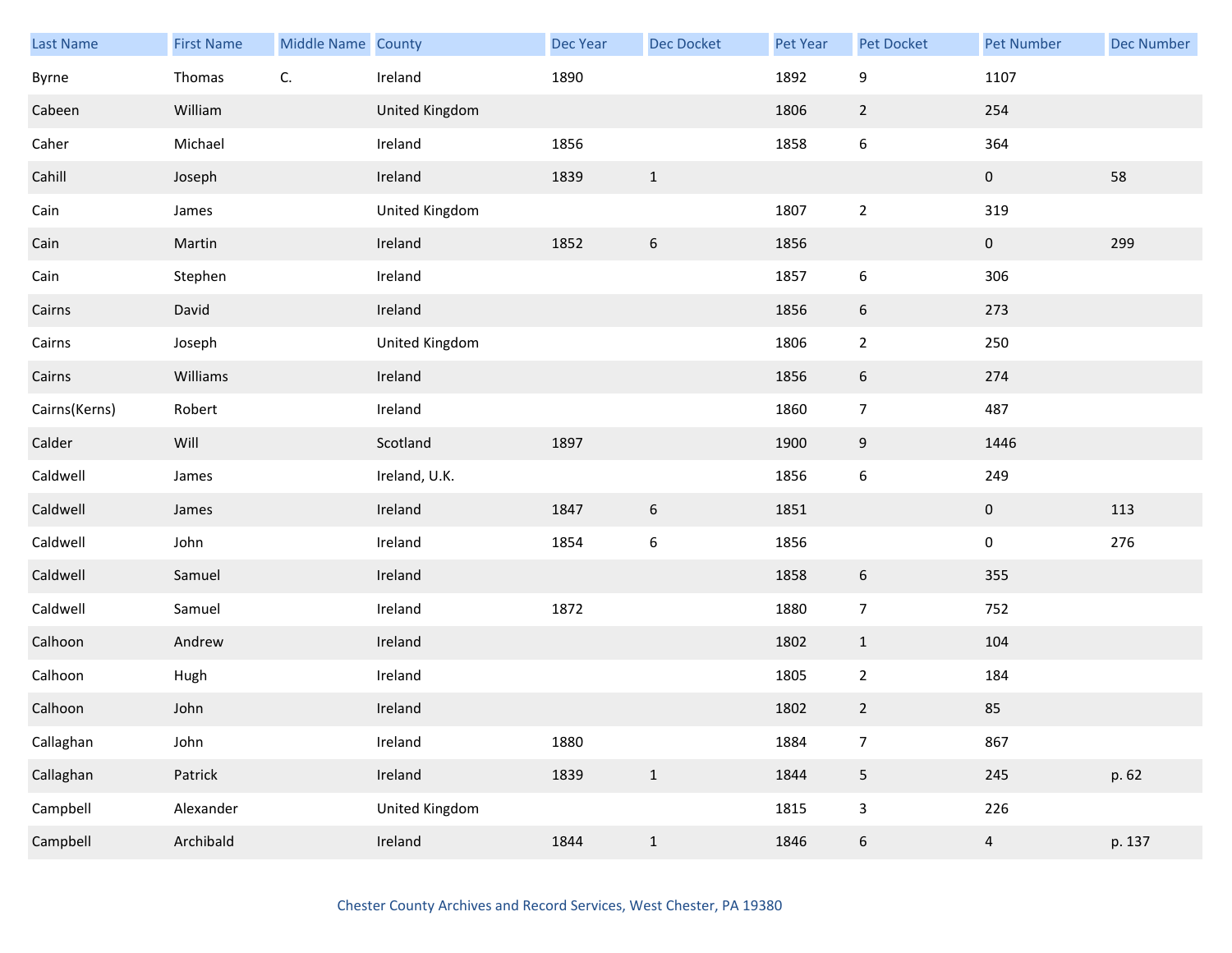| Last Name | <b>First Name</b> | <b>Middle Name County</b> |                      | <b>Dec Year</b> | <b>Dec Docket</b> | Pet Year | Pet Docket       | <b>Pet Number</b> | <b>Dec Number</b> |
|-----------|-------------------|---------------------------|----------------------|-----------------|-------------------|----------|------------------|-------------------|-------------------|
| Campbell  | George            | Α.                        | <b>Great Britain</b> |                 |                   | 1899     | $10\,$           | 1389              |                   |
| Campbell  | John              |                           | Ireland              |                 |                   | 1814     | $\mathbf{3}$     | 210               |                   |
| Campbell  | John              |                           | Ireland              |                 |                   | 1828     | $\overline{a}$   | 161               |                   |
| Campbell  | John              |                           | <b>Great Britain</b> | 1819            | $\mathbf{3}$      | 1823     | $\overline{4}$   | 57                | 338               |
| Campbell  | Patrick           |                           | Ireland              | 1858            |                   | 1860     | $\boldsymbol{6}$ | 483               |                   |
| Campbell  | Walter            |                           | Ireland              |                 |                   | 1802     | $\mathbf{1}$     | 62                |                   |
| Campbell  | William           |                           | Ireland              |                 |                   | 1820     | $\mathbf{3}$     | 344               |                   |
| Campion   | John              |                           | Ireland              | 1837            | $\mathbf{1}$      |          |                  | $\pmb{0}$         | 29                |
| Canders   | Thomas            |                           | Ireland              |                 |                   | 1811     | $\mathsf 3$      | 154               |                   |
| Caney     | Michael           |                           | Ireland              |                 |                   | 1802     | $\mathbf{1}$     | $20\,$            |                   |
| Canizares | Montiniano        |                           | Cuba                 | 1861            |                   | 1865     | $\overline{7}$   | 575               |                   |
| Cannan    | Robert            |                           | Ireland              |                 |                   | 1802     | $\mathbf{1}$     | 99                |                   |
| Canning   | Charles           |                           | Ireland              | 1881            |                   | 1884     | $\overline{7}$   | 834               |                   |
| Canning   | Robert            |                           | Ireland              | 1880            |                   | 1887     | 8                | 916               |                   |
| Cantor    | Alexander         | ${\sf H}.$                | Russia               |                 |                   | 1897     | $10\,$           | 1340              |                   |
| Carberry  | Morris            |                           | Ireland              |                 |                   | 1851     | $6\,$            | 102               |                   |
| Carbry    | Thomas            |                           | Ireland              | 1847            | $\boldsymbol{6}$  | 1849     |                  | $\pmb{0}$         | 78                |
| Cardell   | John              |                           | Ireland              |                 |                   | 1802     | $\mathbf{1}$     | 172               |                   |
| Carey     | Robert            |                           | Ireland, U.K.        | 1854            | $\mathsf{3}$      | 1856     | $\boldsymbol{6}$ | 264               | October 5, 1      |
| Carey     | Robert            |                           | Ireland              | 1854            | $\boldsymbol{6}$  | 1856     |                  | $\pmb{0}$         | 264               |
| Carey     | Thomas            |                           | Ireland              | 1858            |                   | 1860     | $\boldsymbol{6}$ | 420               |                   |
| Carl      | Frank             |                           | Ireland              | 1888            |                   | 1892     | $9\,$            | 1067              |                   |
| Carlan    | John              |                           | Ireland              | 1860            |                   | 1864     | $\overline{7}$   | 566               |                   |
| Carlon    | James             |                           | Ireland              | 1844            | $\overline{2}$    | 1848     | $\boldsymbol{6}$ | 64                | August 13         |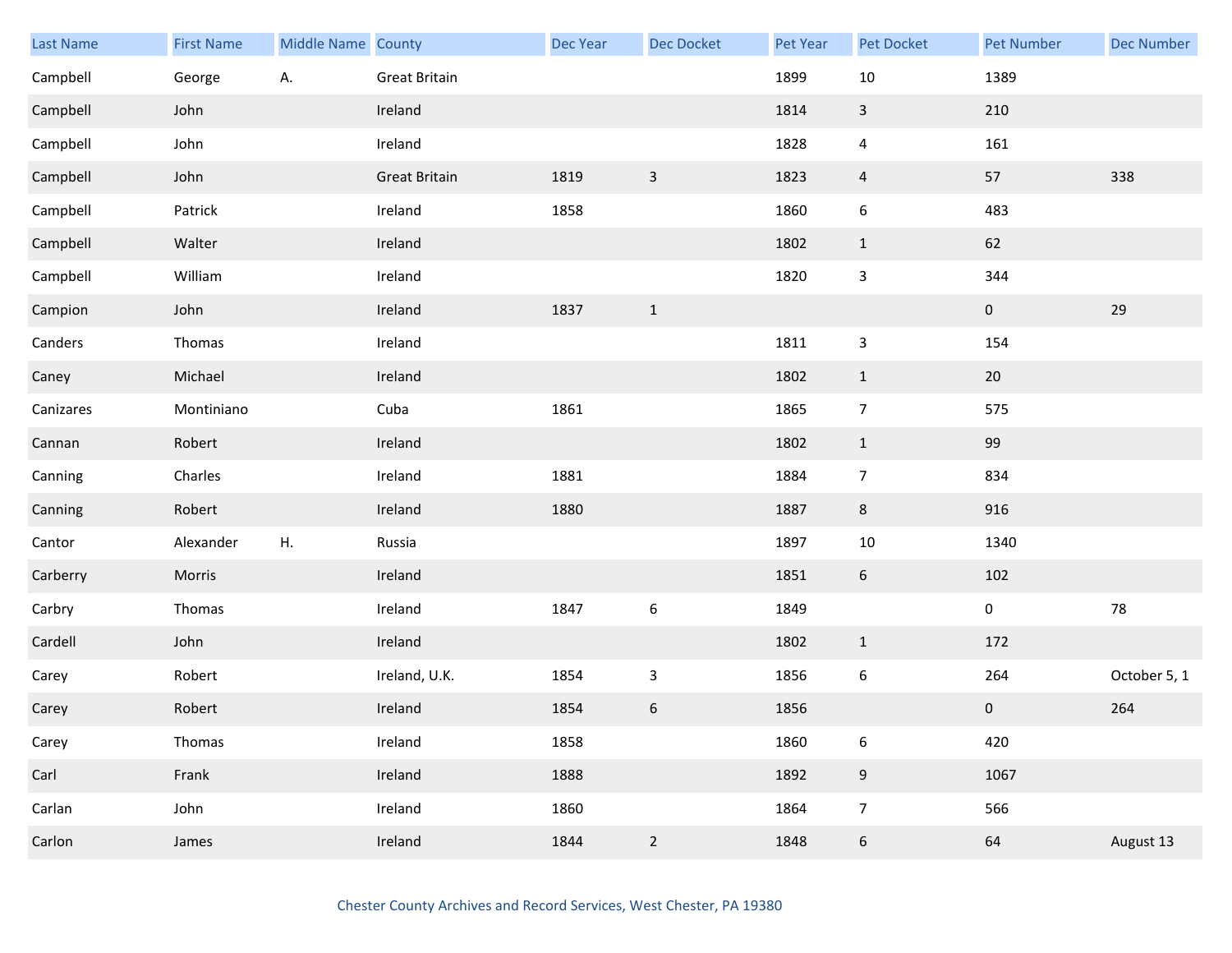| <b>Last Name</b>  | <b>First Name</b> | Middle Name County |                      | Dec Year | <b>Dec Docket</b> | <b>Pet Year</b> | Pet Docket       | <b>Pet Number</b>   | <b>Dec Number</b> |
|-------------------|-------------------|--------------------|----------------------|----------|-------------------|-----------------|------------------|---------------------|-------------------|
| Carney            | Thomas            |                    | Ireland              | 1871     |                   | 1880            | $\overline{7}$   | 789                 |                   |
| Carny             | Thomas            |                    | Ireland              | 1889     |                   | 1892            | $9\,$            | 1089                |                   |
| Carpenter         | Charles           | В.                 | England              | 1878     |                   | 1894            | 9                | 1183                |                   |
| Carr              | George            | В.                 | England              | 1899     |                   | 1903            | 9                | 1512                |                   |
| Carr              | Henry             |                    | Great Britain        |          |                   | 1896            | $10\,$           | 1230                |                   |
| Carr              | Samuel            |                    | Ireland              | 1856     |                   | 1860            | $\overline{7}$   | 494                 |                   |
| Carrigan          | Arther            |                    | Ireland              | 1836     | $\mathbf 1$       |                 |                  | $\mathbf 0$         | p. 21             |
| Carrigan(Carryan) | Michael           |                    | Ireland              | 1866     |                   | 1869            |                  | $\mathbf 0$         |                   |
| Carroll           | Charles           |                    | Ireland              | 1844     | $\overline{2}$    |                 |                  | $\pmb{0}$           | September 5       |
| Carroll           | Charles           |                    | Ireland              | 1844     | $\overline{2}$    |                 |                  | $\mathbf 0$         | September 5       |
| Carroll           | Daniel            |                    | Ireland              | 1845     | $\mathbf 2$       |                 |                  | $\mathbf 0$         | October 1         |
| Carroll           | John              |                    | Ireland, U.K.        | 1854     | $\mathsf{3}$      | 1856            | $\boldsymbol{6}$ | 238                 | September 2       |
| Carroll           | John              |                    | Ireland              | 1854     | $\boldsymbol{6}$  | 1856            |                  | $\pmb{0}$           | 238               |
| Carroll           | John              |                    | Ireland              | 1890     |                   | 1892            | $9\,$            | 1121                |                   |
| Carroll           | Patrick           |                    | Ireland              | 1845     | $\mathbf 2$       |                 |                  | $\mathsf{O}\xspace$ | October 18        |
| Carroll           | Thomas            |                    | <b>Great Britain</b> |          |                   | 1880            | $\overline{7}$   | 794                 |                   |
| Carroll           | Thomas Jr.        |                    | Ireland, U.K.        | 1854     | $\mathsf 3$       | 1856            | $\boldsymbol{6}$ | 236                 | September 2       |
| Carroll           | Thomas Sr.        |                    | Ireland, U.K.        | 1854     | $\mathsf{3}$      | 1856            | $6\,$            | 237                 | September 2       |
| Carson            | James             |                    | Ireland              | 1817     | $\mathsf 3$       |                 |                  | $\mathbf 0$         | 290               |
| Carson            | William           |                    | Ireland              |          |                   | 1802            | $\overline{2}$   | $\overline{2}$      |                   |
| Carter            | Bernard           |                    | Ireland              |          |                   | 1851            | 6                | 106                 |                   |
| Carter            | Cornelius         |                    | Ireland              | 1854     | $\boldsymbol{6}$  | 1856            |                  | $\mathbf{0}$        | 279               |
| Carter            | Patrick           |                    | Ireland              | 1848     | $\boldsymbol{6}$  | 1851            |                  | $\pmb{0}$           | 99                |
| Cartwright        | Tom               | Frith              | England              | 1899     |                   | 1905            | 12               | 1561                |                   |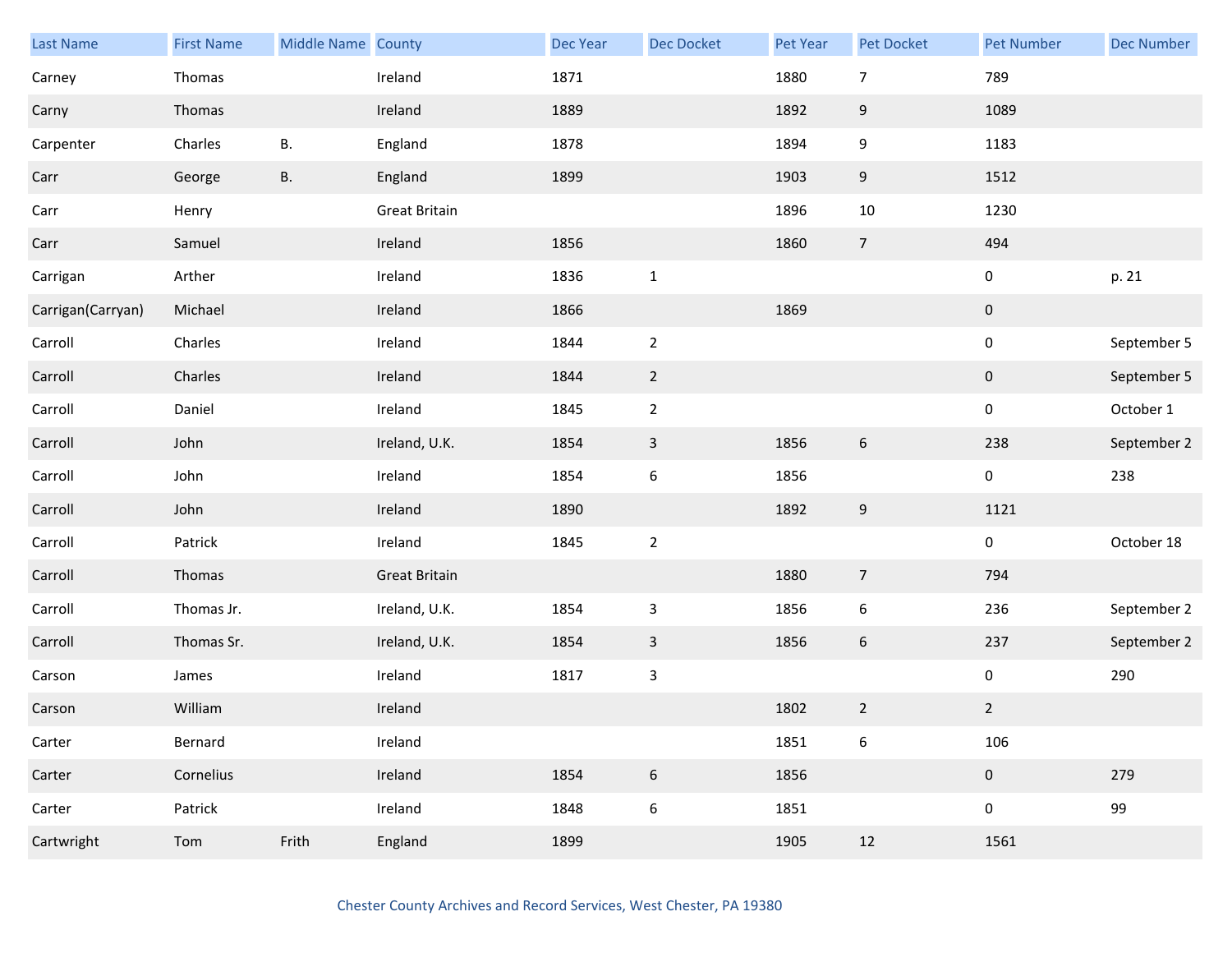| <b>Last Name</b> | <b>First Name</b> | Middle Name County |                      | <b>Dec Year</b> | <b>Dec Docket</b>       | Pet Year | Pet Docket       | Pet Number  | <b>Dec Number</b> |
|------------------|-------------------|--------------------|----------------------|-----------------|-------------------------|----------|------------------|-------------|-------------------|
| Casady           | Patrick           |                    | Ireland              | 1821            | $\overline{\mathbf{4}}$ |          |                  | 0           | 25                |
| Cashman          | Timothy           |                    | Ireland              | 1882            |                         | 1884     | $\overline{7}$   | 869         |                   |
| Cashman          | William           |                    | Ireland              | 1898            |                         | 1891     | 9                | 1052        |                   |
| Caskaden         | John              | J.                 | Ireland              | 1860            |                         | 1863     | $\overline{7}$   | 523         |                   |
| Caskey           | Joseph            |                    | United Kingdom       |                 |                         | 1807     | $\mathbf{3}$     | 18          |                   |
| Cassey           | Andrew            |                    | Ireland              | 1880            |                         | 1882     | $\overline{7}$   | 822         |                   |
| Cassidy          | Phillip (Philip)  |                    | Ireland              |                 |                         | 1805     | $\overline{2}$   | 190         |                   |
| Castagnol        | Giovanni          |                    | Italy                |                 |                         | 1896     | $10\,$           | 1243        |                   |
| Cathkart         | William           |                    | Ireland              | 1829            | $\overline{\mathbf{4}}$ |          |                  | 0           | 188               |
| Caughlin         | John              |                    | Ireland              |                 |                         | 1853     | $\boldsymbol{6}$ | 139         |                   |
| Cavanagh         | Nicholas          |                    | Ireland              | 1844            | $\sqrt{2}$              |          |                  | 0           | September 2       |
| Challingsworth   | Albert            | J.                 | <b>Great Britain</b> |                 |                         | 1896     | 10               | 1275        |                   |
| Challingsworth   | George            |                    | England              | 1890            |                         | 1896     | 9                | 1269        |                   |
| Challingsworth   | Henry             |                    | England              | 1888            |                         | 1896     | 9                | 1274        |                   |
| Challingsworth   | Joseph            |                    | England              | 1888            |                         | 1896     | 9                | 1270        |                   |
| Chambers         | Aaron             |                    | Ireland              |                 |                         | 1802     | $\overline{2}$   | 24          |                   |
| Chambers         | John              |                    | Ireland              |                 |                         | 1852     | $\boldsymbol{6}$ | 118         |                   |
| Chapelle         | Joseph Jr.        |                    | Belgium              | 1890            |                         | 1904     | 12               | 1544        |                   |
| Chapman          | John              |                    | <b>Great Britain</b> | 1840            | $\mathbf{1}$            | 1842     | 5                | 174         | p. 72             |
| Charles          | Andrew            |                    | Ireland              |                 |                         | 1802     | $\overline{2}$   | 25          |                   |
| Charles          | Andrew            |                    | Ireland              |                 |                         | 1803     | $\overline{2}$   | 102         |                   |
| Charles          | John              |                    | Ireland              |                 |                         | 1802     | $\mathbf 1$      | 75          |                   |
| Charlton         | Thomas            |                    | <b>Great Britain</b> | 1840            | $\mathbf 1$             |          |                  | $\mathbf 0$ | 81                |
| Cheetham         | Henry             |                    | England              | 1859            |                         | 1859     | 6                | 385         |                   |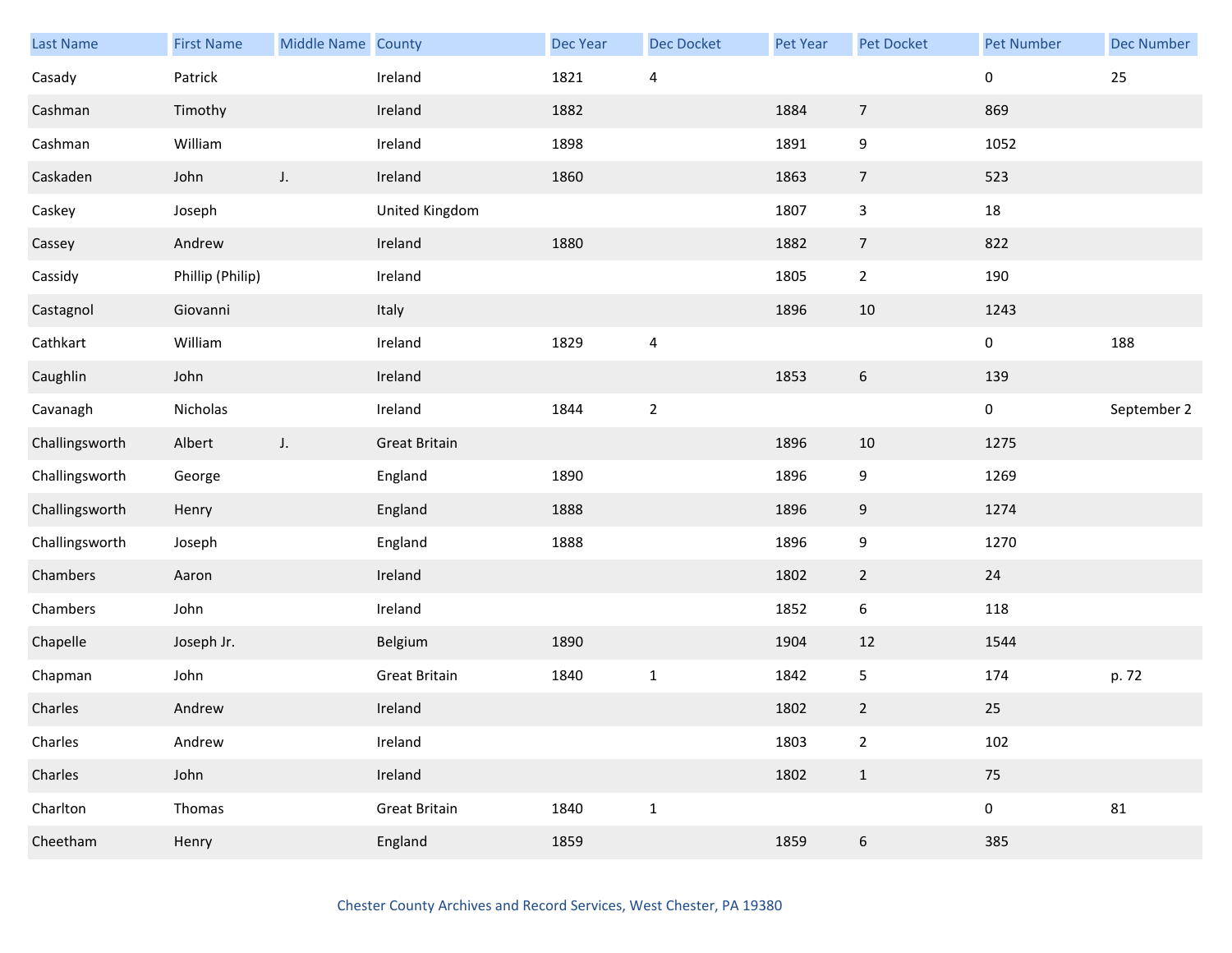| Last Name                | <b>First Name</b> | Middle Name County |                       | <b>Dec Year</b> | <b>Dec Docket</b> | Pet Year | <b>Pet Docket</b>       | <b>Pet Number</b> | <b>Dec Number</b> |
|--------------------------|-------------------|--------------------|-----------------------|-----------------|-------------------|----------|-------------------------|-------------------|-------------------|
| Chertok                  | Meyer             |                    | Russia                | 1902            |                   | 1904     | 12                      | 1548              |                   |
| Clancy                   | Daniel            |                    | Ireland               | 1889            |                   | 1891     | 9                       | 1045              |                   |
| Clancy                   | John              |                    | Ireland               | 1889            |                   | 1892     | 9                       | 1069              |                   |
| Clancy                   | William           |                    | Ireland               | 1889            |                   | 1891     | 9                       | 1046              |                   |
| Clapton                  | Robert            |                    | <b>Great Britain</b>  | 1835            | $\mathbf{1}$      | 1838     | 5                       | 98                | 13                |
| Clark                    | David             |                    | <b>Great Britain</b>  |                 |                   | 1891     | $10\,$                  | 1033              |                   |
| Clark                    | James             |                    | Scotland              |                 |                   | 1850     | 6                       | 86                |                   |
| Clark                    | James             |                    | <b>Great Britain</b>  |                 |                   | 1888     | 10                      | 952               |                   |
| Clark                    | John              |                    | Scotland              |                 |                   | 1850     | $\boldsymbol{6}$        | 87                |                   |
| Clark                    | John              |                    | <b>Great Britain</b>  |                 |                   | 1876     | $\overline{7}$          | 709               |                   |
| Clark                    | Joseph            |                    | <b>Great Britain</b>  |                 |                   | 1868     | $\overline{7}$          | 641               |                   |
| Clark                    | Matthew           |                    | Ireland               | 1841            | $\mathbf{1}$      |          |                         | $\mathbf 0$       | 107               |
| Clark                    | Michael           |                    | Great Britain         |                 |                   | 1876     | $\boldsymbol{7}$        | 717               |                   |
| Clark                    | Michael           |                    | Ireland               | 1860            |                   | 1862     | $\overline{7}$          | 518               |                   |
| Clark                    | Nicholas          |                    | Ireland               | 1887            |                   | 1892     | 9                       | 1083              |                   |
| Clark                    | Patrick           | $J_{\star}$        | <b>Great Britain</b>  |                 |                   | 1879     | $\overline{7}$          | 740               |                   |
| Clark                    | William           |                    | Ireland               |                 |                   | 1866     | $\overline{7}$          | 601               |                   |
| Clark                    | William           |                    | Ireland               | 1849            | $\sqrt{6}$        | 1852     |                         | $\mathbf{0}$      | 119               |
| Clarke                   | Joseph            |                    | Ireland               |                 |                   | 1851     | 6                       | 112               |                   |
| Clay                     | William           | G.                 | England               | 1888            |                   | 1890     | $\boldsymbol{9}$        | 991               |                   |
| Clayson                  | Walter            | C.                 | England               | 1893            |                   | 1904     | 12                      | 1546              |                   |
| Clemens                  | Robert            |                    | United Kingdom        |                 |                   | 1809     | $\overline{\mathbf{3}}$ | 98                |                   |
| Clemmons(Clemmen Charles |                   |                    | Ireland               |                 |                   | 1802     | $\mathbf{1}$            | 171               |                   |
| Clingan                  | George            |                    | <b>United Kingdom</b> |                 |                   | 1806     | $\overline{2}$          | 230               |                   |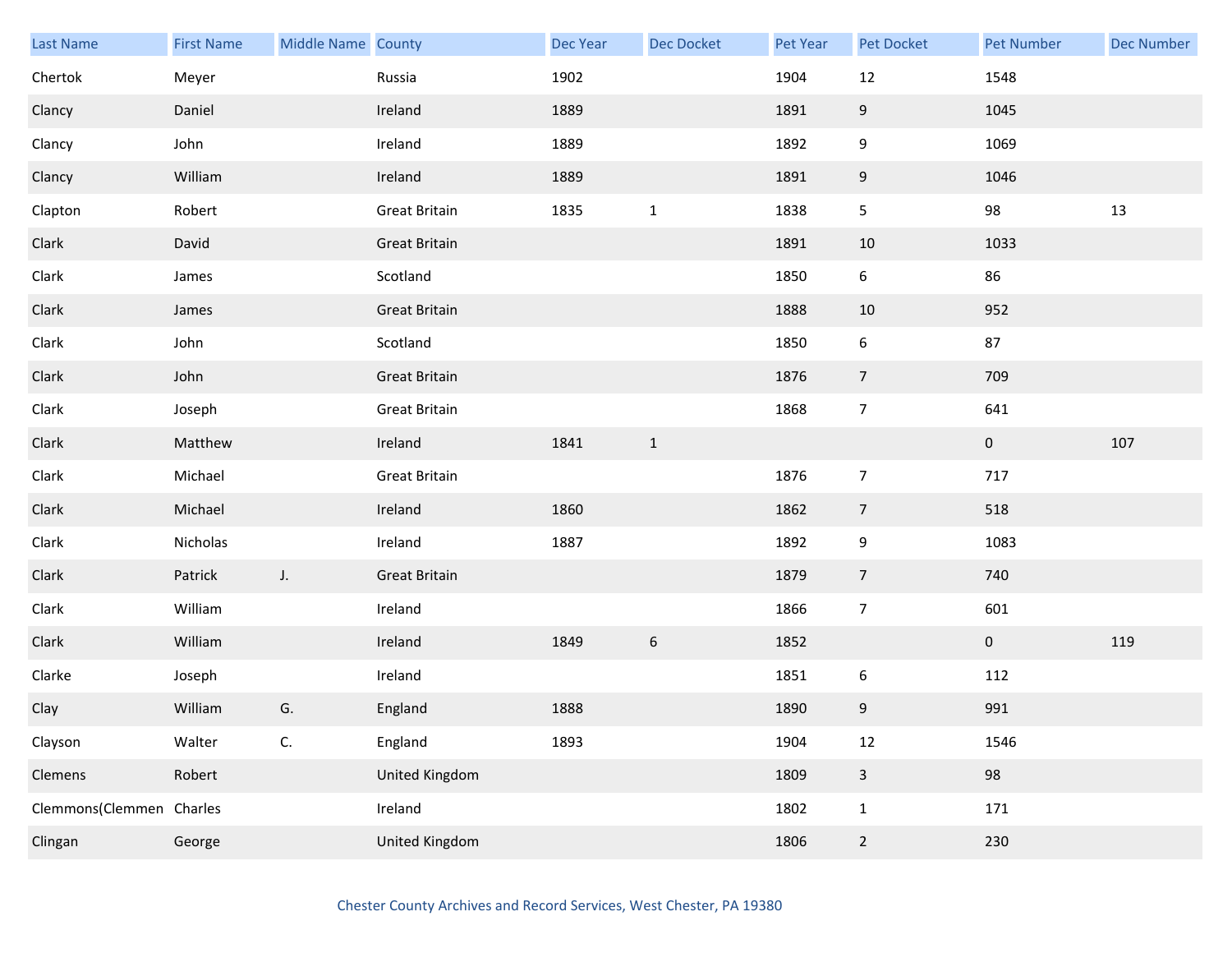| Last Name | <b>First Name</b> | Middle Name County |                      | Dec Year | Dec Docket     | <b>Pet Year</b> | Pet Docket     | <b>Pet Number</b> | <b>Dec Number</b> |
|-----------|-------------------|--------------------|----------------------|----------|----------------|-----------------|----------------|-------------------|-------------------|
| Clor      | John              |                    | Bavaria              | 1845     | $\mathbf 2$    |                 |                | 0                 | May 1             |
| Coburn    | Jacob             |                    | <b>Great Britain</b> |          |                | 1868            | $\overline{7}$ | 618               |                   |
| Cochlin   | William           |                    | Ireland              | 1860     |                | 1868            | $\overline{7}$ | 616               |                   |
| Cochran   | James             |                    | Ireland              | 1836     | $\mathbf{1}$   |                 |                | $\mathbf{0}$      | 16                |
| Cochran   | Thomas            |                    | Ireland              | 1867     |                | 1884            | $\overline{7}$ | 862               |                   |
| Coffey    | James             |                    | Ireland              | 1827     | $\overline{a}$ |                 |                | $\pmb{0}$         | 118               |
| Coffey    | John              |                    | Ireland              | 1837     | $1\,$          | 1839            | 5              | 122               | p. 27             |
| Cohen     | Gustave           |                    | Germany              | 1886     |                | 1889            | $9\,$          | 949               |                   |
| Cohen     | Harry             | D.                 | Russia               |          |                | 1904            | 11             | 1550              |                   |
| Cohen     | Morris            |                    | Russia               | 1893     |                | 1904            | 12             | 1529              |                   |
| Cohen     | Samuel            |                    | Germany              |          |                | 1892            | $10\,$         | 1098              |                   |
| Cohn      | Jacob             |                    | Russia               |          |                | 1897            | 10             | 1341              |                   |
| Coine     | Michael           |                    | Ireland              | 1858     |                | 1860            | $\overline{7}$ | 469               |                   |
| Coine     | Patrick           |                    | Ireland              | 1858     |                | 1860            | $\overline{7}$ | 480               |                   |
| Collart   | Jean              | В.                 | Belgium              | 1892     |                | 1904            | 12             | 1543              |                   |
| Collins   | Christopher       |                    | Ireland              |          |                | 1847            | $\sqrt{6}$     | 29                |                   |
| Collins   | Christopher       |                    | Ireland              | 1844     | $\mathbf 2$    |                 |                | $\pmb{0}$         | October 22        |
| Collins   | Dennis            |                    | Ireland              |          |                | 1856            | 6              | 223               |                   |
| Collins   | Edward            |                    | United Kingdom       |          |                | 1807            | $\mathbf{2}$   | 311               |                   |
| Collins   | Hugh              |                    | United Kingdom       |          |                | 1808            | $\mathbf{3}$   | 88                |                   |
| Collins   | John              |                    | Ireland              |          |                | 1802            | $\mathbf 1$    | 65                |                   |
| Collins   | John              |                    | Ireland              |          |                | 1818            | $\mathbf{3}$   | 313               |                   |
| Collins   | Owen              |                    | Ireland              | 1858     |                | 1860            | $\overline{7}$ | 471               |                   |
| Collins   | Patrick           |                    | Ireland              | 1859     |                | 1864            | $\overline{7}$ | 568               |                   |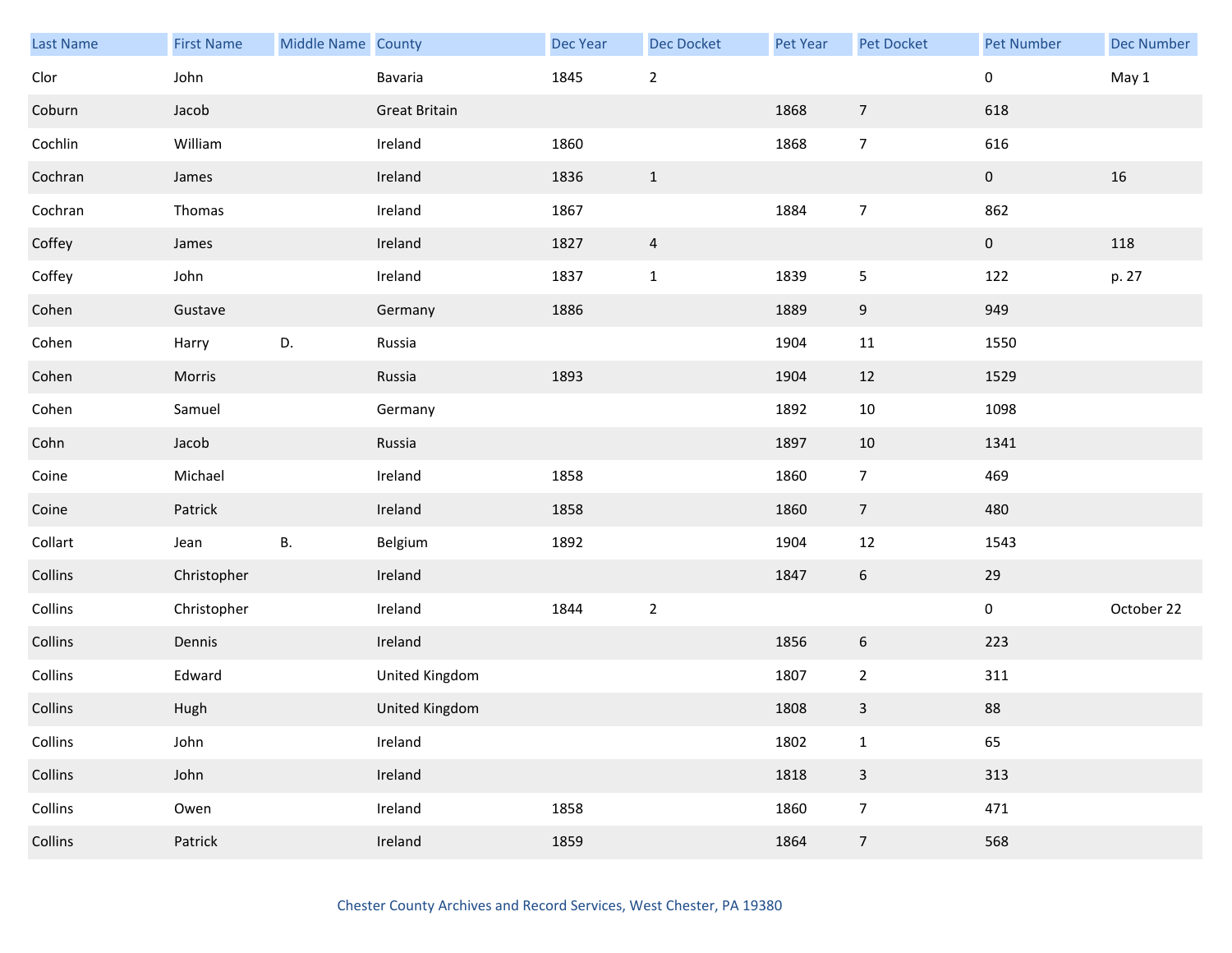| <b>Last Name</b> | <b>First Name</b> | Middle Name County |                      | Dec Year | <b>Dec Docket</b>         | Pet Year | Pet Docket       | <b>Pet Number</b> | <b>Dec Number</b> |
|------------------|-------------------|--------------------|----------------------|----------|---------------------------|----------|------------------|-------------------|-------------------|
| Collins          | Thomas            |                    | Ireland              |          |                           | 1860     | $\overline{7}$   | 484               |                   |
| Collins          | William           |                    | Ireland              | 1858     |                           | 1860     | $\overline{7}$   | 470               |                   |
| Collopy          | William           |                    | United Kingdom       |          |                           | 1809     | 3                | 113               |                   |
| Colt             | Henry             |                    | Ireland              |          |                           | 1802     | $\mathbf{1}$     | 35                |                   |
| Compton          | William           |                    | <b>Great Britain</b> |          |                           | 1823     | $\overline{4}$   | 78                |                   |
| Conard           | John              |                    | Ireland              | 1839     | $\mathbf 1$               |          |                  | $\pmb{0}$         | p. 49             |
| Condon           | Patrick           |                    | Ireland              | 1880     |                           | 1887     | 8                | 915               |                   |
| Conghlin         | Daniel            |                    | Ireland              | 1860     |                           | 1863     | $\overline{7}$   | 528               |                   |
| Conn             | William           |                    | United Kingdom       |          |                           | 1806     | $\overline{2}$   | 233               |                   |
| Connell          | John              |                    | Ireland              | 1882     |                           | 1893     | 9                | 1171              |                   |
| Connell          | Maurice           |                    | Ireland              | 1854     |                           | 1858     | 6                | 338               |                   |
| Connell          | Michael           |                    | Ireland              | 1893     |                           | 1896     | 9                | 1224              |                   |
| Connell          | Patrick           |                    | Ireland              | 1856     |                           | 1858     | 6                | 345               |                   |
| Connell          | Patrick           |                    | Ireland              | 1868     |                           | 1868     | $\overline{7}$   | 617               |                   |
| Connell          | Peter             |                    | Ireland              | 1844     | $\overline{2}$            |          |                  | $\pmb{0}$         | September 7       |
| Connelly         | Lawrence          |                    | Ireland              | 1823     | $\overline{4}$            |          |                  | $\mathbf 0$       | 67                |
| Connelly         | Michael           |                    | Ireland, U.K.        |          |                           | 1856     | $\boldsymbol{6}$ | 230               |                   |
| Conner           | John              |                    | Ireland              | 1842     | $\mathbf{1}$              |          |                  | $\overline{0}$    | p. 112            |
| Conner           | Michael           |                    | Ireland              | 1859     |                           | 1862     | $\overline{7}$   | 517               |                   |
| Conner           | Patrick           |                    | Ireland              | 1847     | $\boldsymbol{6}$          | 1850     |                  | $\pmb{0}$         | 92                |
| Connery          | Daniel            |                    | Ireland              | 1813     | $\ensuremath{\mathsf{3}}$ |          |                  | 0                 | 183               |
| Connery          | James             |                    | <b>Great Britain</b> |          |                           | 1888     | $10\,$           | 972               |                   |
| Connor           | Bernard           |                    | Ireland              | 1815     | $\mathbf{3}$              |          |                  | $\pmb{0}$         | 242               |
| Connor           | John              |                    | United Kingdom       |          |                           | 1806     | $\overline{a}$   | 232               |                   |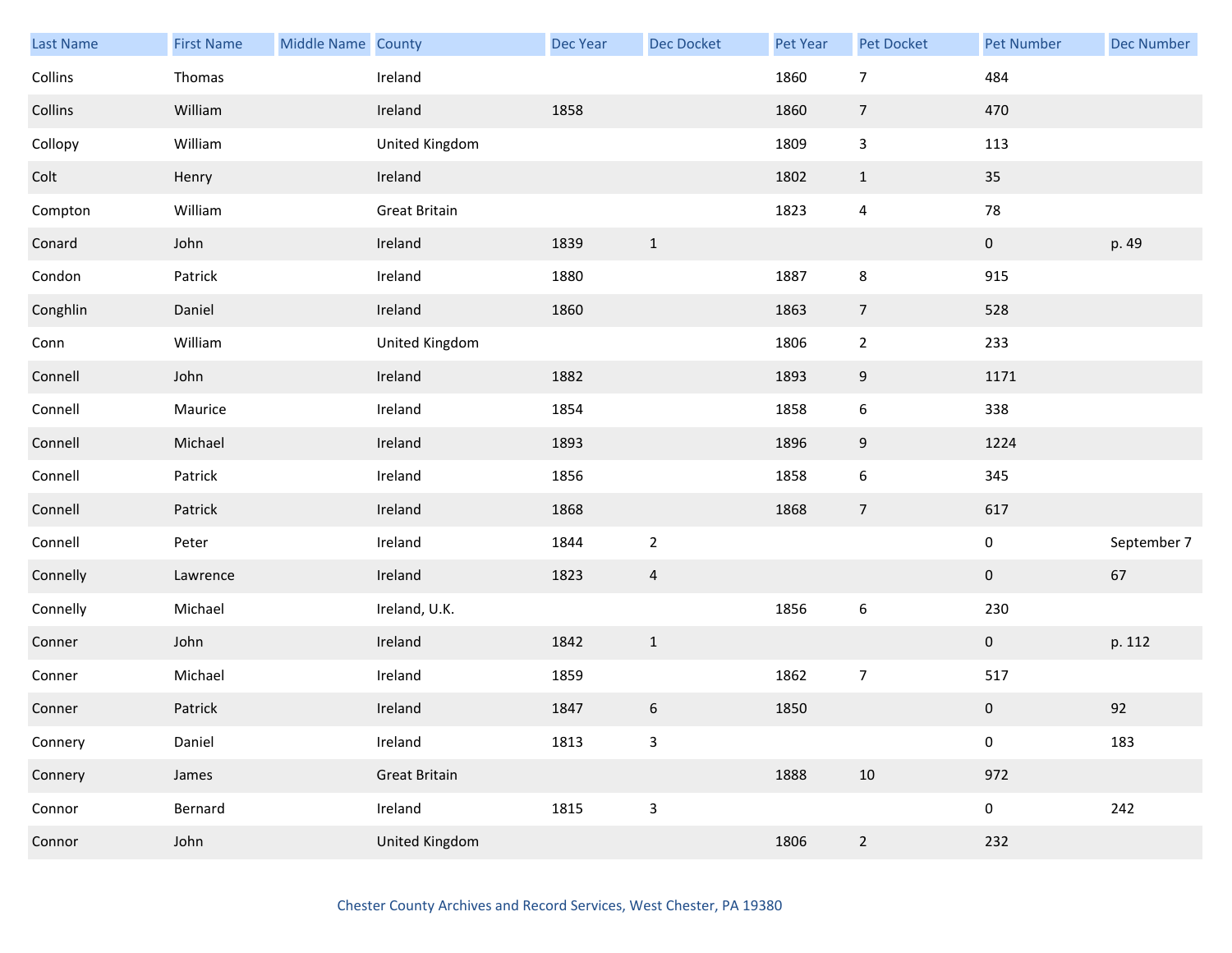| Last Name | <b>First Name</b> | Middle Name County |                      | Dec Year | <b>Dec Docket</b>         | Pet Year | Pet Docket               | Pet Number   | <b>Dec Number</b> |
|-----------|-------------------|--------------------|----------------------|----------|---------------------------|----------|--------------------------|--------------|-------------------|
| Connor    | Patrick           |                    | Ireland              | 1836     | $\mathbf 1$               |          |                          | 0            | p. 20             |
| Connor    | Thomas            |                    | <b>Great Britain</b> |          |                           | 1869     |                          | $\mathbf 0$  |                   |
| Connors   | John              |                    | Ireland              | 1844     | $\mathbf 2$               | 1846     | 6                        | 5            | August 17         |
| Connory   | James             |                    | Ireland              | 1813     | $\overline{2}$            |          |                          | $\mathbf{0}$ | 184               |
| Conquest  | Thomas            |                    | England              |          |                           | 1851     | 6                        | 95           |                   |
| Conquest  | William           |                    | England              |          |                           | 1856     | $\boldsymbol{6}$         | 295          |                   |
| Conroy    | John              |                    | Ireland              | 1853     |                           | 1858     | 6                        | 335          |                   |
| Conroy    | Patrick           |                    | Ireland              | 1840     | $1\,$                     |          |                          | $\mathbf 0$  | p. 88             |
| Conroy    | Patrick           |                    | Ireland              | 1854     | $\ensuremath{\mathsf{3}}$ | 1856     | 6                        | 254          | October 3, 1      |
| Conroy    | Thomas            |                    | Ireland              | 1856     |                           | 1858     | 6                        | 315          |                   |
| Convill   | William           |                    | Ireland, U.K.        | 1854     | $\ensuremath{\mathsf{3}}$ | 1856     | 6                        | 270          | September 2       |
| Conway    | Edward            |                    | Ireland              |          |                           | 1856     | 6                        | 297          |                   |
| Conway    | Francis           |                    | Ireland              |          |                           | 1858     | 6                        | 321          |                   |
| Conway    | James             |                    | Ireland              | 1852     | $\boldsymbol{6}$          | 1854     |                          | $\mathbf{0}$ | 162               |
| Conway    | John              |                    | Ireland              | 1850     | $\boldsymbol{6}$          | 1852     |                          | $\pmb{0}$    | 128               |
| Conway    | Samuel            |                    | Ireland              |          |                           | 1805     | $\overline{2}$           | 159          |                   |
| Conway    | Samuel Jr.        |                    | United Kingdom       |          |                           | 1806     | $\mathbf{3}$             | 19           |                   |
| Cook      | Barney            |                    | Ireland              | 1868     |                           | 1871     | $\overline{7}$           | 660          |                   |
| Cook      | Charles           |                    | Prussia              | 1840     | $1\,$                     |          |                          | $\pmb{0}$    | $70\,$            |
| Cook      | John              |                    | Ireland              | 1856     |                           | 1860     | $\overline{\phantom{a}}$ | 495          |                   |
| Cook      | Patrick           |                    | Ireland              | 1877     |                           | 1879     | $\overline{7}$           | 741          |                   |
| Cook      | Thomas            |                    | United Kingdom       |          |                           | 1808     | $\mathbf{3}$             | 68           |                   |
| Cooke     | Hugh              |                    | Ireland              |          |                           | 1814     | 3                        | 208          |                   |
| Cooke     | Hugh Jr.          |                    | Ireland              |          |                           | 1814     | $\mathbf{3}$             | 205          |                   |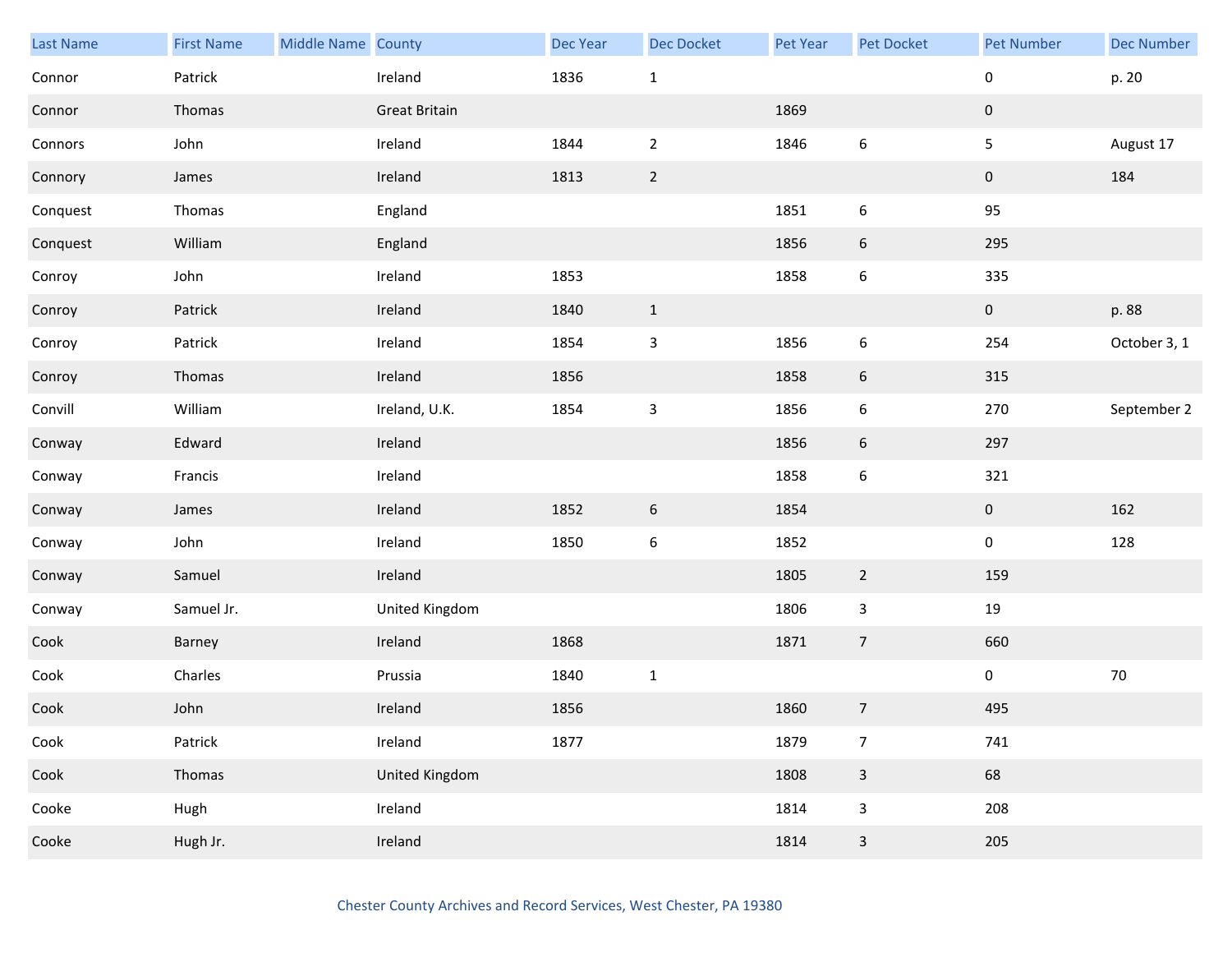| Last Name   | <b>First Name</b> | Middle Name County |                      | Dec Year | <b>Dec Docket</b> | Pet Year | Pet Docket       | <b>Pet Number</b> | <b>Dec Number</b> |
|-------------|-------------------|--------------------|----------------------|----------|-------------------|----------|------------------|-------------------|-------------------|
| Cooney      | John              |                    | Ireland              | 1860     |                   | 1868     | $\overline{7}$   | 625               |                   |
| Cooney      | Patrick           |                    | Ireland              | 1880     |                   | 1884     | $\overline{7}$   | 864               |                   |
| Cooper      | David             |                    | Ireland              |          |                   | 1802     | $\mathbf{1}$     | 173               |                   |
| Cooper      | David             |                    | Ireland              | 1839     | $\mathbf{1}$      |          |                  | $\overline{0}$    | p. 66             |
| Cooper      | John              |                    | United Kingdom       |          |                   | 1806     | $\overline{2}$   | 213               |                   |
| Cooper      | Thomas            |                    | Ireland              | 1841     | $\mathbf{1}$      |          |                  | 0                 | p. 103            |
| Cooper      | William           |                    | Ireland              | 1853     | $\,$ 6 $\,$       | 1856     |                  | 0                 | 193               |
| Corbet      | James             |                    | Ireland              |          |                   | 1868     | $\overline{7}$   | 645               |                   |
| Corcan      | Cornelius         |                    | Ireland              | 1855     |                   | 1860     | 6                | 405               |                   |
| corcoran    |                   |                    | Scotland             | 1897     |                   | 1900     | 9                | 1426              |                   |
| Corcoran    | Isaac             |                    | Ireland              | 1852     | $\boldsymbol{6}$  | 1854     |                  | 0                 | 166               |
| Corcoran    | John              |                    | Ireland              | 1856     |                   | 1858     | $\boldsymbol{6}$ | 349               |                   |
| Cornell     | Robert            | J.                 | Ireland              | 1841     | $1\,$             |          |                  | 0                 | p. 97             |
| Corns       | James             |                    | South Wales          | 1835     |                   | 1840     | 5                | 166               |                   |
| Cortellessa | Girolamo          |                    | Italy                | 1902     |                   | 1905     | $12\,$           | 1567              |                   |
| Cory        | William           |                    | England              | 1897     |                   | 1899     | 9                | 1411              |                   |
| Cosgniff    | Thomas            |                    | <b>Great Britain</b> |          |                   | 1868     | $\overline{7}$   | 650               |                   |
| Costanzo    | Giovanni          |                    | Italy                |          |                   | 1900     | 10               | 1458              |                   |
| Costello    | Richard           |                    | Ireland              | 1838     | $\mathbf{1}$      | 1844     | 5                | 227               | p. 46             |
| Costello    | Thomas            |                    | Ireland              | 1852     | $\,$ 6 $\,$       | 1854     |                  | $\pmb{0}$         | 156               |
| Cotsawaddle | Adam              |                    | Wuerttemberg         | 1843     | $\mathbf 1$       |          |                  | $\pmb{0}$         | p. 128            |
| Cotter      | Dennis            |                    | Ireland              | 1890     |                   | 1894     | $9\,$            | 1193              |                   |
| Coughlin    | Francis           |                    | United Kingdom       | 1810     | $\mathsf 3$       |          |                  | 0                 | 140               |
| Coughlin    | James             |                    | Ireland              | 1848     | $\sqrt{6}$        | 1852     |                  | $\pmb{0}$         | 116               |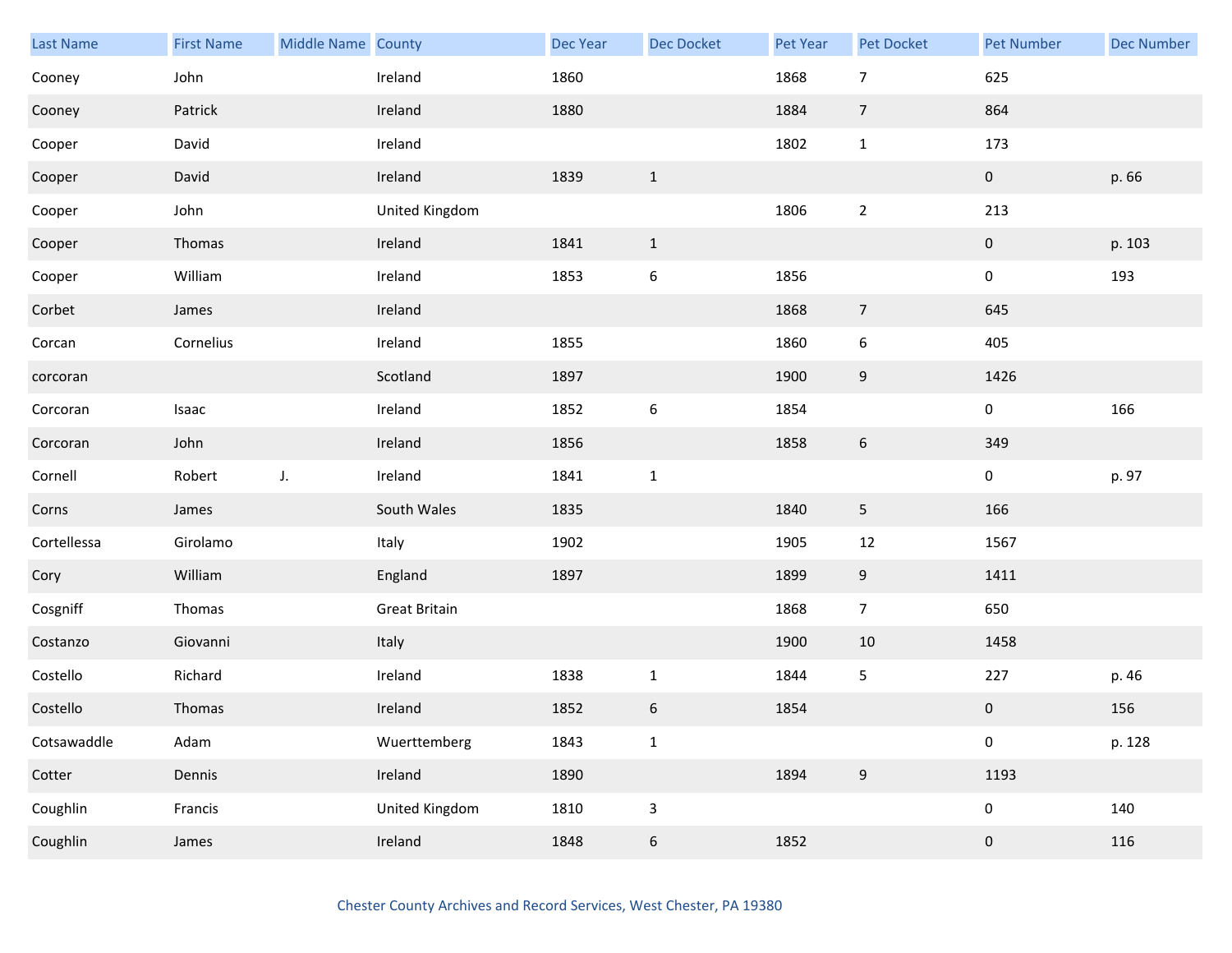| Last Name | <b>First Name</b> | Middle Name County |                      | Dec Year | <b>Dec Docket</b> | Pet Year | Pet Docket       | <b>Pet Number</b> | <b>Dec Number</b> |
|-----------|-------------------|--------------------|----------------------|----------|-------------------|----------|------------------|-------------------|-------------------|
| Coughlin  | Martin            |                    | Ireland              | 1852     | 6                 | 1856     |                  | 0                 | 203               |
| Coughlin  | Michael           |                    | Ireland              | 1855     |                   | 1858     | $\boldsymbol{6}$ | 334               |                   |
| Coulter   | James             |                    | United Kingdom       |          |                   | 1807     | $\overline{2}$   | 297               |                   |
| Coulter   | John              |                    |                      | 1835     | $\mathbf{1}$      | 1837     | 5                | 95                | p. 9              |
| Courtney  | James             |                    | United Kingdom       |          |                   | 1806     | $\mathbf{2}$     | 229               |                   |
| Courtney  | John              |                    | Ireland              |          |                   | 1816     | $\mathbf{3}$     | 250               |                   |
| Courtney  | Thomas            |                    | Ireland              | 1890     |                   | 1892     | 9                | 1091              |                   |
| Courtney  | William           |                    | Ireland              |          |                   | 1816     | $\mathbf{3}$     | 248               |                   |
| Cousins   | William           |                    | Ireland              |          |                   | 1814     | 3                | 207               |                   |
| Cowan     | Hugh              |                    | Ireland              | 1839     | $\mathbf{1}$      |          |                  | $\mathbf{0}$      | p. 67             |
| Cowan     | Richard           | F.                 | Scotland             |          |                   | 1864     | $\overline{7}$   | 563               |                   |
| Cox       | Charles           | $J_{\star}$        | England              | 1867     |                   | 1896     | 9                | 1281              |                   |
| Cox       | James             |                    | Ireland              |          |                   | 1813     | 3                | 193               |                   |
| Cox       | John              |                    | United Kingdom       |          |                   | 1808     | $\mathbf{3}$     | 211               |                   |
| Cox       | Michael           |                    | Ireland              | 1878     |                   | 1880     | $\overline{7}$   | 751               |                   |
| Craddock  | Patrick           |                    | Ireland              | 1889     |                   | 1892     | 9                | 1055              |                   |
| Craig     | Alexander         |                    | Ireland              | 1859     |                   | 1859     | 6                | 386               |                   |
| Craig     | James             |                    | United Kingdom       |          |                   | 1807     | 3                | 25                |                   |
| Craig     | John              |                    | Ireland              |          |                   | 1802     | $\mathbf{1}$     | 127               |                   |
| Craig     | Malcolm           |                    | Ireland              |          |                   | 1848     | 6                | 67                |                   |
| Craig     | Moses             |                    | United Kingdom       | 1811     | $\mathsf 3$       |          |                  | 0                 | 157               |
| Craighead | James             |                    | Scotland             | 1844     |                   | 1899     | 9                | 1407              |                   |
| Crawford  | David             |                    | Ireland              | 1900     |                   | 1902     | 9                | 1502              |                   |
| Crawford  | Robert            |                    | <b>Great Britain</b> |          |                   | 1880     | $\overline{7}$   | 785               |                   |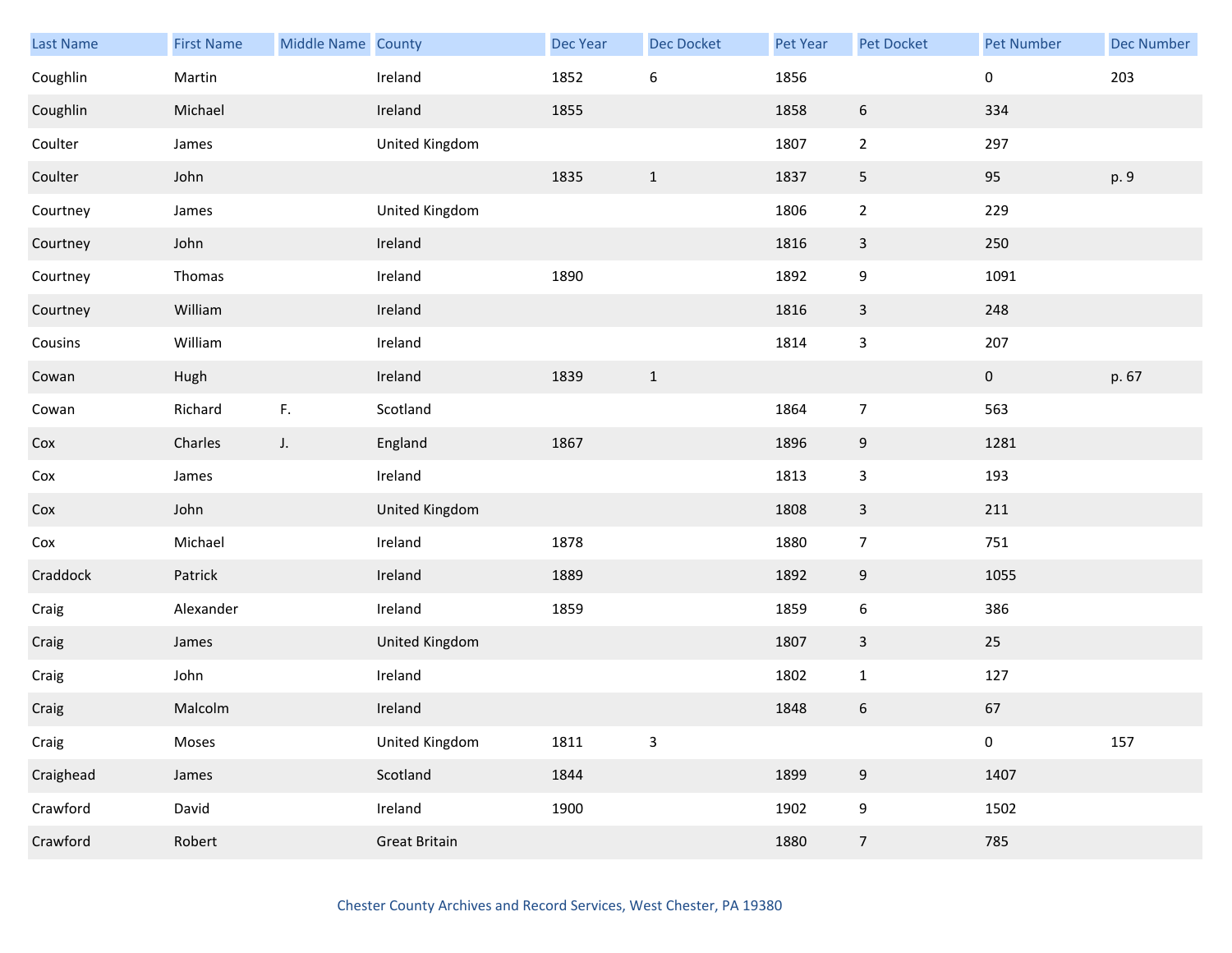| Last Name | <b>First Name</b> | Middle Name County |                      | <b>Dec Year</b> | <b>Dec Docket</b> | Pet Year | <b>Pet Docket</b> | <b>Pet Number</b> | <b>Dec Number</b> |
|-----------|-------------------|--------------------|----------------------|-----------------|-------------------|----------|-------------------|-------------------|-------------------|
| Crawford  | Samuel            |                    | <b>Great Britain</b> |                 |                   | 1880     | $\overline{7}$    | 778               |                   |
| Crawford  | Samuel            |                    | Ireland              | 1848            | $\boldsymbol{6}$  | 1851     |                   | $\pmb{0}$         | 97                |
| Craynor   | Patrick           |                    | Ireland              | 1892            |                   | 1890     | $\boldsymbol{9}$  | 1137              |                   |
| Credican  | Patrick           | Thomas             | Ireland              |                 |                   | 1880     | $\overline{7}$    | 749               |                   |
| Creedon   | Patrick           |                    | Ireland              | 1886            |                   | 1888     | 9                 | 922               |                   |
| Croneen   | William           |                    | Ireland              | 1834            | $\mathbf{1}$      | 1838     | $\overline{5}$    | 114               | p. 5              |
| Cronin    | Garrett           |                    | Ireland              | 1882            |                   | 1900     | 9                 | 1424              |                   |
| Cronin    | James             |                    | <b>Great Britain</b> |                 |                   | 1868     | $\overline{7}$    | 655               |                   |
| Cronin    | James             |                    | Ireland              | 1840            | $1\,$             | 1843     | 5                 | 187               | p. 90             |
| Cronin    | Michael           |                    | Ireland              | 1857            |                   | 1859     | $\boldsymbol{6}$  | 387               |                   |
| Cronin    | Patrick           |                    | Ireland              | 1882            |                   | 1884     | $\overline{7}$    | 865               |                   |
| Cronine   | Patrick           |                    | Ireland              | 1846            | $\sqrt{6}$        | 1848     |                   | $\mathbf 0$       | 56                |
| Crooks    | Matthew           |                    | Ireland              |                 |                   | 1849     | $\boldsymbol{6}$  | 79                |                   |
| Crosley   | Peter             |                    | Ireland              |                 |                   | 1880     | $\overline{7}$    | 747               |                   |
| Cross     | John              |                    | Ireland              |                 |                   | 1802     | $\mathbf 1$       | 67                |                   |
| Crosson   | Edward            |                    | Ireland              | 1844            | $\overline{2}$    |          |                   | $\boldsymbol{0}$  | September 5       |
| Crowley   | Cornelius         |                    | Ireland              | 1888            |                   | 1891     | 9                 | 1038              |                   |
| Crowley   | William           |                    | Ireland              | 1840            | $\mathbf{1}$      | 1844     | 5                 | 228               | p. 94             |
| Crughton  | John              |                    | Ireland              | 1803            | $\overline{2}$    |          |                   | $\pmb{0}$         | 117               |
| Crystall  | James             | M.                 | Ireland              | 1897            |                   | 1900     | $9\,$             | 1427              |                   |
| Cudlipp   | James             |                    | England              | 1890            |                   | 1892     | $\boldsymbol{9}$  | 1077              |                   |
| Cuff      | William           |                    | Ireland              | 1844            | $\overline{2}$    | 1847     | $6\phantom{.}6$   | $23\,$            | October 12        |
| Cullum    | George            |                    | England              | 1890            |                   | 1894     | 9                 | 1187              |                   |
| Culton    | George            |                    | United Kingdom       | 1810            | $\mathsf 3$       | 1817     | $\mathbf{3}$      | 306               | 143               |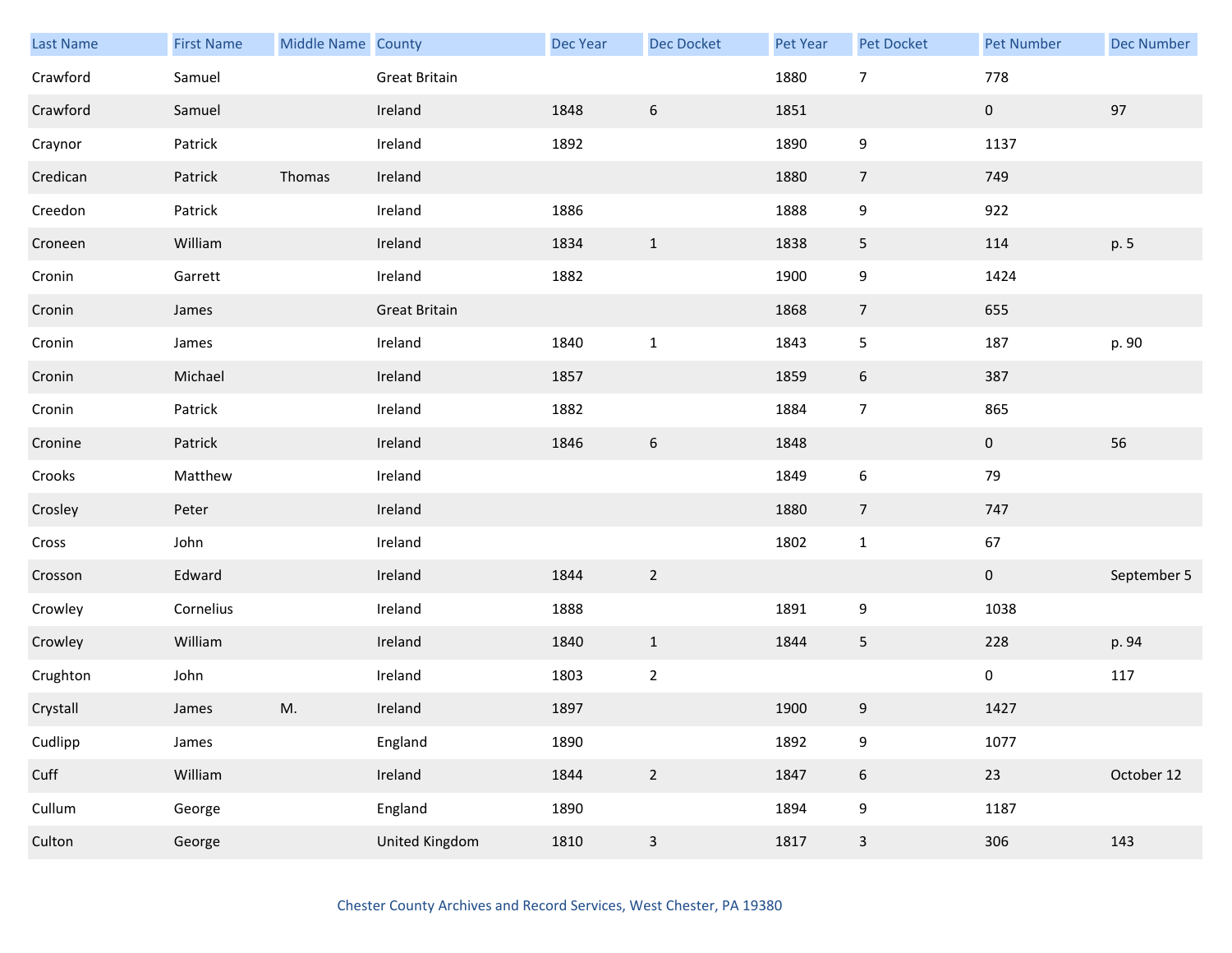| Last Name         | <b>First Name</b> | Middle Name County |                      | <b>Dec Year</b> | Dec Docket       | Pet Year | Pet Docket       | <b>Pet Number</b> | <b>Dec Number</b> |
|-------------------|-------------------|--------------------|----------------------|-----------------|------------------|----------|------------------|-------------------|-------------------|
| Cumaskey          | Patrick           |                    | Ireland              | 1845            | $\mathbf 2$      |          |                  | 0                 | November 6        |
| Cummins           | Alexander         |                    | Ireland              | 1845            | $\boldsymbol{6}$ | 1848     |                  | $\pmb{0}$         | 58                |
| Cummins           | Dominick          |                    | Ireland              |                 |                  | 1864     | $\overline{7}$   | 573               |                   |
| Cunningham        | Edward            |                    | <b>Great Britain</b> |                 |                  | 1888     | 10               | 968               |                   |
| Cunningham        | Nathaniel         |                    | Ireland              |                 |                  | 1802     | $\mathbf{1}$     | 64                |                   |
| Cunningham(Cuning | James             |                    | Ireland              | 1841            | $\mathbf{1}$     | 1843     | 5                | 195               | p. 99             |
| Cupelin           | Aime              |                    | Switzerland          | 1888            |                  | 1892     | 9                | 1105              |                   |
| Curl              | Daniel            |                    | Ireland              |                 |                  | 1802     | $\overline{2}$   | 9                 |                   |
| Curl              | William           |                    | Ireland              |                 |                  | 1802     | $\overline{2}$   | $\overline{7}$    |                   |
| Curley            | William           |                    | Ireland              | 1855            |                  | 1859     | 6                | 379               |                   |
| Curll             | Thomas            |                    | Ireland              |                 |                  | 1805     | $\overline{2}$   | 158               |                   |
| Curren            | James             |                    | Ireland              | 1833            | 5                | 1836     | 5                | 81                | 43                |
| Curry             | Henry             |                    | Ireland              |                 |                  | 1888     | 8                | 917               |                   |
| Curry             | John              |                    | Ireland              |                 |                  | 1878     | $\overline{7}$   | 733               |                   |
| Curry             | Robert            |                    | Ireland              |                 |                  | 1803     | $\overline{2}$   | 112               |                   |
| Curry(Corry)      | Neal              |                    | Ireland              |                 |                  | 1802     | $\mathbf{1}$     | 157               |                   |
| Curtin            | Denis             |                    | Ireland              |                 |                  | 1904     | 11               | 1523              |                   |
| Curtin            | Michael           |                    | Ireland              | 1891            |                  | 1897     | 9                | 1367              |                   |
| Curtis            | Joseph            |                    | Ireland              | 1854            | $\boldsymbol{6}$ | 1856     |                  | 0                 | 286               |
| Cusick            | John              |                    | Ireland, U.K.        | 1854            | $\mathbf{3}$     | 1856     | $\,$ 6 $\,$      | 253               | March 11, 18      |
| Daily             | Bartal            |                    | Ireland              | 1853            | $\boldsymbol{6}$ | 1855     |                  | 0                 | 172               |
| Daily             | James             |                    | Ireland              | 1895            |                  | 1899     | $9\,$            | 1397              |                   |
| Daily             | Patrick           |                    | Ireland              | 1844            | $\overline{2}$   | 1846     | $\boldsymbol{6}$ | $\overline{2}$    | September 5,      |
| Daily             | Patrick           | $J_{\star}$        | Ireland              | 1897            |                  | 1902     | 9                | 1494              |                   |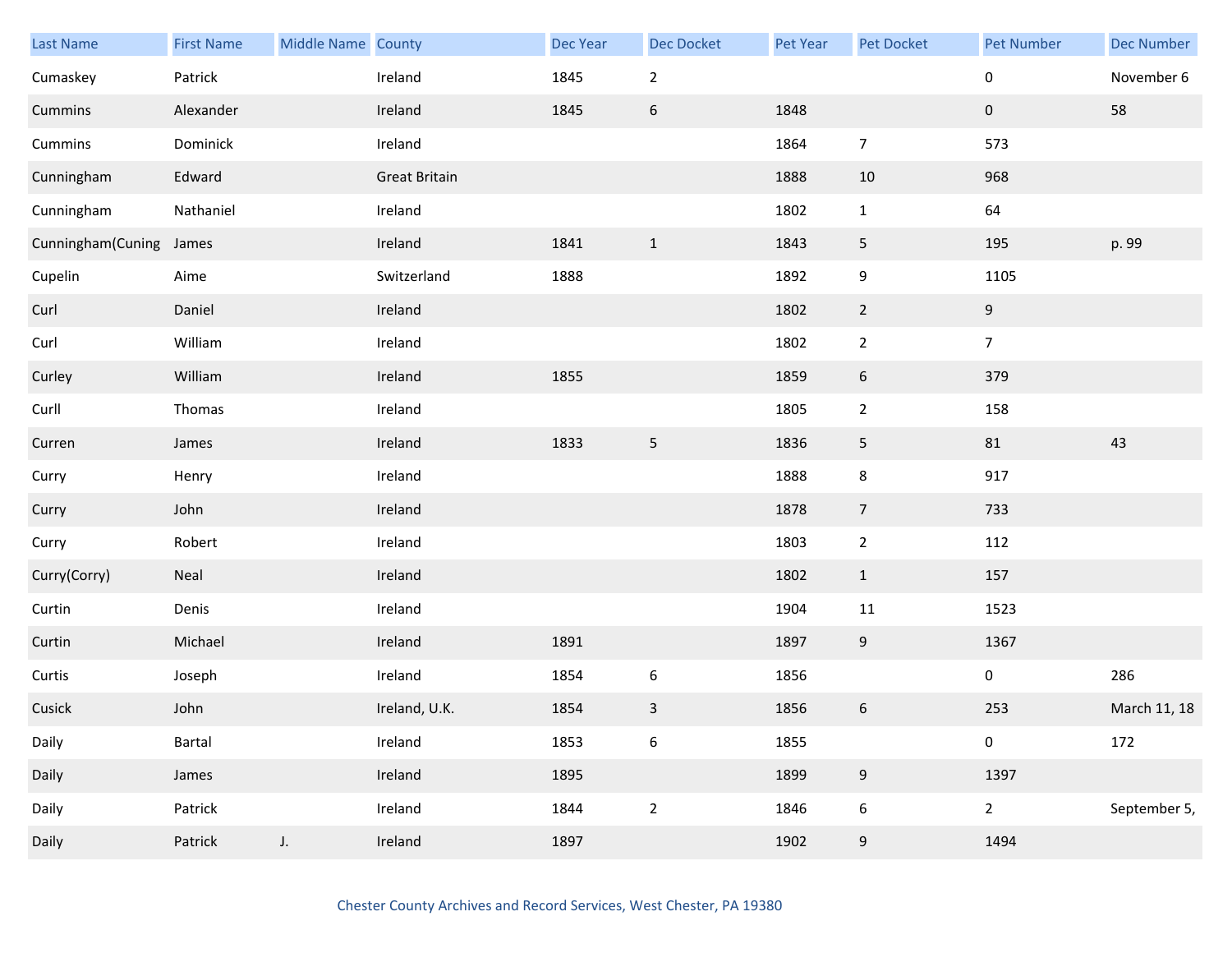| Last Name   | <b>First Name</b> | Middle Name County |                      | Dec Year | <b>Dec Docket</b> | Pet Year | Pet Docket     | <b>Pet Number</b> | <b>Dec Number</b> |
|-------------|-------------------|--------------------|----------------------|----------|-------------------|----------|----------------|-------------------|-------------------|
| Dale        | Thomas            |                    | Great Britain        |          |                   | 1897     | 10             | 1331              |                   |
| Dalton      | James             |                    | Ireland              | 1850     | $\boldsymbol{6}$  | 1852     |                | 0                 | 124               |
| Dalton      | John              |                    | Ireland              | 1888     |                   | 1891     | 9              | 1049              |                   |
| Dalton      | Patrick           |                    | Ireland              | 1889     |                   | 1891     | 9              | 1041              |                   |
| Daly        | Michael           |                    | Ireland              |          |                   | 1844     | 5              | 240               |                   |
| Daly(Daley) | Dennis            |                    | Ireland              | 1840     | $\mathbf{1}$      |          |                | $\mathbf 0$       | p. 71             |
| Damm        | Peter             | Н.                 | Denmark              | 1890     |                   | 1892     | 9              | 1094              |                   |
| Danah       | Dennis            |                    | Ireland              | 1841     | $\mathbf{1}$      |          |                | $\mathbf{0}$      | p. 107            |
| D'Andrea    | Girolomo          |                    | Italy                |          |                   | 1900     | $10\,$         | 1426              |                   |
| Dane        | John              |                    | <b>Great Britain</b> | 1831     | 5                 |          |                | $\mathbf{0}$      | 24                |
| Darby       | Matthew           |                    | Ireland              | 1845     | $\mathbf 2$       |          |                | $\mathbf 0$       | March 17          |
| Darcey      | Moses             |                    | Ireland              | 1854     |                   | 1858     | 6              | 343               |                   |
| Darcey      | Patrick           |                    | Ireland              | 1854     |                   | 1859     | 6              | 383               |                   |
| Darmat      | William           |                    | Ireland              | 1855     |                   | 1863     | $\overline{7}$ | 532               |                   |
| Darrah      | Dennis            |                    | Ireland              | 1841     |                   | 1844     | 5              | 215               |                   |
| Daugherty   | Peter             |                    | United Kingdom       |          |                   | 1806     | $\overline{2}$ | 274               |                   |
| Davidge     | Thomas            |                    | United Kingdom       | 1812     | $\mathsf{3}$      |          |                | $\mathbf 0$       | 161               |
| Davirn      | William           |                    | Ireland              | 1881     |                   | 1890     | 9              | 1015              |                   |
| Davis       | David             |                    | Wales                |          |                   | 1810     | $\mathbf{3}$   | 126               |                   |
| Davis       | Henry             |                    | Germany              | 1899     |                   | 1902     | 9              | 1498              |                   |
| Davis       | John              |                    | Ireland              | 1852     | $\boldsymbol{6}$  | 1856     |                | 0                 | 183               |
| Davis       | John              |                    | Ireland              | 1854     | $\boldsymbol{6}$  | 1856     |                | $\mathbf 0$       | 290               |
| Davis       | Patrick           |                    | Ireland              | 1856     |                   | 1860     | 6              | 430               |                   |
| Davis       | Robert            |                    | Wales                |          |                   | 1847     | 6              | 39                |                   |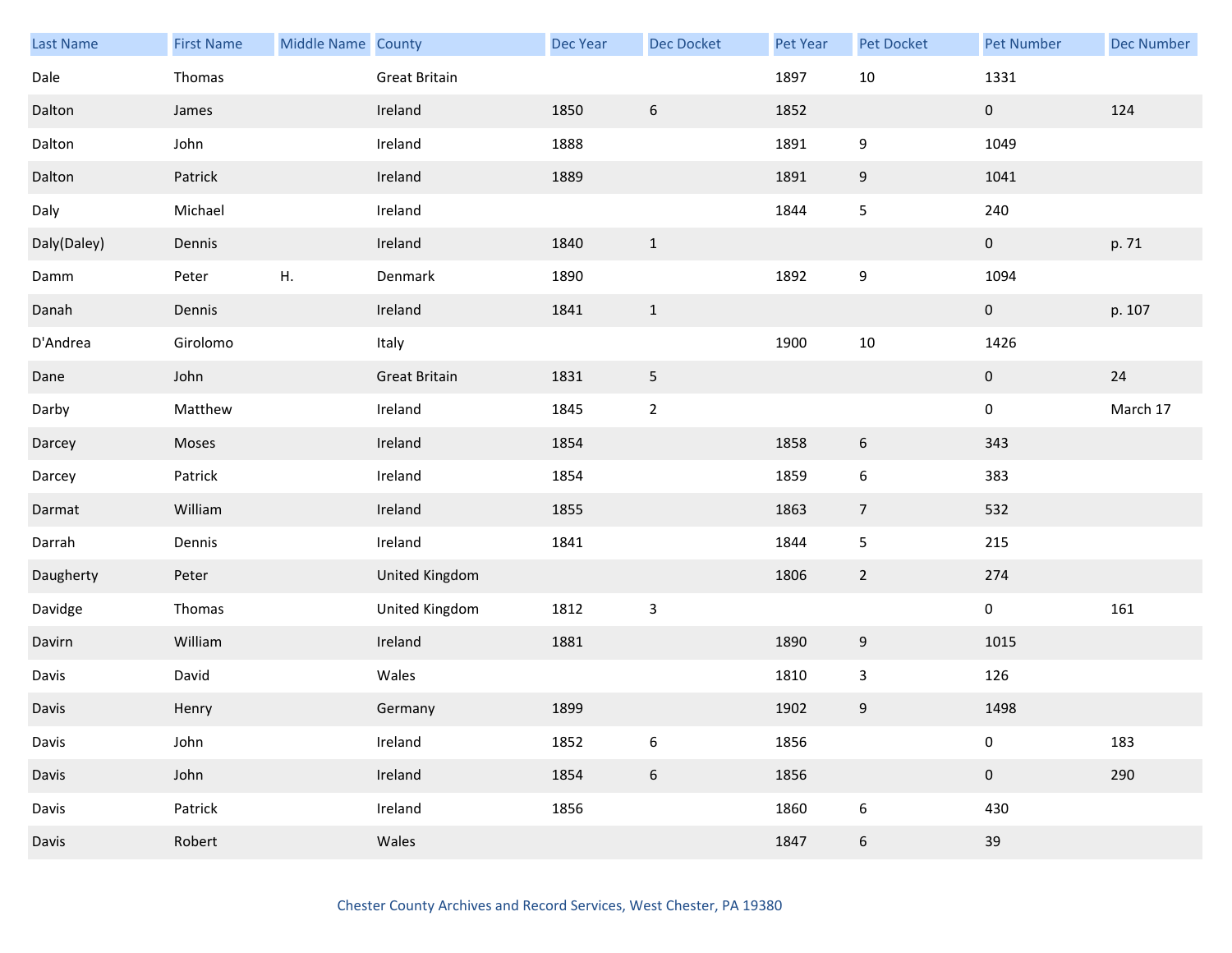| Last Name      | <b>First Name</b> | Middle Name County |                | <b>Dec Year</b> | <b>Dec Docket</b> | Pet Year | <b>Pet Docket</b> | <b>Pet Number</b> | <b>Dec Number</b> |
|----------------|-------------------|--------------------|----------------|-----------------|-------------------|----------|-------------------|-------------------|-------------------|
| Davis(Davies)  | John              |                    | Ireland        |                 |                   | 1802     | $\mathbf{1}$      | 155               |                   |
| Davison        | Albert            | V.                 | England        |                 |                   | 1902     | $10\,$            | 1491              |                   |
| Davison        | Charles           |                    | United Kingdom |                 |                   | 1806     | $\overline{2}$    | 234               |                   |
| Dawson         | Richard           |                    | Ireland        | 1840            |                   | 1844     | 5                 | 205               |                   |
| Dearnally      | Isaac             |                    | England        | 1857            |                   | 1860     | $\boldsymbol{6}$  | 451               |                   |
| Debatin        | Joseph            |                    | Switzerland    | 1900            |                   | 1905     | $12\,$            | 1557              |                   |
| Deen           | Samuel            |                    | Ireland        |                 |                   | 1805     | $\overline{2}$    | 172               |                   |
| Deen           | William           |                    | Ireland        |                 |                   | 1805     | $\overline{2}$    | 171               |                   |
| Deeney         | George            |                    | Ireland        | 1887            |                   | 1892     | 9                 | 1120              |                   |
| Deery          | Hugh              |                    | Ireland        |                 |                   | 1876     | $\overline{7}$    | 714               |                   |
| Degan(Deger)   | William           | M.                 | Germany        |                 |                   | 1892     | 9                 | 1071              |                   |
| Deger(Degan)   | William           | M.                 | Germany        |                 |                   | 1892     | 9                 | 1071              |                   |
| Deisem(Diesem) | John              |                    | Germany        | 1841            | $\mathbf 1$       |          |                   | $\pmb{0}$         | p. 101            |
| Deller         | Samuel            |                    | England        | 1853            | $6\,$             | 1856     |                   | $\mathbf 0$       | 196               |
| Dempsey        | Edward            |                    | Ireland        | 1817            | $\mathbf{3}$      |          |                   | $\pmb{0}$         | 278               |
| Dempsey        | Hugh              |                    | Ireland        | 1817            | $\mathbf{3}$      |          |                   | $\mathbf 0$       | 303               |
| Dempsey        | James             |                    | Ireland        | 1868            |                   | 1872     | $\overline{7}$    | 673               |                   |
| Dempsey        | John              |                    | Ireland        | 1817            | $\overline{3}$    |          |                   | $\mathbf 0$       | 281               |
| DeMuelermister | August            |                    | Belgium        | 1889            |                   | 1892     | $\boldsymbol{9}$  | 1115              |                   |
| deMutelle      | Richard           | G.                 | Russia         | 1901            |                   | 1903     | 12                | 1516              |                   |
| Denfeld        | Henry             |                    | Germany        |                 |                   | 1892     | $10\,$            | 1119              |                   |
| Denning        | Timothy           |                    | Ireland        | 1837            | $\mathbf{1}$      |          |                   | $\pmb{0}$         | p. 33             |
| Dennis         | John              |                    | England        |                 |                   | 1853     | $\boldsymbol{6}$  | 143               |                   |
| Denny          | Dennis            |                    | Ireland        |                 |                   | 1802     | $\mathbf{1}$      | 106               |                   |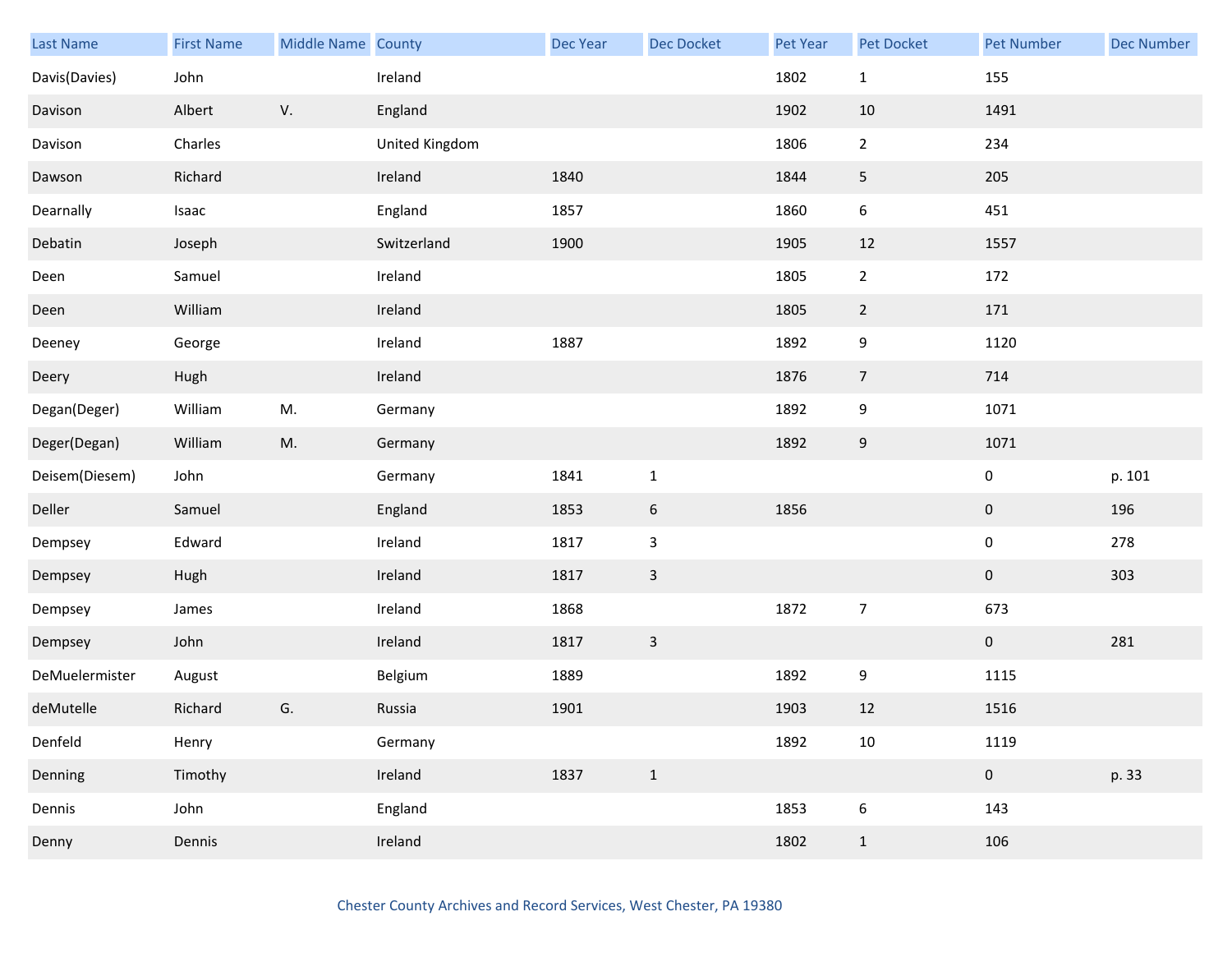| Last Name       | <b>First Name</b> | <b>Middle Name County</b> |                      | <b>Dec Year</b> | Dec Docket     | Pet Year | Pet Docket       | <b>Pet Number</b> | <b>Dec Number</b> |
|-----------------|-------------------|---------------------------|----------------------|-----------------|----------------|----------|------------------|-------------------|-------------------|
| Denton          | John              | W.                        | England              | 1892            |                | 1899     | 9                | 1391              |                   |
| Derix           | Henry             |                           | Germany              | 1890            |                | 1896     | $9\,$            | 1279              |                   |
| Derr            | Frederick         |                           | Switzerland          | 1901            |                | 1906     | 12               | 1568              |                   |
| Deuber          | Lawrence          |                           | Germany              | 1895            |                | 1899     | 9                | 1392              |                   |
| Deuber          | Sebastian         |                           | Germany              | 1897            |                | 1899     | 9                | 1393              |                   |
| Develin         | James             |                           | Ireland              |                 |                | 1802     | $\mathbf{1}$     | 107               |                   |
| Deveney         | Neale             |                           | United Kingdom       |                 |                | 1806     | $\mathbf 2$      | 255               |                   |
| Devine          | Andrew            |                           | Ireland              | 1888            |                | 1890     | $\boldsymbol{9}$ | 1020              |                   |
| Devine          | William           |                           | Ireland              | 1875            |                | 1877     | $\overline{7}$   | 722               |                   |
| Devine(Divine)  | Victor            |                           | Ireland              |                 |                | 1802     | $\mathbf{1}$     | 46                |                   |
| Devlin          | Charles           |                           | Ireland              |                 |                | 1815     | $\mathsf 3$      | 227               |                   |
| Devlin          | John              |                           | United Kingdom       |                 |                | 1808     | $\mathsf{3}$     | 64                |                   |
| Devlin          | John              |                           | Ireland              | 1893            |                | 1895     | $\boldsymbol{9}$ | 1205              |                   |
| Devlin          | Patrick           |                           | <b>Great Britain</b> |                 |                | 1893     | 10               | 1158              |                   |
| Devlin          | Stewart           | ${\sf H}.$                | Ireland              |                 |                | 1868     | $\overline{7}$   | 653               |                   |
| Devlin          | William           |                           | Ireland              | 1882            |                | 1884     | $\overline{7}$   | 841               |                   |
| Devlin(Develin) | Patrick           |                           | Ireland              | 1833            | $\overline{5}$ |          |                  | $\pmb{0}$         | 55                |
| Dewan           | Jeremiah          |                           | Ireland              | 1878            |                | 1880     | $\overline{7}$   | 780               |                   |
| DeWan           | Jeremiah          | F.                        | Ireland              |                 |                | 1903     | 11               | 1513              |                   |
| Dewan           | John              |                           | <b>Great Britain</b> |                 |                | 1880     | $\boldsymbol{7}$ | 786               |                   |
| DiBenedetto     | Fiorentino        |                           | Italy                |                 |                | 1898     | $10\,$           | 1376              |                   |
| DiBenedetto     | Teodoro           |                           | Italy                |                 |                | 1898     | $10\,$           | 1374              |                   |
| DiCecco         | Dino              |                           | Italy                |                 |                | 1900     | $10\,$           | 1460              |                   |
| Dickman         | August            |                           | Germany              | 1897            |                | 1904     | 12               | 1526              |                   |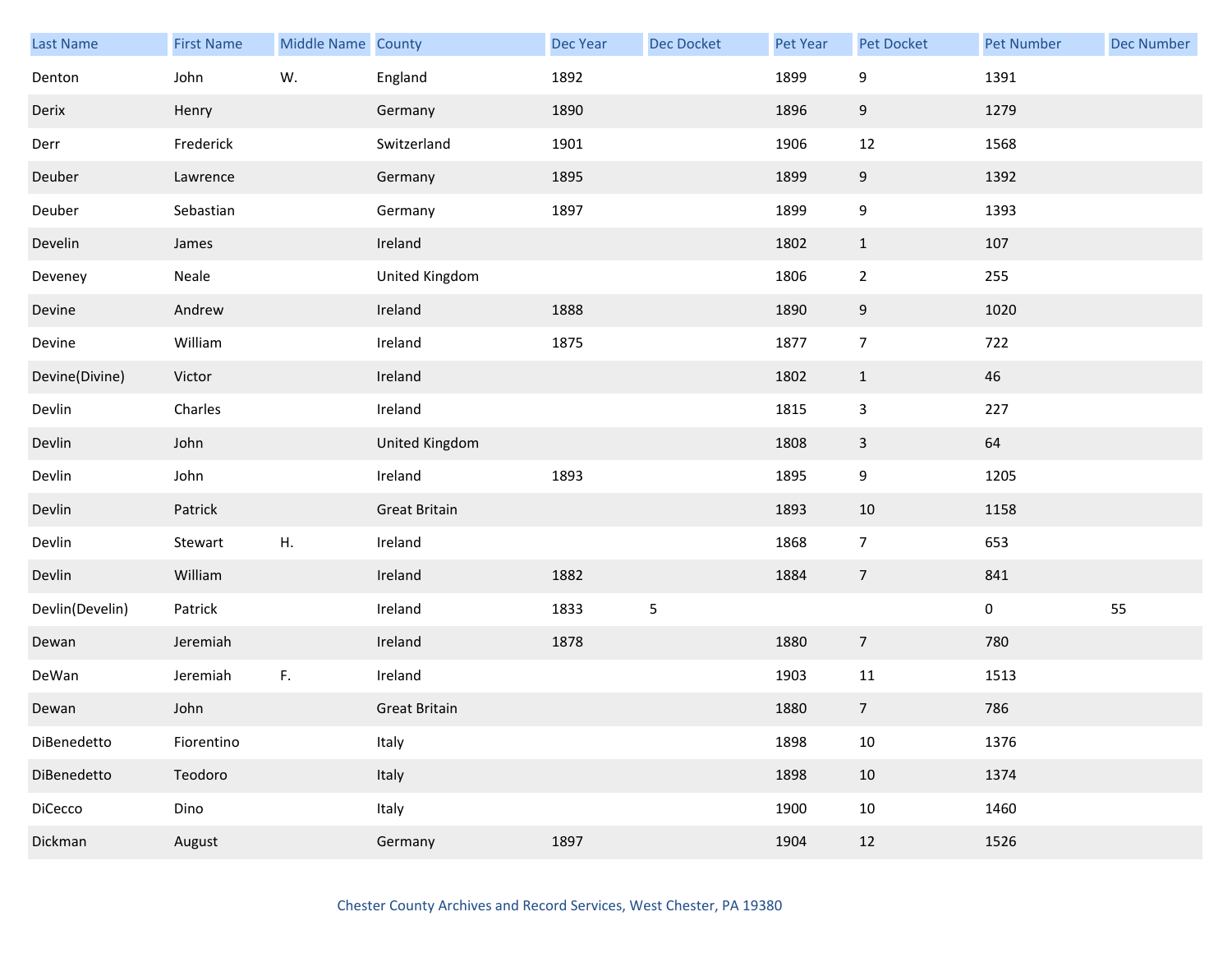| <b>Last Name</b> | <b>First Name</b> | Middle Name County |                       | Dec Year | <b>Dec Docket</b> | Pet Year | Pet Docket       | <b>Pet Number</b> | <b>Dec Number</b> |
|------------------|-------------------|--------------------|-----------------------|----------|-------------------|----------|------------------|-------------------|-------------------|
| Diegel           | George            |                    | Wuerttemberg, Germany | 1822     | 4                 |          |                  | 0                 | 39                |
| DiFronzo         | Luigi             |                    | Italy                 |          |                   | 1900     | 10               | 1431              |                   |
| DiNardo          | Antonio           |                    | Italy                 | 1896     |                   | 1900     | 9                | 1455              |                   |
| Dining(Dinning)  | William           |                    | Ireland               |          |                   | 1804     | $\overline{2}$   | 136               |                   |
| DiPrincio        | Guiseppe          | А.                 | Italy                 |          |                   | 1901     | $10\,$           | 1478              |                   |
| Dirkin           | Alexander         |                    | <b>Great Britain</b>  | 1816     |                   | 1825     | $\overline{4}$   | 98                |                   |
| DiScierllo       | Donato            |                    | Italy                 |          |                   | 1896     | 10               | 1260              |                   |
| Diver            | Hugh              |                    | Ireland               |          |                   | 1805     | $\overline{2}$   | 185               |                   |
| Diviny           | John              |                    | <b>Great Britain</b>  |          |                   | 1880     | $\overline{7}$   | 763               |                   |
| Dixon            | Abraham           |                    | United Kingdom        |          |                   | 1807     | $\overline{2}$   | 316               |                   |
| Dixon            | James             |                    | Ireland               | 1882     |                   | 1884     | $\overline{7}$   | 863               |                   |
| Dodwell          | John              |                    | Ireland               | 1856     |                   | 1858     | 6                | 360               |                   |
| Doebling         | Christian         |                    | Germany               | 1897     |                   | 1900     | 9                | 1451              |                   |
| Doerat(Dorat)    | John              |                    | France                |          |                   | 1804     | $\overline{2}$   | 145               |                   |
| Dogan            | Jeremiah          |                    | Ireland               | 1844     | $\overline{2}$    | 1846     | $\boldsymbol{6}$ | $12\,$            | September 1       |
| Doherty          | Michael           |                    | <b>Great Britain</b>  |          |                   | 1892     | 10               | 1153              |                   |
| Dolan            | James             |                    | Ireland               | 1850     | $\boldsymbol{6}$  | 1855     |                  | 0                 | 182               |
| Dolan(Dowlan)    | James             |                    | Ireland               | 1845     | $\overline{2}$    | 1847     | $\boldsymbol{6}$ | 22                | July 5, 1845      |
| Dolby            | Thomas            |                    | <b>Great Britain</b>  | 1844     | $\overline{2}$    |          |                  | 0                 | August 26         |
| Dolby            | William           |                    | <b>Great Britain</b>  | 1844     | $\overline{2}$    |          |                  | $\pmb{0}$         | September 5       |
| Dollard          | Patrick           |                    | Ireland               | 1837     | $\mathbf 1$       |          |                  | 0                 | p. 32             |
| Dolnyak          | John              |                    | Hungary               | 1899     |                   | 1903     | $\overline{9}$   | 1510              |                   |
| Donagan          | Christy           |                    | <b>Great Britain</b>  |          |                   | 1882     | $\overline{7}$   | 821               |                   |
| Donely           | James             |                    | Ireland               |          |                   | 1804     | $\overline{2}$   | 140               |                   |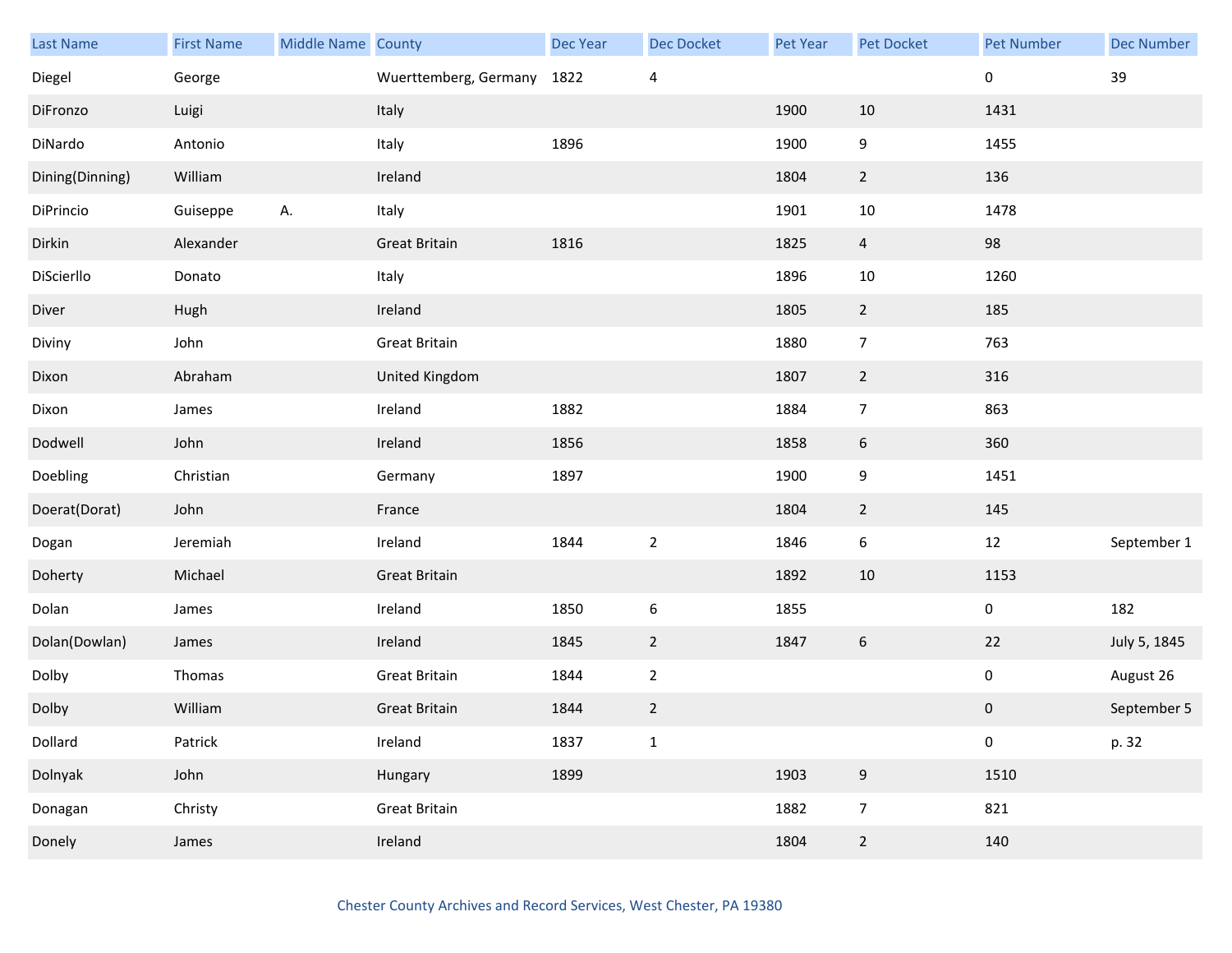| Last Name         | <b>First Name</b> | Middle Name County |                      | Dec Year | <b>Dec Docket</b> | Pet Year | Pet Docket       | <b>Pet Number</b> | <b>Dec Number</b> |
|-------------------|-------------------|--------------------|----------------------|----------|-------------------|----------|------------------|-------------------|-------------------|
| Donlevy           | Henry             |                    | Ireland              |          |                   | 1814     | $\mathsf{3}$     | 200               |                   |
| Donnell           | John              |                    | Ireland              | 1802     | $\overline{2}$    |          |                  | $\mathbf 0$       | 89                |
| Donnell           | John              |                    | Ireland              | 1824     | $\pmb{4}$         |          |                  | $\mathbf 0$       | 87                |
| Donnelly          | Daniel            |                    | Ireland              | 1890     |                   | 1897     | $9\,$            | 1326              |                   |
| Donnelly          | Edward            |                    | Ireland              | 1840     | $\,6\,$           | 1848     |                  | $\pmb{0}$         | $74$              |
| Donnelly          | Henry             |                    | Ireland              | 1878     |                   | 1880     | $\overline{7}$   | 798               |                   |
| Donnelly          | John              |                    | Ireland              |          |                   | 1830     | 5                | $\overline{2}$    |                   |
| Donnelly          | John              |                    | Ireland              | 1845     | $\overline{2}$    |          |                  | $\mathbf 0$       | July 26           |
| Donnelly          | Patrick           |                    | Ireland              | 1871     |                   | 1876     | $\overline{7}$   | 705               |                   |
| Donnelly          | William           |                    | Ireland              | 1814     |                   | 1820     | $\mathbf{3}$     | 354               |                   |
| Donnigan(Dunninga | Arthur            |                    | Ireland              |          |                   | 1804     | $\overline{2}$   | 149               |                   |
| Donohue           | Bernard           |                    | Ireland              | 1887     |                   | 1896     | 9                | 1299              |                   |
| Donohue           | George            |                    | Ireland              |          |                   | 1876     | $\overline{7}$   | 715               |                   |
| Donohue           | Patrick           |                    | Ireland              | 1858     |                   | 1860     | $\overline{7}$   | 472               |                   |
| Donovan           | William           |                    | Ireland              | 1854     |                   | 1860     | $\boldsymbol{6}$ | 439               |                   |
| Donovan           | William           |                    | Ireland              | 1855     |                   | 1860     | $6\phantom{.}6$  | 435               |                   |
| Doran             | Daniel            |                    | Ireland              |          |                   | 1802     | $\mathbf{1}$     | 110               |                   |
| Doran             | Daniel            |                    | United Kingdom       |          |                   | 1808     | $\mathbf{3}$     | 55                |                   |
| Doran             | John              |                    | Ireland              |          |                   | 1848     | $\boldsymbol{6}$ | 44                |                   |
| Doran             | John              |                    | Ireland              | 1869     |                   | 1872     | $\overline{7}$   | 671               |                   |
| Doran             | Lawrence          |                    | Ireland              | 1872     |                   | 1876     | $\overline{7}$   | 711               |                   |
| Doran             | Michael           |                    | Ireland              | 1886     |                   | 1888     | $9\,$            | 934               |                   |
| Dorsam            | Jacob             |                    | Germany              | 1894     |                   | 1896     | 9                | 1240              |                   |
| Dorsan            | Sidney            |                    | <b>Great Britain</b> | 1844     | $\overline{2}$    |          |                  | $\mathbf 0$       | September 9       |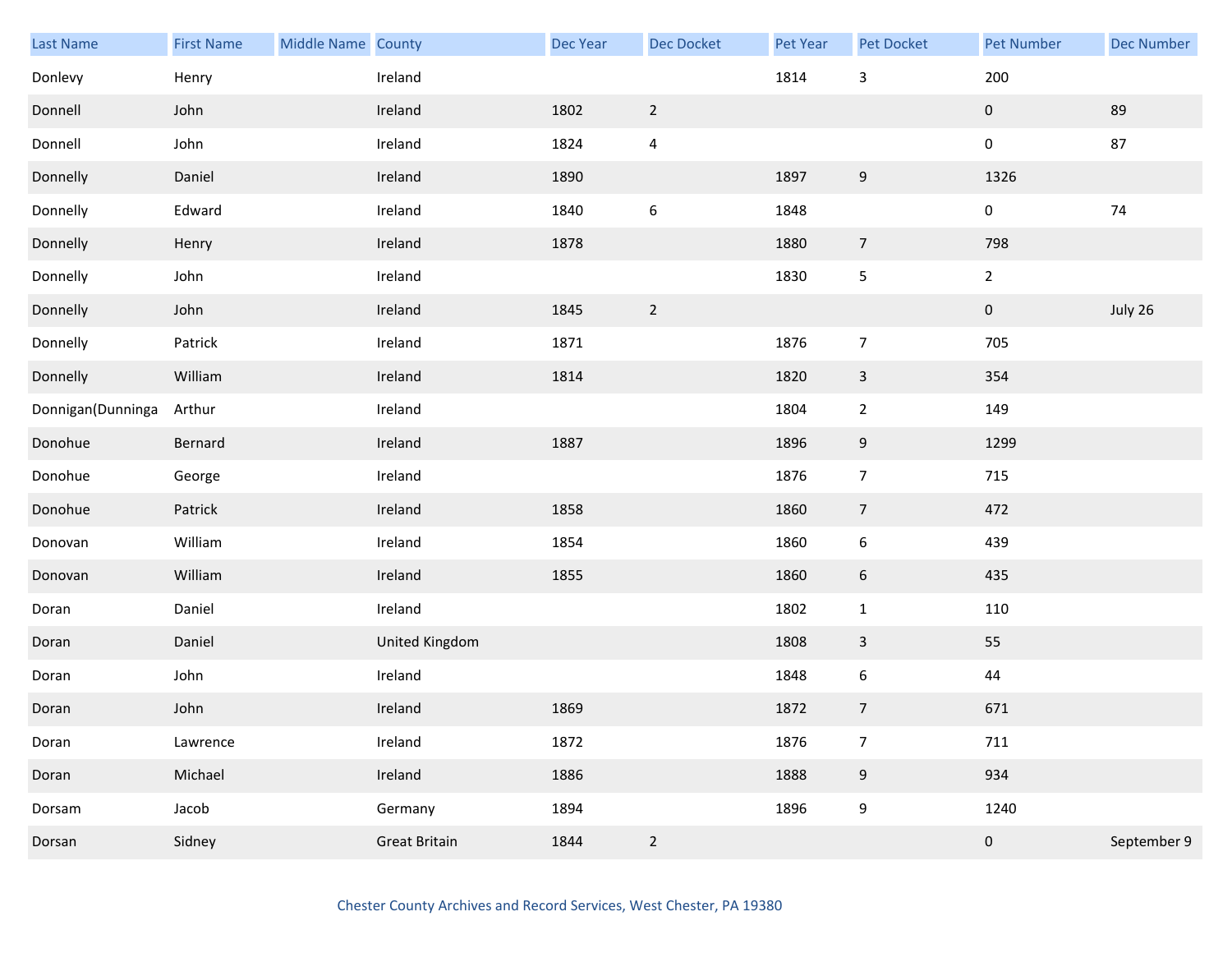| Last Name          | <b>First Name</b> | Middle Name County |                      | Dec Year | Dec Docket     | Pet Year | Pet Docket       | <b>Pet Number</b> | <b>Dec Number</b> |
|--------------------|-------------------|--------------------|----------------------|----------|----------------|----------|------------------|-------------------|-------------------|
| Dorsey             | Michael           |                    | Ireland, U.K.        | 1854     | $\mathsf 3$    | 1856     | 6                | 259               | January 3, 18     |
| Doud(Dood)         | Patrick           |                    | Ireland              | 1876     |                | 1878     | $\overline{7}$   | 732               |                   |
| Dougan             | John              |                    | Ireland              |          |                | 1802     | $\mathbf{1}$     | 135               |                   |
| Dougan             | John              |                    | Ireland              |          |                | 1848     | 6                | $50\,$            |                   |
| Dougherty          | James             |                    | United Kingdom       |          |                | 1807     | $\mathbf 2$      | 301               |                   |
| Dougherty          | John              |                    | Ireland              | 1804     | $\overline{2}$ |          |                  | $\pmb{0}$         | 126               |
| Dougherty          | Patrick           |                    | Ireland              |          |                | 1857     | 6                | 312               |                   |
| Dougherty          | Roddy             |                    | Ireland              |          |                | 1847     | $\boldsymbol{6}$ | 38                |                   |
| Dougherty          | Roger             |                    | United Kingdom       |          |                | 1806     | $\overline{2}$   | 279               |                   |
| Doughtry(Dougherty | Patrick           |                    | United Kingdom       |          |                | 1808     | $\mathbf{3}$     | 75                |                   |
| Dougleman          | Philip            |                    | Darmstadt, Hesse     | 1861     |                | 1864     | $\overline{7}$   | 551               |                   |
| Downey             | Peter             |                    | Ireland              |          |                | 1894     | $\,8\,$          | 1176              |                   |
| Downey(Downy)      | William           |                    | Ireland              |          |                | 1802     | $\mathbf{1}$     | 119               |                   |
| Downing            | Cornelius         |                    | Ireland              |          |                | 1854     | $6\,$            | 153               |                   |
| Downing            | John              |                    | Ireland              | 1901     |                | 1904     | $12\,$           | 1525              |                   |
| Downing            | Timothy           |                    | Ireland              | 1840     | $\mathbf{1}$   | 1844     | 5                | 207               | p. 76             |
| Downy              | John              |                    | United Kingdom       |          |                | 1806     | $\overline{2}$   | 228               |                   |
| Doxey              | Jacob             |                    | <b>Great Britain</b> | 1836     | $\mathbf{1}$   | 1839     | 5                | 118               | p. 17             |
| Doyle              | Arthur            |                    | Ireland              | 1896     |                | 1898     | 9                | 1382              |                   |
| Doyle              | John              |                    | Ireland              |          |                | 1845     | 5                | 260               |                   |
| Doyle              | Lawrence          | $\mathsf{C}.$      | Ireland              | 1839     | $\mathbf 1$    |          |                  | $\pmb{0}$         | p. 63             |
| Doyle              | Martin            |                    | Ireland              |          |                | 1876     | $\boldsymbol{7}$ | 716               |                   |
| Doyle              | Michael           |                    | Ireland              | 1817     | $\mathsf{3}$   |          |                  | $\pmb{0}$         | 279               |
| Doyle              | Patrick           |                    | Ireland              |          |                | 1875     | $\sqrt{7}$       | 700               |                   |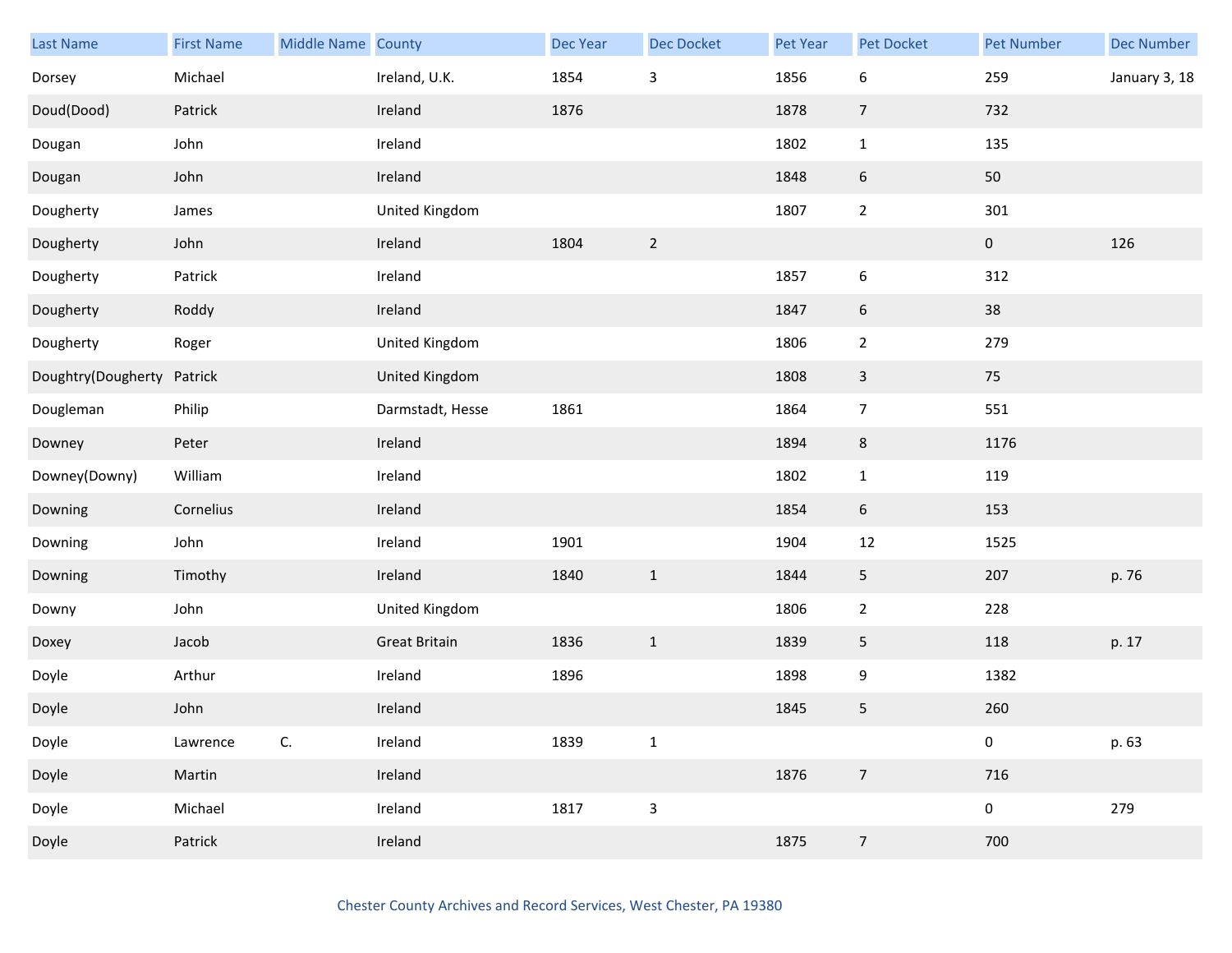| <b>Last Name</b> | <b>First Name</b> | Middle Name County |                      | Dec Year | <b>Dec Docket</b>       | Pet Year | Pet Docket       | <b>Pet Number</b>   | <b>Dec Number</b> |
|------------------|-------------------|--------------------|----------------------|----------|-------------------------|----------|------------------|---------------------|-------------------|
| Doyle            | Patrick           |                    | Ireland              | 1858     |                         | 1856     | $\boldsymbol{6}$ | 322                 |                   |
| Doyle            | Philip            |                    | Ireland              | 1853     | $\boldsymbol{6}$        | 1855     |                  | 0                   | 179               |
| Doyle            | William           |                    | Ireland              |          |                         | 1866     | $\overline{7}$   | 594                 |                   |
| Drury            | James             |                    | <b>Great Britain</b> | 1828     | $\overline{\mathbf{4}}$ |          |                  | $\mathbf{0}$        | 146               |
| Duffesy          | Owen              |                    | Ireland              | 1848     | $\boldsymbol{6}$        | 1853     |                  | $\pmb{0}$           | 135               |
| Duffin           | William           |                    | Ireland              | 1819     | $\mathsf 3$             | 1823     | $\overline{4}$   | 63                  | 339               |
| Duffy            | Bernard           |                    | Ireland              | 1841     | $\mathbf{1}$            |          |                  | $\pmb{0}$           | p. 100            |
| Duffy            | James             |                    | Ireland              | 1844     | $\mathbf{1}$            |          |                  | $\mathbf{0}$        | p. 135            |
| Duffy            | Neil              |                    | Ireland, U.K.        | 1853     |                         | 1856     | $\boldsymbol{6}$ | 244                 |                   |
| Duffy            | Owen              |                    | Ireland              | 1843     | $\mathbf{1}$            |          |                  | $\mathbf{0}$        | p. 129            |
| Duffy            | Patrick           |                    | Ireland              | 1888     |                         | 1891     | 9                | 1044                |                   |
| Dugan            | Charles           | $J_{\star}$        | <b>Great Britain</b> |          |                         | 1897     | 10               | 1366                |                   |
| Dugan(Duggan)    | Timothy           |                    | Ireland, U.K.        | 1854     | $\mathsf 3$             | 1856     | 6                | 251                 | September 1       |
| Dulan            | Edward            |                    | Ireland              | 1852     | $6\phantom{.}6$         | 1856     |                  | $\mathbf 0$         | 214               |
| Dulan            | James             |                    | Ireland              | 1863     | $\boldsymbol{7}$        | 1859     |                  | $\mathsf{O}\xspace$ | 534               |
| Dulin            | Joseph            | James              | Ireland              | 1856     |                         | 1860     | $6\,$            | 448                 |                   |
| Dumont           | Alfred            |                    | Belgium              |          |                         | 1904     | $11\,$           | 1538                |                   |
| Dumphey(Dunphy)  | James             |                    | Ireland              | 1817     | $\mathsf{3}$            |          |                  | $\mathbf{0}$        | 299               |
| Duncan           | James             |                    | United Kingdom       |          |                         | 1808     | 3                | $80\,$              |                   |
| Dunigan          | Patrick           |                    | Ireland              |          |                         | 1860     | 6                | 459                 |                   |
| Dunivan          | Michael           |                    | Ireland              | 1851     |                         | 1856     | 6                | 215                 |                   |
| Dunlap           | Alexander         |                    | Ireland              |          |                         | 1802     | $\mathbf{1}$     | 166                 |                   |
| Dunlap           | David             |                    | United Kingdom       |          |                         | 1807     | $\mathsf{3}$     | 12                  |                   |
| Dunlap           | George            |                    | United Kingdom       |          |                         | 1806     | $\overline{2}$   | 231                 |                   |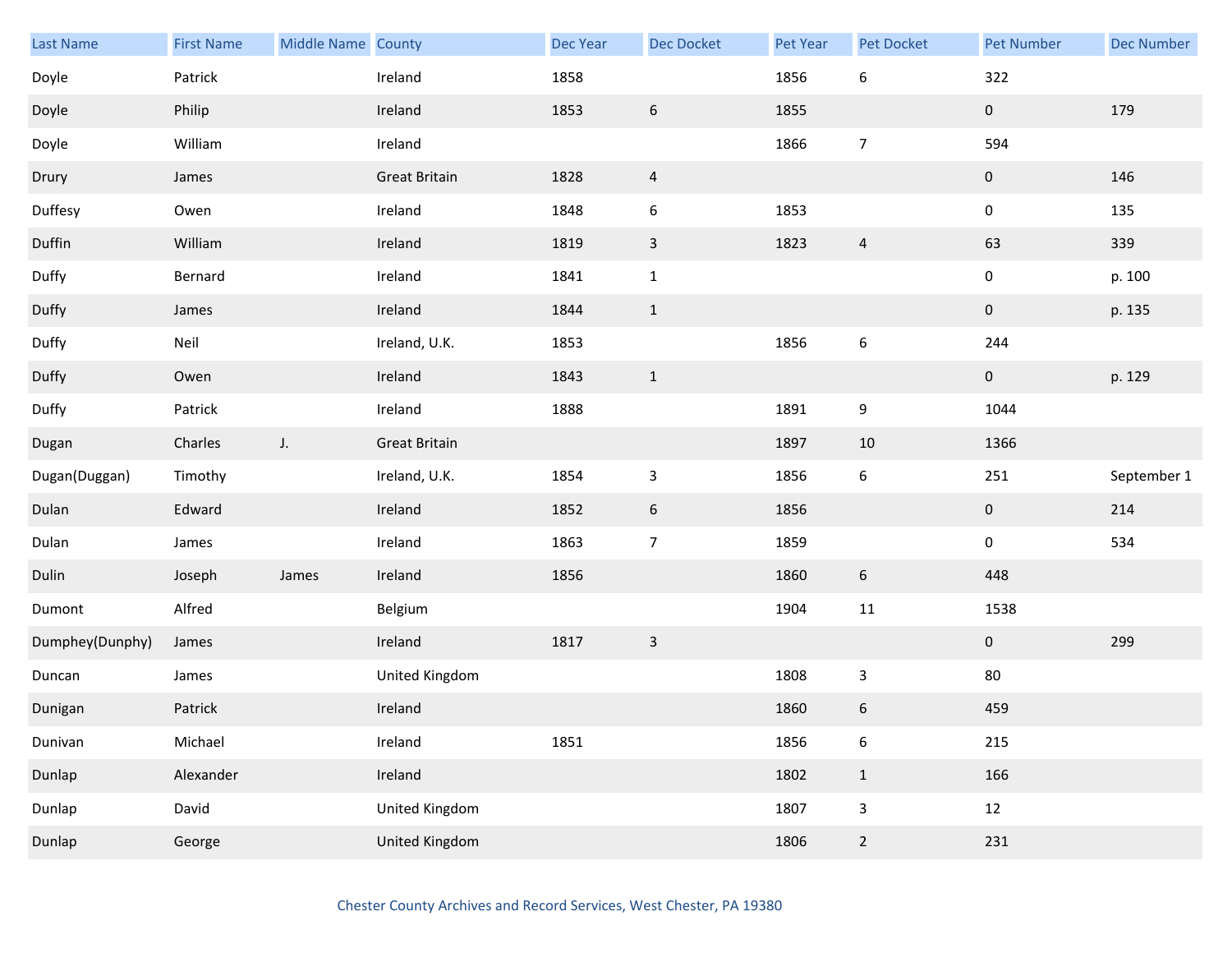| Last Name                  | <b>First Name</b> | Middle Name County |                      | Dec Year | Dec Docket   | <b>Pet Year</b> | Pet Docket     | <b>Pet Number</b> | <b>Dec Number</b> |
|----------------------------|-------------------|--------------------|----------------------|----------|--------------|-----------------|----------------|-------------------|-------------------|
| Dunlap                     | John              |                    | Ireland              |          |              | 1802            | $\mathbf{2}$   | 28                |                   |
| Dunlap                     | John              |                    | Ireland              |          |              | 1803            | $\overline{2}$ | 106               |                   |
| Dunlap                     | Patrick           |                    | Ireland              | 1834     | $\mathbf 1$  | 1838            | 5              | 108               | p. 6              |
| Dunlap                     | William           |                    | Ireland              | 1834     | 5            | 1840            | 5              | 158               | 57                |
| Dunleavey(Dunleavy Michael |                   |                    | Ireland, U.K.        | 1853     | $\mathsf 3$  | 1856            | 6              | 228               | p. 123            |
| Dunleavy                   | Charles           |                    | United Kingdom       |          |              | 1866            | $\overline{7}$ | 585               |                   |
| Dunleavy                   | Michael           |                    | Ireland              |          |              | 1858            | 6              | 353               |                   |
| Dunleavy                   | Patrick           | F.                 | Ireland              | 1897     |              | 1899            | 9              | 1406              |                   |
| Dunmore                    | Joseph            | C.                 | England              | 1866     |              | 1866            | $\overline{7}$ | 593               |                   |
| Dunmore                    | Samuel            |                    | United Kingdom       |          |              | 1806            | $\mathbf{2}$   | 251               |                   |
| Dunmore                    | William           |                    | <b>Great Britain</b> |          |              | 1866            | $\overline{7}$ | 602               |                   |
| Dunn                       | Andrew            |                    | Ireland              |          |              | 1864            | $\overline{7}$ | 561               |                   |
| Dunn                       | John              |                    | Ireland              |          |              | 1802            | $\mathbf{1}$   | 133               |                   |
| Dunn                       | John              |                    | Ireland              |          |              | 1802            | $\overline{2}$ | 84                |                   |
| Dunn                       | Samuel            |                    | Ireland              | 1841     | $\mathbf 1$  | 1843            | 5              | 193               | p. 101            |
| Dunn                       | William           |                    | Ireland              |          |              | 1802            | $\mathbf{1}$   | 137               |                   |
| Dunnett                    | Robert            |                    | England              | 1860     |              | 1863            | $\overline{7}$ | 543               |                   |
| Durham                     | George            | T.                 | England              |          |              | 1848            | 6              | 41                |                   |
| Durhan                     | Samuel            |                    | <b>Great Britain</b> | 1840     | $\mathbf 1$  | 1842            | 5              | 173               | p. 70             |
| Durkin                     | Patrick           |                    | Ireland              | 1891     |              | 1896            | 9              | 1304              |                   |
| Durnan                     | George            |                    | Ireland              | 1816     | $\mathbf{3}$ |                 |                | $\pmb{0}$         | 266               |
| Duttonhoffer               | Joseph            |                    | Germany              |          |              | 1868            | $\overline{7}$ | 632               |                   |
| Dwyer                      | Patrick           |                    | <b>Great Britain</b> |          |              | 1902            | $10\,$         | 1495              |                   |
| Dyer                       | Henry             |                    | England              | 1890     |              | 1892            | 9              | 1135              |                   |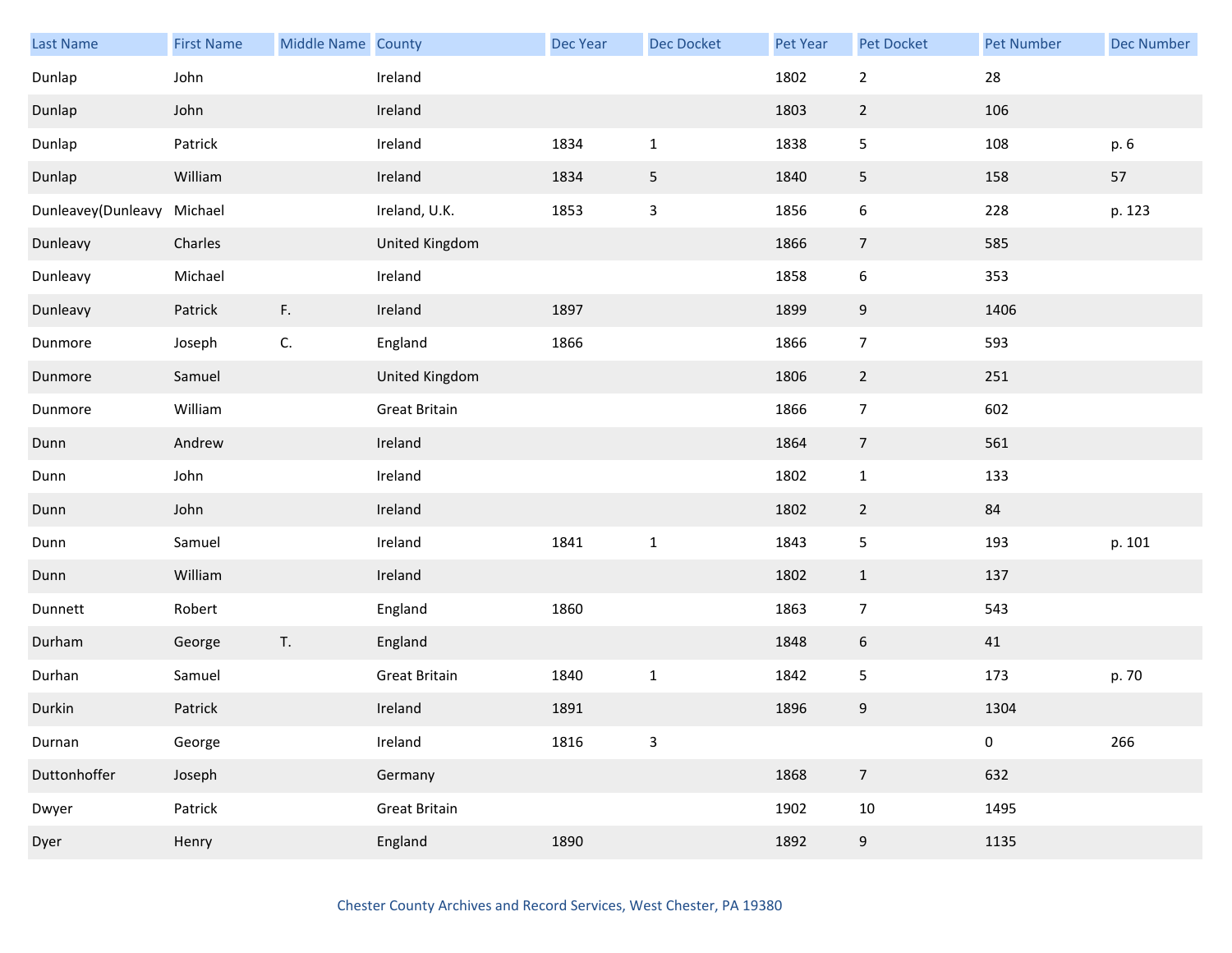| <b>Last Name</b> | <b>First Name</b> | Middle Name County |                      | Dec Year | <b>Dec Docket</b> | Pet Year | Pet Docket       | <b>Pet Number</b> | <b>Dec Number</b> |
|------------------|-------------------|--------------------|----------------------|----------|-------------------|----------|------------------|-------------------|-------------------|
| Dyson            | John              |                    | England              |          |                   | 1850     | 6                | $91\,$            |                   |
| Dyson            | William           |                    | Ireland              | 1836     | $\mathbf{1}$      |          |                  | $\boldsymbol{0}$  | p. 21             |
| Ead              | John              |                    | England              | 1884     |                   | 1888     | 9                | 950               |                   |
| Eagan            | William           |                    | Ireland              |          |                   | 1864     | $\overline{7}$   | 565               |                   |
| Eagle            | John              |                    | England              | 1889     |                   | 1896     | 9                | 1231              |                   |
| Earns            | William           |                    | Ireland              |          |                   | 1802     | $\mathbf{1}$     | 132               |                   |
| Earnshaw         | George            |                    | <b>Great Britain</b> | 1827     | $\overline{a}$    |          |                  | 0                 | 122               |
| Eastwood         | William           |                    | England              | 1846     | $\sqrt{6}$        | 1848     |                  | $\pmb{0}$         | 43                |
| Eaton            | William           |                    | Ireland              | 1845     | $\overline{2}$    |          |                  | 0                 | July 28           |
| Eaton            | William           |                    | Ireland              | 1845     | $\boldsymbol{6}$  | 1848     |                  | $\pmb{0}$         | 57                |
| Eckert           | Henry             |                    | Darmstadt, Hesse     |          |                   | 1866     | $\overline{7}$   | 589               |                   |
| Ector            | John              |                    | Ireland              | 1838     | $\mathbf{1}$      | 1840     | 5                | 153               | p. 40             |
| Edmiston         | James             |                    | Ireland              |          |                   | 1864     | $\overline{7}$   | 571               |                   |
| Edmiston         | John              |                    | Ireland              | 1883     |                   | 1885     | $\overline{7}$   | 875               |                   |
| Eecles           | William           |                    | Ireland              | 1816     | $\mathsf 3$       |          |                  | $\pmb{0}$         | $252\,$           |
| Egan             | Daniel            |                    | <b>Great Britain</b> |          |                   | 1879     | $\overline{7}$   | 735               |                   |
| Egan             | Michael           |                    | Ireland              | 1853     |                   | 1859     | $\boldsymbol{6}$ | 376               |                   |
| Egan             | Michael           |                    | Ireland              | 1869     |                   | 1876     | $\overline{7}$   | 706               |                   |
| Ehrman           | Charles           |                    | Germany              | 1888     |                   | 1896     | 9                | 1290              |                   |
| Eichenbree       | Jacob             |                    | Germany              |          |                   | 1807     | $\mathbf{3}$     | $17\,$            |                   |
| Eisenbies        | Philip            |                    | Germany              | 1840     | $\mathbf{1}$      |          |                  | $\pmb{0}$         | p. 79             |
| Eisenbies        | Philip            |                    | Prussia              | 1842     | $\mathbf{1}$      |          |                  | $\pmb{0}$         | p. 119            |
| Elder            | Samuel            |                    | United Kingdom       |          |                   | 1808     | 3                | 81                |                   |
| Elliot           | Joesph            |                    | Ireland              |          |                   | 1813     | $\mathbf{3}$     | 197               |                   |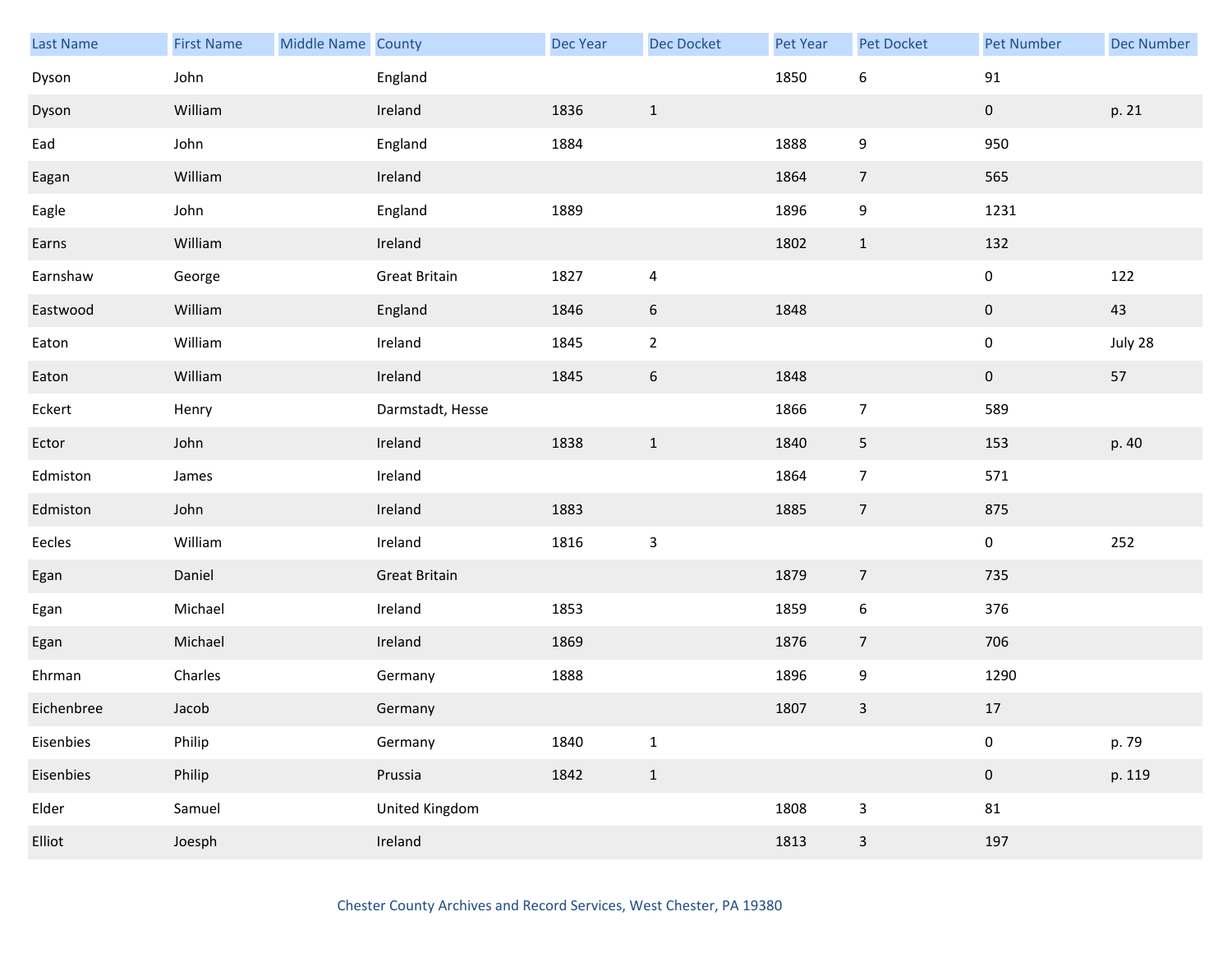| Last Name         | <b>First Name</b> | Middle Name County |                      | Dec Year | <b>Dec Docket</b> | Pet Year | Pet Docket       | <b>Pet Number</b> | <b>Dec Number</b> |
|-------------------|-------------------|--------------------|----------------------|----------|-------------------|----------|------------------|-------------------|-------------------|
| Elliot            | John              |                    | Ireland              | 1844     | $\mathbf 1$       |          |                  | $\mathbf 0$       | p. 136            |
| Elliott           | George            |                    | Scotland             | 1891     |                   | 1896     | $\boldsymbol{9}$ | 1312              |                   |
| Elliott           | John              |                    | Ireland              | 1844     | $\boldsymbol{6}$  | 1848     |                  | $\mathbf 0$       | 60                |
| <b>Ellis</b>      | James             |                    | Ireland              | 1829     | $\overline{4}$    | 1833     | $5\phantom{.0}$  | 49                | D180 (secon       |
| Ellis             | James             |                    | England              | 1860     |                   | 1863     | $\overline{7}$   | 537               |                   |
| <b>Ellis</b>      | Joseph            |                    | England              |          |                   | 1896     | 10               | 1293              |                   |
| Ellis             | Thomas            |                    | Ireland              |          |                   | 1840     | 5                | 162               |                   |
| Ellwood           | Robert            |                    | Ireland              | 1823     | $\overline{a}$    |          |                  | $\overline{0}$    | 69                |
| Ellwood           | Thomas            |                    | <b>Great Britain</b> | 1823     | 4                 |          |                  | $\mathbf 0$       | 68                |
| Engel             | Jacob             |                    | Austria              | 1890     |                   | 1893     | 9                | 1160              |                   |
| Engel             | Jacob             | W.                 | Germany              | 1902     |                   | 1904     | 12               | 1535              |                   |
| England(Engeland) | Rasmus            |                    | Norway               | 1815     | $\mathsf{3}$      | 1821     | $\overline{4}$   | 12                | 245               |
| Engle             | Frederick         |                    | Germany              | 1894     |                   | 1896     | 9                | 1245              |                   |
| Entrup            | Bernhard          | Η.                 | Prussia              | 1855     | $6\phantom{.}6$   | 1857     |                  | $\mathbf 0$       | 303               |
| Erbele            | Jacob             | F.                 | Germany              |          |                   | 1896     | $10\,$           | 1252              |                   |
| Erle              | Jacob             |                    | Germany              |          |                   | 1856     | $6\phantom{.}6$  | 292               |                   |
| Ervin             | John              |                    | United Kingdom       |          |                   | 1806     | $\overline{2}$   | 210               |                   |
| Eschman           | Emile             | S.                 | Switzerland          | 1894     |                   | 1896     | 9                | 1234              |                   |
| Eselby            | James             | C.                 | <b>Great Britain</b> |          |                   | 1894     | 9                | 1181              |                   |
| Essiq             | Adam              |                    | Germany              | 1828     | $\overline{a}$    | 1836     | 5                | $91\,$            | 151               |
| Eucker            | Anton             |                    | Germany              | 1902     |                   | 1905     | 12               | 1555              |                   |
| Evans             | Alexander         |                    | United Kingdom       | 1809     | $\mathbf{3}$      |          |                  | $\pmb{0}$         | 114               |
| Evans             | Alexander         |                    | Ireland              | 1812     | $\mathsf 3$       |          |                  | 0                 | 162               |
| Evans             | Hamilton          |                    | Scotland             | 1894     |                   | 1896     | 9                | 1267              |                   |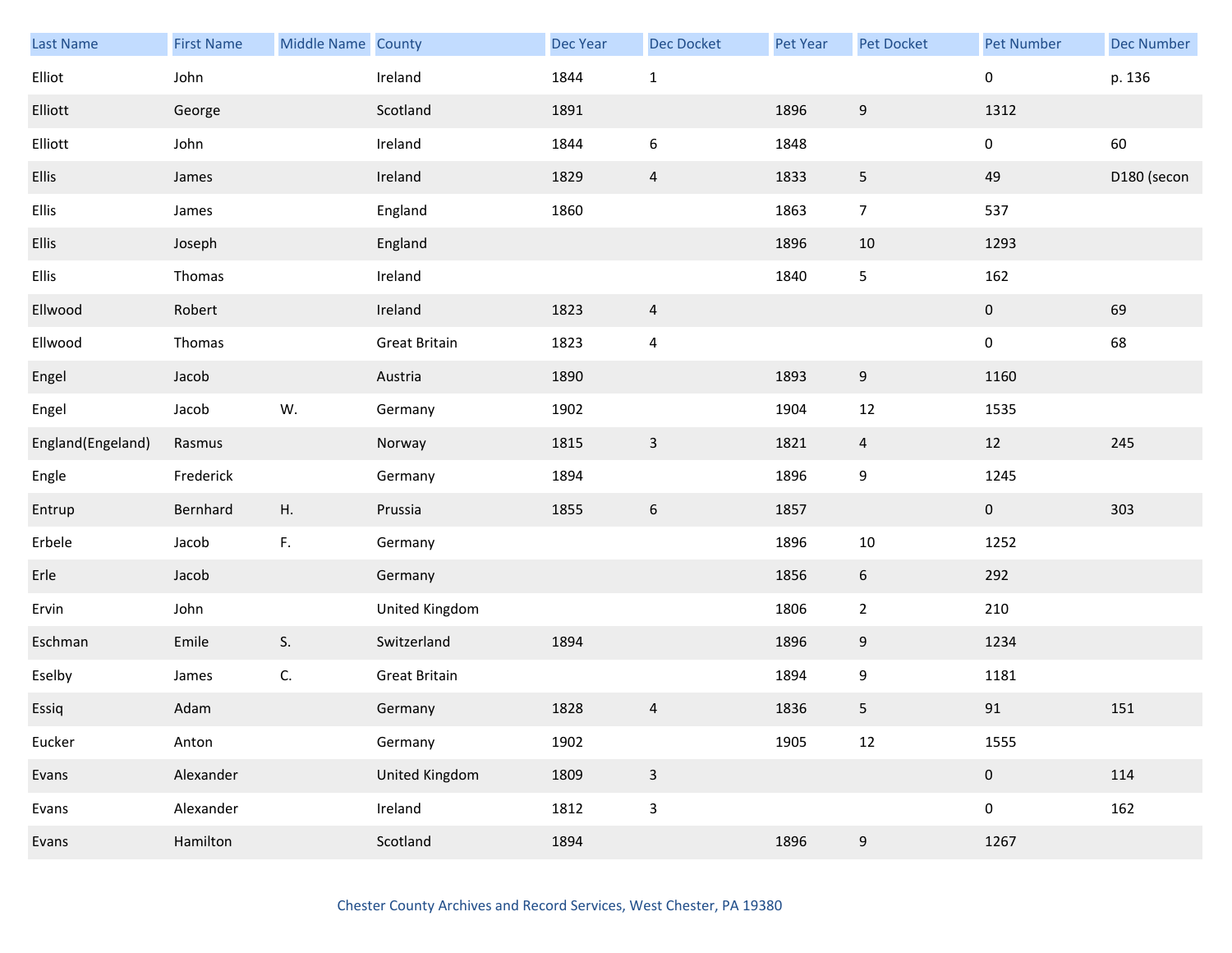| <b>Last Name</b>   | <b>First Name</b> | Middle Name County |                      | Dec Year | <b>Dec Docket</b>         | Pet Year | Pet Docket              | <b>Pet Number</b> | <b>Dec Number</b> |
|--------------------|-------------------|--------------------|----------------------|----------|---------------------------|----------|-------------------------|-------------------|-------------------|
| Everding           | Paul              | Η.                 | Germany              |          |                           | 1896     | $10\,$                  | 1277              |                   |
| Ewing              | John              |                    | Ireland              | 1802     | $\overline{2}$            |          |                         | $\pmb{0}$         | 10                |
| Ewing              | Thomas            |                    | Ireland              |          |                           | 1802     | $\mathbf{1}$            | 116               |                   |
| Faber              | Lewis             |                    | Wuerttemberg         |          |                           | 1866     | $\overline{7}$          | 578               |                   |
| Faley(Pfailer)     | John              |                    | Germany              | 1838     | $\mathbf{1}$              | 1840     | 5                       | 143               | 38                |
| Falkner            | Robert            |                    | <b>Great Britain</b> | 1832     | $\mathsf S$               |          |                         | $\pmb{0}$         | 31                |
| Falls              | James             |                    | Ireland              |          |                           | 1803     | $\overline{a}$          | 104               |                   |
| Falls              | Moore, Jr.        |                    | United Kingdom       |          |                           | 1810     | $\mathbf{3}$            | 134               |                   |
| Falls              | Moore, Sr.        |                    | United Kingdom       |          |                           | 1810     | 3                       | 132               |                   |
| Faloon             | James             |                    | Ireland              | 1818     | $\mathsf 3$               |          |                         | $\overline{0}$    | 310               |
| Fante              | Angelo            |                    | Italy                |          |                           | 1895     | 10                      | 1211              |                   |
| Faran              | John              |                    | Ireland              |          |                           | 1845     | 5                       | 255               |                   |
| Faris              | William           |                    | Ireland              | 1818     | $\mathsf 3$               |          |                         | $\pmb{0}$         | 317               |
| Faron              | James             |                    | Ireland              | 1836     | 5                         |          |                         | $\mathbf 0$       | 80                |
| Farrall            | James             |                    | Ireland              |          |                           | 1856     | 6                       | 260               |                   |
| Farrall(Farrell)   | John              |                    | <b>Great Britain</b> | 1843     | $1\,$                     | 1846     | 6                       | 9                 | p. 132            |
| Farran             | James             |                    | Ireland              | 1837     | $\mathbf 1$               |          |                         | 0                 | p. 28             |
| Farrar             | Samuel            |                    | England              | 1860     |                           | 1863     | $\overline{7}$          | 541               |                   |
| Farrell            | Patrick           |                    | United Kingdom       |          |                           | 1810     | 3                       | 129               |                   |
| Farrell            | Timothy           |                    | <b>Great Britain</b> |          |                           | 1868     | $\overline{7}$          | 654               |                   |
| Farrell (Ferrell)  | John              |                    | Ireland, U.K.        | 1854     | $\ensuremath{\mathsf{3}}$ | 1856     | 6                       | 235               | September 2       |
| Farrell(Farrel)    | Patrick           |                    | Ireland              | 1812     | $\mathsf 3$               | 1817     | $\overline{\mathbf{3}}$ | 293               | 176               |
| Farrells (Ferrell) | James             |                    | Ireland, U.K.        |          |                           | 1856     | $\boldsymbol{6}$        | 260               |                   |
| Farrill            | James             |                    | Ireland              | 1858     |                           | 1860     | $\overline{7}$          | 508               |                   |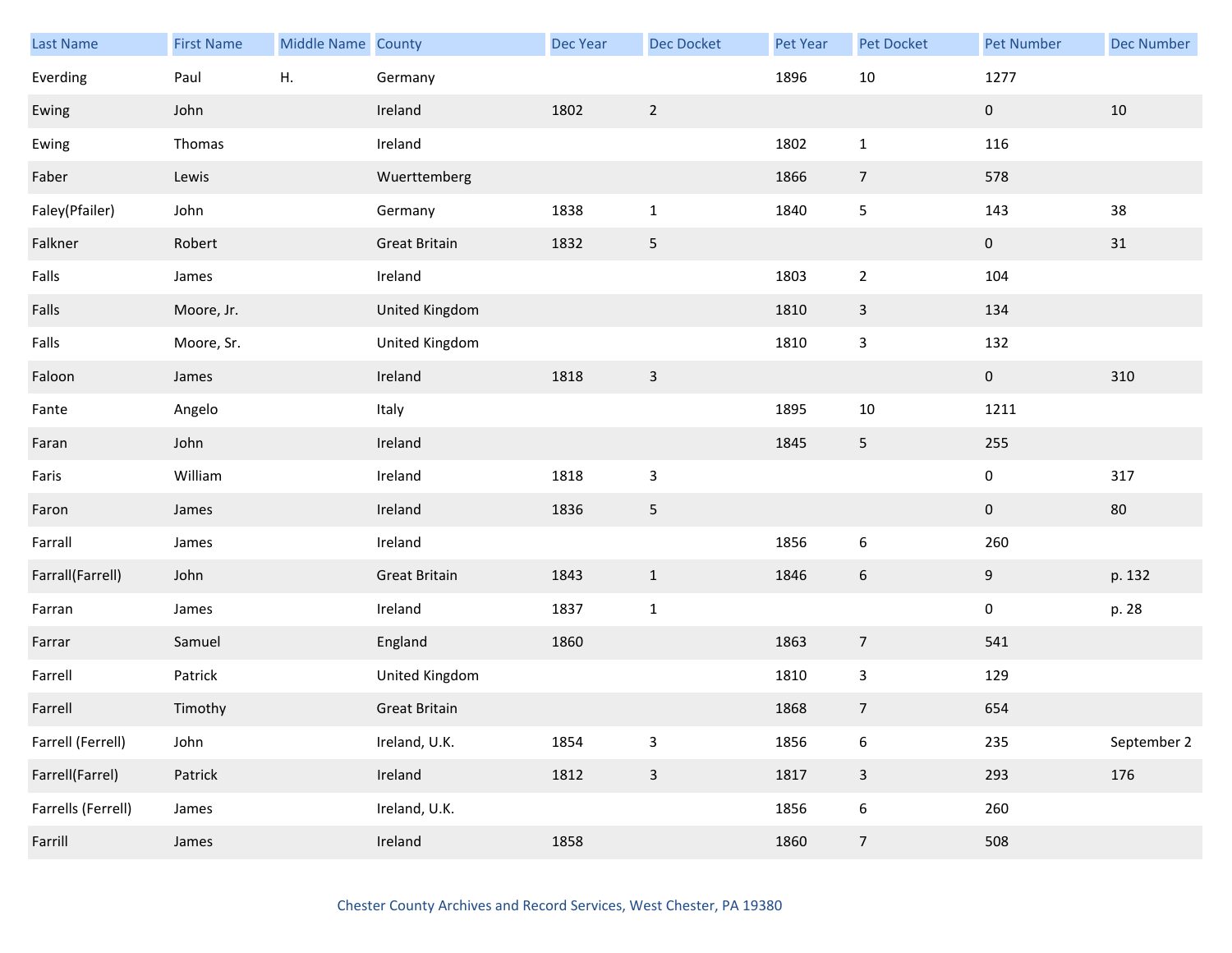| Last Name       | <b>First Name</b> | Middle Name County |                      | Dec Year | <b>Dec Docket</b> | Pet Year | Pet Docket              | <b>Pet Number</b> | <b>Dec Number</b> |
|-----------------|-------------------|--------------------|----------------------|----------|-------------------|----------|-------------------------|-------------------|-------------------|
| Fegan           | James             |                    | Ireland              | 1844     | $\mathbf 2$       |          |                         | $\pmb{0}$         | November 1        |
| Feid            | Jacob             | Bernhart           | Germany              | 1858     |                   | 1860     | $\overline{7}$          | 642               |                   |
| Fellon(Fallon)  | Festus            |                    | United Kingdom       |          |                   | 1808     | $\mathbf{3}$            | 38                |                   |
| Fenton          | Emory             | D.                 | Ireland              | 1884     |                   | 1887     | 8                       | 913               |                   |
| Fergus          | Thomas            | Η.                 | England              | 1849     | $\boldsymbol{6}$  | 1851     |                         | $\pmb{0}$         | 98                |
| Ferrel          | Jarret(Jerrett)   |                    | United Kingdom       |          |                   | 1810     | $\mathbf{3}$            | 139               |                   |
| Ferrir(Ferrier) | Neall(Neale)      |                    | Ireland              |          |                   | 1804     | $\mathbf{2}$            | 142               |                   |
| Feten           | William           |                    | England              |          |                   | 1860     | $\overline{7}$          | 485               |                   |
| Findlay         | Francis           |                    | Scotland             | 1882     |                   | 1893     | 9                       | 1172              |                   |
| Findlay         | Robert            | <b>B.</b>          | Ireland              | 1832     | $\sqrt{5}$        |          |                         | $\mathbf 0$       | 32                |
| Finegan         | Bernard           |                    | Ireland              | 1882     |                   | 1884     | $\overline{7}$          | 851               |                   |
| Finegan         | James             |                    | Ireland              |          |                   | 1854     | $6\phantom{.}6$         | 160               |                   |
| Finegan         | Thomas            |                    | Ireland              | 1883     |                   | 1886     | $\overline{7}$          | 897               |                   |
| Finegold        | Harry             |                    | Russia               | 1894     |                   | 1896     | 9                       | 1249              |                   |
| Finily          | Nicholas          |                    | Ireland              | 1889     |                   | 1891     | $\boldsymbol{9}$        | 1040              |                   |
| Finkbohner      | Frederick         | $J_{\star}$        | Wuerttemberg         |          |                   | 1886     | $\overline{7}$          | 892               |                   |
| Finley          | Alexander         | E.                 | Ireland              | 1819     | $\mathsf{3}$      | 1825     | $\overline{\mathbf{4}}$ | 105               | 340               |
| Finley(Findlay) | Robert            |                    | Ireland              |          |                   | 1838     | 5                       | 111               |                   |
| Finn            | Patrick           |                    | Ireland              | 1885     |                   | 1888     | 9                       | 935               |                   |
| Finnegan        | Bernard           |                    | Ireland              | 1881     |                   | 1883     | $\overline{7}$          | 833               |                   |
| Finnegan        | Cornelius         |                    | Ireland              | 1858     |                   | 1867     | $\overline{7}$          | 607               |                   |
| Finnegan        | James             |                    | Ireland              | 1847     | $\boldsymbol{6}$  | 1851     |                         | $\pmb{0}$         | 100               |
| Finnegan        | Terrance          |                    | Ireland              |          |                   | 1851     | 6                       | 110               |                   |
| Finnerty        | John              |                    | <b>Great Britain</b> |          |                   | 1886     | $\overline{7}$          | 898               |                   |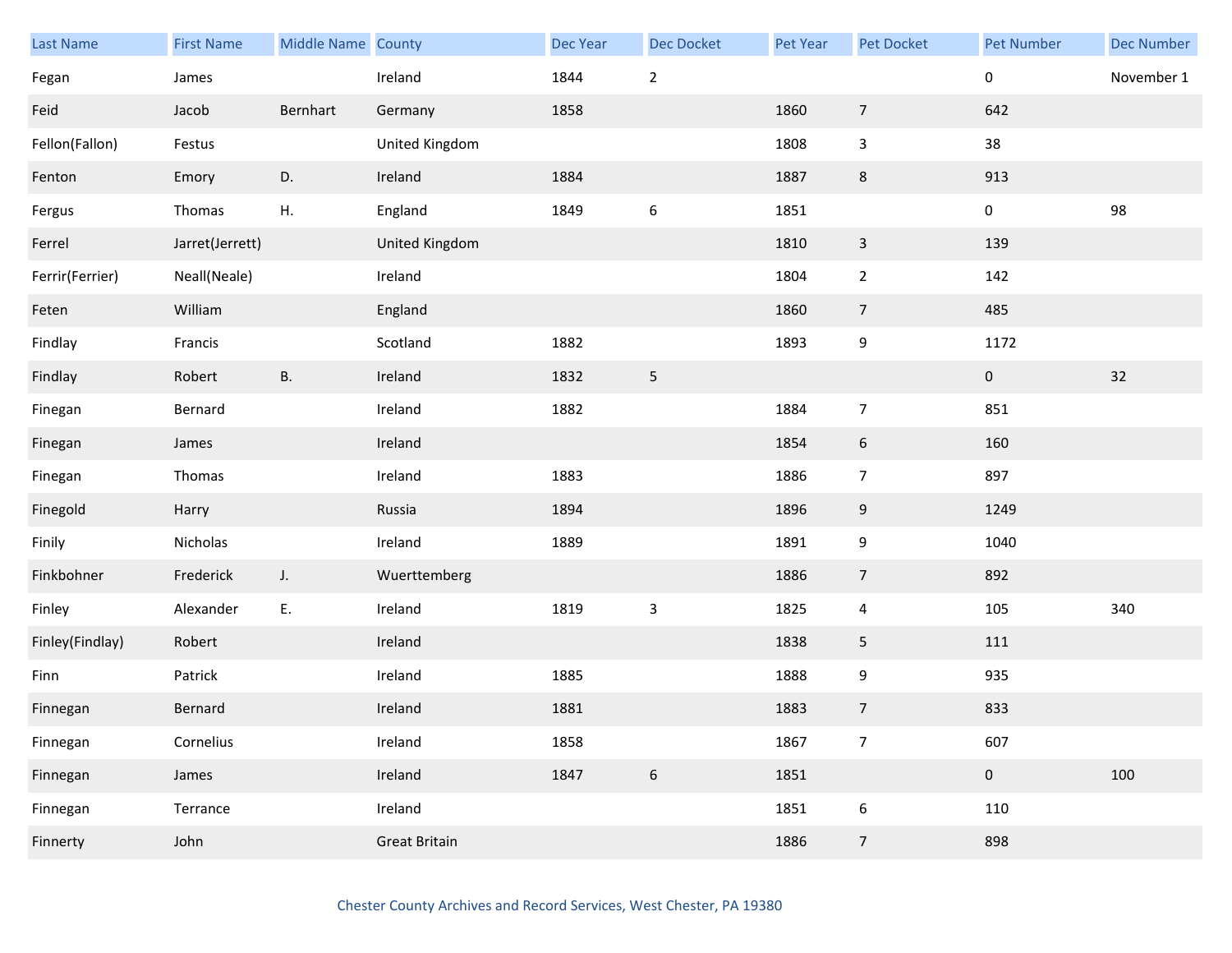| <b>Last Name</b>             | <b>First Name</b> | Middle Name County |                      | Dec Year | <b>Dec Docket</b> | Pet Year | Pet Docket     | <b>Pet Number</b> | <b>Dec Number</b> |
|------------------------------|-------------------|--------------------|----------------------|----------|-------------------|----------|----------------|-------------------|-------------------|
| Finney                       | Robert            |                    | Ireland              |          |                   | 1844     | 5              | 220               |                   |
| Firm                         | Michael           |                    | Ireland              | 1857     |                   | 1860     | $\overline{7}$ | 491               |                   |
| Fischer                      | Max               |                    | Germany              |          |                   | 1887     | $\overline{7}$ | 902               |                   |
| Fisher                       | Christopher       |                    | Ireland              | 1817     | $\overline{3}$    |          |                | $\pmb{0}$         | 268               |
| Fisher                       | Frederick         |                    | Wuerttemberg         |          |                   | 1863     | $\overline{7}$ | 531               |                   |
| Fisher                       | Richard           | Gibson             | <b>Great Britain</b> |          |                   | 1843     | $\overline{5}$ | 183               |                   |
| Fisher                       | Thomas            |                    | England              | 1886     |                   | 1892     | 9              | 1053              |                   |
| Fitch                        | Robert            |                    | Ireland              | 1816     | $\mathsf{3}$      | 1823     | $\overline{4}$ | 47                | 258               |
| Fitzgerald                   | James             |                    | Ireland              | 1860     |                   | 1862     | $\overline{7}$ | 519               |                   |
| Fitzgerald                   | Richard           |                    | Ireland              | 1878     |                   | 1880     | $\overline{7}$ | 790               |                   |
| Fitzgibbons                  | John              |                    | Ireland              | 1817     | $\mathsf{3}$      |          |                | $\pmb{0}$         | 275               |
| Fitzimons(Fitzsimons Michael |                   |                    |                      | 1817     | $\mathsf{3}$      |          |                | $\pmb{0}$         | 302               |
| Fitzmyers                    | Jacob             |                    | Wuerttemberg         | 1838     | $\mathbf{1}$      |          |                | $\pmb{0}$         | p. 47             |
| Fitzpatrick                  | John              |                    | Ireland              | 1841     | $\mathbf{1}$      |          |                | $\mathbf 0$       | p. 95             |
| Fitzpatrick                  | Thomas            |                    | United Kingdom       |          |                   | 1807     | $\mathsf 3$    | $26\,$            |                   |
| Fitzpatrick                  | William           |                    | Ireland              | 1851     | $\boldsymbol{6}$  | 1853     |                | $\boldsymbol{0}$  | 140               |
| Fitzsimmons                  | Michael           |                    | Ireland              |          |                   | 1822     | $\pmb{4}$      | 37                |                   |
| Fitzsimmons                  | Robert            |                    | Ireland              | 1818     | $\overline{3}$    |          |                | $\pmb{0}$         | 321               |
| Fitzwilliam                  | John              |                    | Ireland              |          |                   | 1802     | $\mathbf{1}$   | 114               |                   |
| Flaegin                      | William           |                    | Ireland              |          |                   | 1802     | $\mathbf{1}$   | 16                |                   |
| Flaherty                     | Anthony           |                    | Ireland              | 1888     |                   | 1890     | 9              | 1025              |                   |
| Flaherty                     | Patrick           |                    | <b>Great Britain</b> |          |                   | 1888     | $10\,$         | 974               |                   |
| Flanagan                     | Edward            | J.                 | Ireland              | 1897     |                   | 1903     | 9              | 1506              |                   |
| Flanagan                     | Timothy           |                    | Ireland              |          |                   | 1860     | $\sqrt{6}$     | 399               |                   |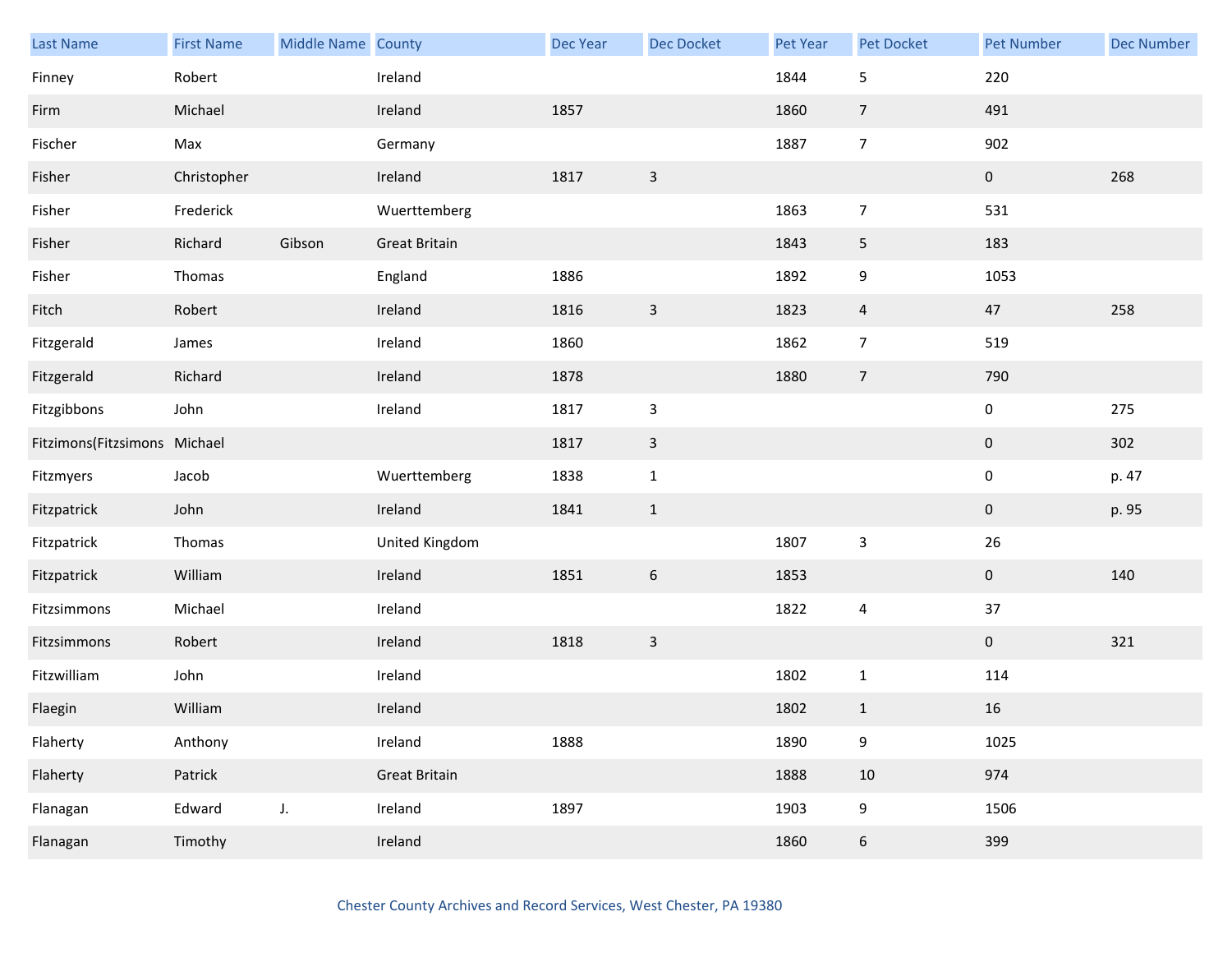| <b>Last Name</b> | <b>First Name</b> | Middle Name County |                      | Dec Year | <b>Dec Docket</b> | <b>Pet Year</b> | Pet Docket       | Pet Number | <b>Dec Number</b> |
|------------------|-------------------|--------------------|----------------------|----------|-------------------|-----------------|------------------|------------|-------------------|
| Flemin           | James             |                    | United Kingdom       |          |                   | 1806            | $\mathbf 2$      | 248        |                   |
| Fleming          | John              |                    | Ireland              |          |                   | 1802            | $\mathbf{1}$     | 129        |                   |
| Fletcher         | John              |                    | <b>Great Britain</b> | 1835     | $\mathbf{1}$      | 1838            | $\sqrt{5}$       | 97         | p. 12             |
| Floyd            | Peter             |                    | Ireland              |          |                   | 1876            | $\overline{7}$   | 719        |                   |
| Floyd            | Thomas            |                    | Ireland              | 1864     |                   | 1864            | $\overline{7}$   | 570        |                   |
| Flynn            | John              |                    | United KIngdom       |          |                   | 1866            | $\overline{7}$   | 581        |                   |
| Flynn            | Patrick           |                    | Ireland              | 1888     |                   | 1890            | 9                | 1004       |                   |
| Fogerty          | Laurence          |                    | Ireland              | 1854     |                   | 1858            | $\boldsymbol{6}$ | 340        |                   |
| Foley            | Daniel            |                    | Ireland              | 1840     | $\mathbf{1}$      | 1842            | $\sqrt{5}$       | 181        | p. 91             |
| Forbies          | John              |                    | Ireland              |          |                   | 1802            | $\overline{2}$   | 62         |                   |
| Ford             | James             |                    | United Kingdom       |          |                   | 1810            | $\mathsf{3}$     | 133        |                   |
| Ford             | John              |                    | United Kingdom       |          |                   | 1807            | $\overline{2}$   | 308        |                   |
| Ford             | John              |                    | Ireland              | 1858     |                   | 1866            | $\overline{7}$   | 600        |                   |
| Ford             | Lawrence          |                    | Ireland              | 1858     |                   | 1860            | $6\phantom{.}6$  | 396        |                   |
| Ford             | Michael           |                    | Ireland              | 1890     |                   | 1893            | $\boldsymbol{9}$ | 1164       |                   |
| Ford             | Peter             |                    | <b>Great Britain</b> |          |                   | 1866            | $\overline{7}$   | 595        |                   |
| Forsythe         | George            |                    | <b>Great Britain</b> |          |                   | 1892            | 10               | 1080       |                   |
| Foster           | Cornelius         |                    | Ireland              |          |                   | 1875            | $\overline{7}$   | 695        |                   |
| Foster           | Edward            |                    | England              |          |                   | 1860            | $\boldsymbol{6}$ | 429        |                   |
| Foster           | Edward            |                    | England              | 1860     |                   | 1863            | $\overline{7}$   | 545        |                   |
| Foster           | Frederick         |                    | <b>Great Britain</b> |          |                   | 1874            | $\overline{7}$   | 693        |                   |
| Foster           | John              |                    | Ireland              | 1847     |                   | 1849            | $\boldsymbol{6}$ | 83         |                   |
| Foster           | Roffe             |                    | <b>Great Britain</b> |          |                   | 1887            | $\boldsymbol{7}$ | 904        |                   |
| Foster           | Spencer           |                    | England              | 1858     |                   | 1860            | $\overline{7}$   | 475        |                   |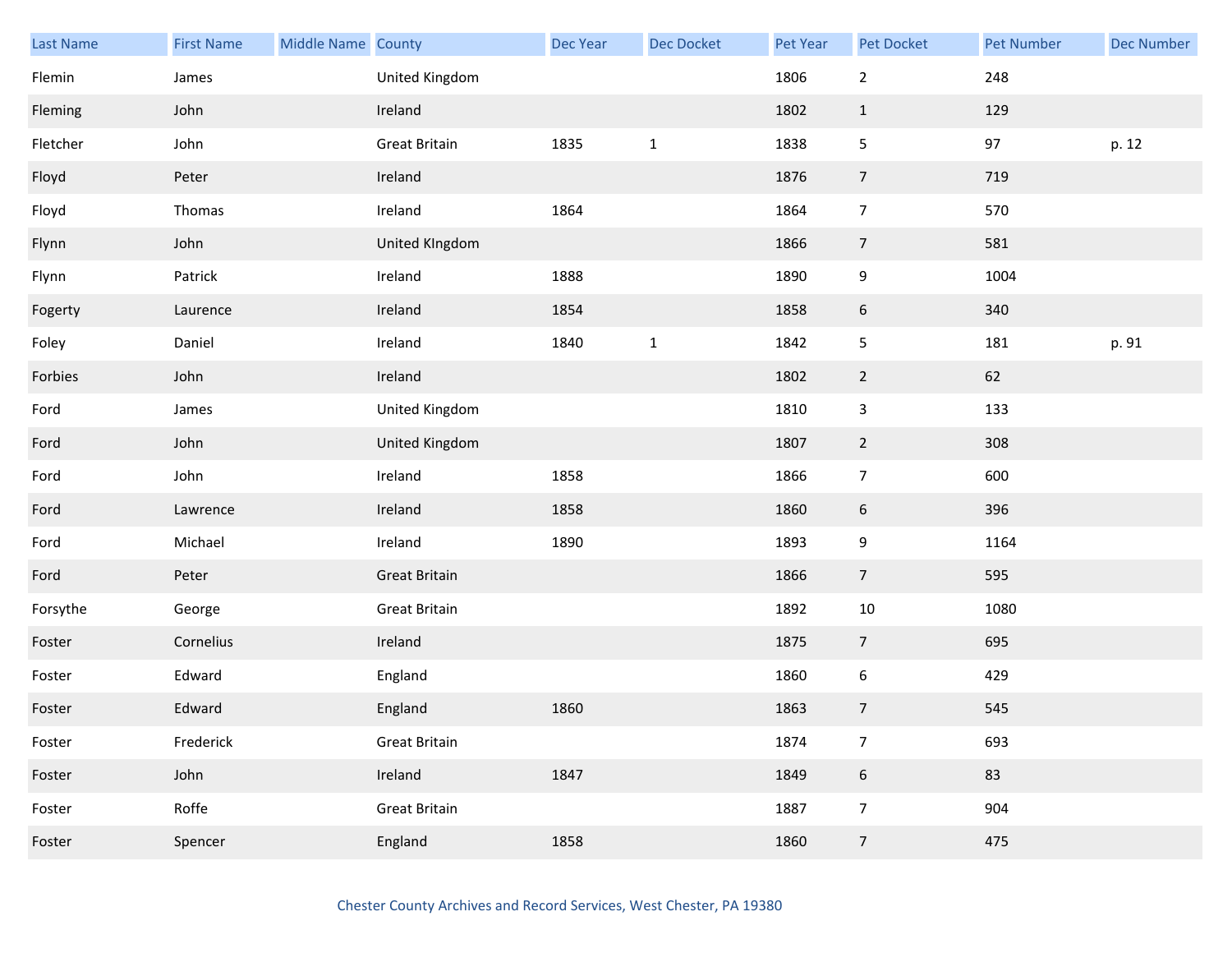| <b>Last Name</b> | <b>First Name</b> | Middle Name County |                      | Dec Year | <b>Dec Docket</b> | Pet Year | Pet Docket       | <b>Pet Number</b> | <b>Dec Number</b> |
|------------------|-------------------|--------------------|----------------------|----------|-------------------|----------|------------------|-------------------|-------------------|
| Foster           | Thomas            |                    | Great Britain        | 1842     | $\mathbf{1}$      |          |                  | 0                 | p. 114            |
| Fouhey           | Jeremiah          |                    | Ireland              | 1856     |                   | 1866     | $\overline{7}$   | 576               |                   |
| Fowler           | William           |                    | Scotland             | 1855     |                   | 1858     | 6                | 324               |                   |
| Foy              | Anthony           |                    | Ireland              | 1817     | $\overline{3}$    |          |                  | $\mathbf{0}$      | 285               |
| Foy              | James             |                    | Ireland              |          |                   | 1836     | 5                | 88                |                   |
| Foy              | John              |                    | Ireland, U.K.        | 1854     | $\mathsf 3$       | 1856     | $\boldsymbol{6}$ | 271               | September 2       |
| Foy              | Larence           |                    | Ireland              | 1855     | $\boldsymbol{6}$  | 1857     |                  | 0                 | 308               |
| Foy              | Patrick           |                    | Ireland              | 1852     | $\boldsymbol{6}$  | 1854     |                  | $\overline{0}$    | 164               |
| Foy              | Thomas            |                    | Ireland              |          |                   | 1819     | 3                | 332               |                   |
| France           | Joseph            |                    | <b>Great Britain</b> | 1834     | $\mathbf{1}$      | 1840     | 5                | 161               | p. 3              |
| Franceschella    | Frank             |                    | Italy                |          |                   | 1899     | $10\,$           | 1400              |                   |
| Frank            | Andrew            |                    | Germany              | 1838     | $\mathbf{1}$      | 1840     | 5                | 144               | p. 39             |
| Frazer(Fraser)   | Alexander         |                    | Scotland             | 1840     | $\mathbf 1$       | 1863     | $\overline{7}$   | 522               | p. 72             |
| Frec             | John              | S.                 | Germany              | 1859     |                   | 1861     | $\overline{7}$   | 512               |                   |
| Frech            | John              | George             | Wuerttemberg         | 1845     | $\sqrt{2}$        | 1847     | 6                | 17                | June 10th         |
| Free             | Joseph            | Α.                 | Germany              |          |                   | 1839     | 5                | 123               |                   |
| Freeman          | Isaac             |                    | <b>Great Britain</b> | 1830     | $\sqrt{5}$        |          |                  | 0                 | $\boldsymbol{6}$  |
| Fregh            | Frederick         |                    | Wuerttemberg         | 1858     |                   | 1860     | 6                | 467               |                   |
| French           | John              | George             | Wuerttemberg         | 1845     | $\boldsymbol{6}$  | 1847     |                  | $\mathbf 0$       | $17\,$            |
| Friedman         | Joseph            |                    | Russia               |          |                   | 1895     | 10               | 1220              |                   |
| Fritts(Fritz)    | George            |                    | Germany              |          |                   | 1832     | 5                | 29                |                   |
| Frost            | David             |                    | Germany              | 1887     |                   | 1892     | $9\,$            | 1111              |                   |
| Frredman         | Abraham           |                    | Russia               |          |                   | 1906     | 11               | 1572              |                   |
| Fry              | James             |                    | Ireland              | 1834     | $\mathbf{1}$      |          |                  | $\pmb{0}$         | p. 5              |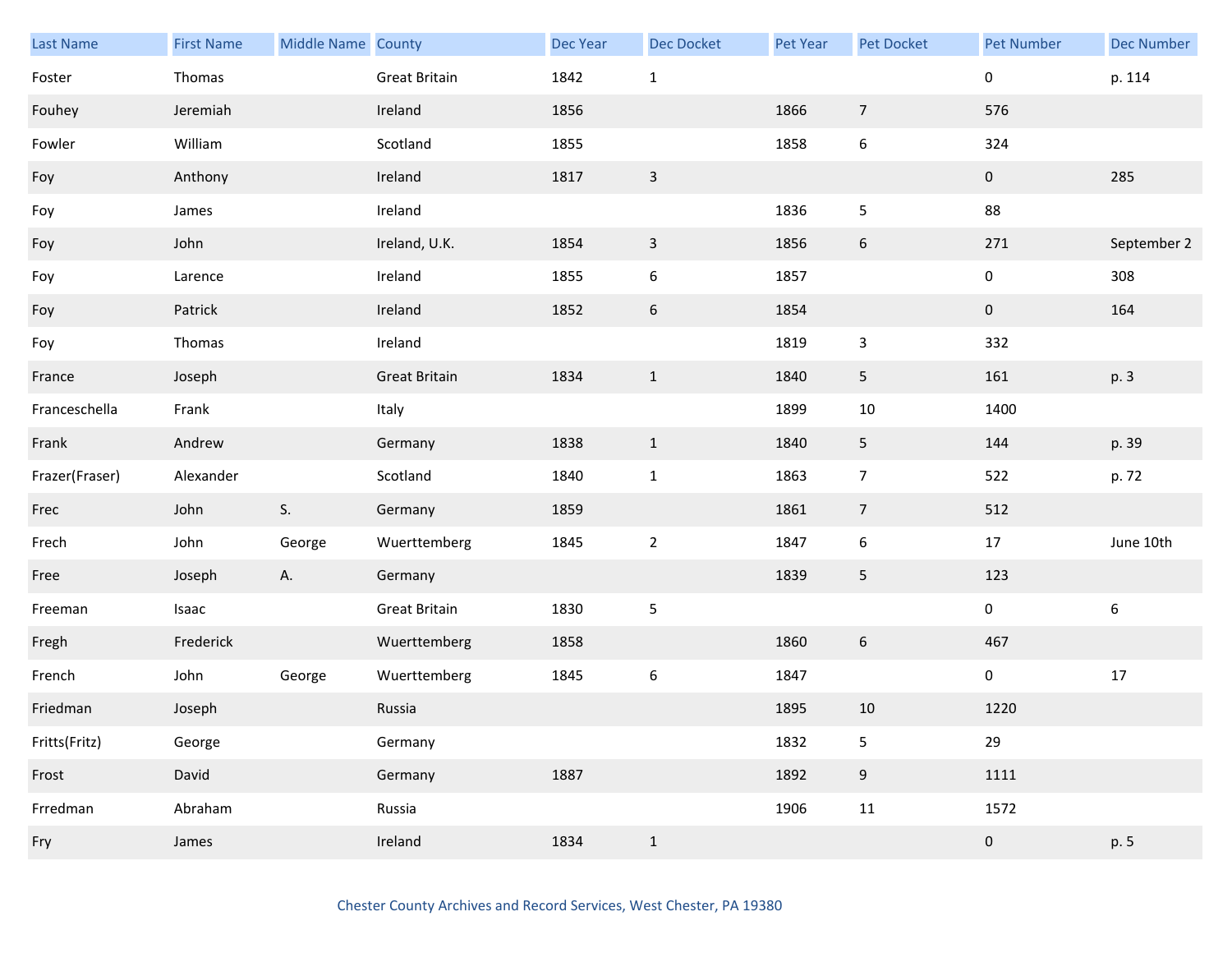| <b>Last Name</b>    | <b>First Name</b> | Middle Name County |                      | <b>Dec Year</b> | Dec Docket     | Pet Year | Pet Docket       | <b>Pet Number</b> | <b>Dec Number</b> |
|---------------------|-------------------|--------------------|----------------------|-----------------|----------------|----------|------------------|-------------------|-------------------|
| Fudge               | Job               |                    | <b>Great Britain</b> | 1826            | $\overline{4}$ | 1840     | 5                | 156               | 113               |
| Fullock             | Anderson          | Ρ.                 | <b>Great Britain</b> |                 |                | 1868     | $\overline{7}$   | 648               |                   |
| Fulton              | John              |                    | Ireland              | 1823            | $\overline{4}$ | 1833     | 5                | $45\,$            | $77$              |
| Fulton              | Robert            |                    | Ireland              | 1845            | $\overline{2}$ |          |                  | $\pmb{0}$         | October 7th       |
| Fulton              | Thomas            |                    | Ireland              | 1836            | $\mathbf{1}$   | 1839     | 5                | 130               | p. 19             |
| Furlong             | Thomas            |                    | Ireland              | 1869            |                | 1872     | $\overline{7}$   | 672               |                   |
| Furlong             | Thomas            |                    | Ireland              | 1873            |                | 1876     | $\overline{7}$   | 713               |                   |
| Gagliardi           | John              |                    | Italy                |                 |                | 1900     | $10\,$           | 1464              |                   |
| Gallager(Gallagher) | William           |                    | Ireland              |                 |                | 1802     | $\mathbf{1}$     | 100               |                   |
| Gallagher           | Daniel            |                    | United Kingdom       |                 |                | 1806     | $\overline{2}$   | 247               |                   |
| Gallagher           | Edmund            |                    | United Kingdom       |                 |                | 1806     | $\mathbf{2}$     | 264               |                   |
| Gallagher           | Francis           |                    | Ireland              | 1844            | $\mathbf{1}$   |          |                  | $\mathbf 0$       | p. 138            |
| Gallagher           | Henry             | Ireland            | Ireland              |                 |                | 1813     | $\mathbf{3}$     | 195               |                   |
| Gallagher           | James             |                    | Ireland              | 1880            |                | 1882     | $\overline{7}$   | 819               |                   |
| Gallagher           | John              |                    | Ireland              | 1824            | $\overline{4}$ |          |                  | $\pmb{0}$         | 93                |
| Gallagher           | John              |                    | Ireland              | 1862            |                | 1868     | $\overline{7}$   | 614               |                   |
| Gallagher           | Lawrance          |                    | Ireland              | 1840            | $\mathbf 1$    |          |                  | $\pmb{0}$         | p. 93             |
| Gallagher           | Patrick           |                    | Ireland              | 1836            | $\mathbf{1}$   |          |                  | $\pmb{0}$         | p. 23             |
| Gallagher           | Patrick           |                    | Ireland              | 1889            |                | 1896     | $\boldsymbol{9}$ | 1242              |                   |
| Gallagher           | Peter             |                    | Ireland              |                 |                | 1802     | $\overline{2}$   | 83                |                   |
| Gallagher           | Timothy           |                    | Ireland              | 1880            |                | 1882     | $\overline{7}$   | 820               |                   |
| Gallahar(Gallaher)  | Francis           |                    | Ireland              |                 |                | 1814     | $\mathbf{3}$     | 204               |                   |
| Gallaher            | John              |                    | Ireland              | 1868            |                | 1868     | $\overline{7}$   | 609               |                   |
| Galvan              | Daniel            |                    | Ireland              | 1865            |                | 1868     | $\overline{7}$   | 635               |                   |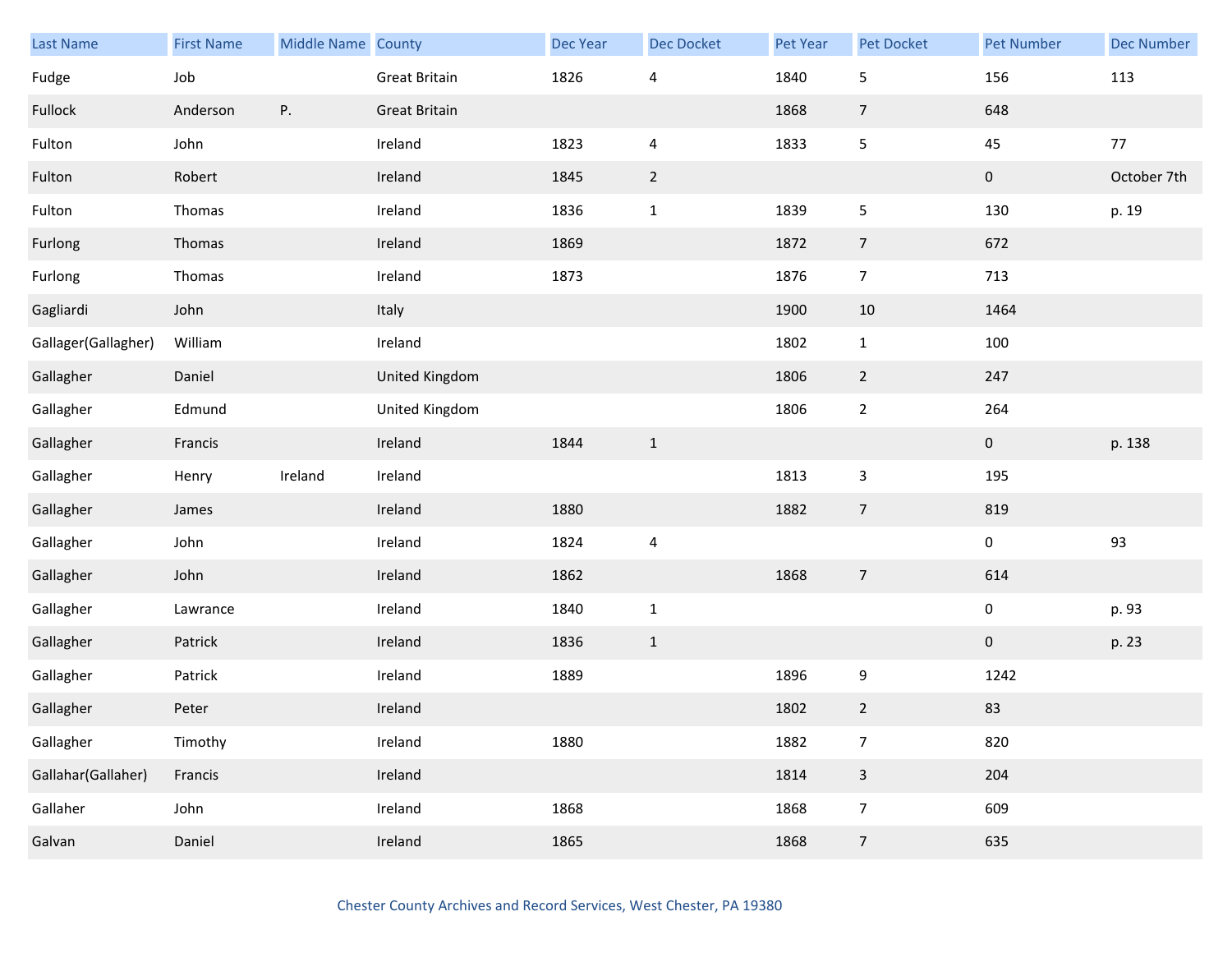| <b>Last Name</b> | <b>First Name</b> | Middle Name County |                           | Dec Year | Dec Docket               | Pet Year | Pet Docket       | <b>Pet Number</b> | <b>Dec Number</b> |
|------------------|-------------------|--------------------|---------------------------|----------|--------------------------|----------|------------------|-------------------|-------------------|
| Gamble           | James             |                    | Ireland                   |          |                          | 1802     | $\mathbf{1}$     | 134               |                   |
| Gamble           | Samuel            |                    | United Kingdom            |          |                          | 1808     | $\mathbf{3}$     | 87                |                   |
| Gannon           | Thomas            |                    | Ireland                   | 1867     |                          | 1872     | $\overline{7}$   | 667               |                   |
| Ganson           | Francis           |                    | Isles of St. Thomas, Denm |          |                          | 1805     | $\overline{2}$   | 204               |                   |
| Garrigan         | Nicholas          |                    | Ireland                   | 1844     | $\overline{2}$           |          |                  | $\mathbf 0$       | September 5       |
| Gault            | William           |                    | Ireland                   | 1841     | $\mathbf 1$              | 1844     | $\sqrt{5}$       | 197               | p. 97             |
| Gausch           | Anthony           | M.                 | Germany                   |          |                          | 1892     | 10               | 1088              |                   |
| Gawkroger        | David             |                    | <b>Great Britain</b>      | 1829     | $\overline{a}$           |          |                  | $\overline{0}$    | 179               |
| Geard            | John              |                    | <b>Great Britain</b>      | 1823     | $\overline{\mathcal{A}}$ | 1829     | 4                | 177               | 70                |
| Geary            | William V.        |                    | Ireland                   |          |                          | 1904     | 11               | 1522              |                   |
| Gellen           | Matthew           |                    | Ireland                   | 1835     |                          | 1841     | 5                | 172               |                   |
| Gendar           | Charles           | Α.                 | Germany                   | 1886     |                          | 1890     | 9                | 1008              |                   |
| Geoge(George)    | William           |                    | Ireland                   |          |                          | 1802     | $\mathbf{1}$     | 147               |                   |
| Gerlach          | John              | G.                 | Germany                   |          |                          | 1897     | 10               | 1364              |                   |
| Germer           | Christopher       |                    | Germany                   | 1873     |                          | 1875     | $\overline{7}$   | 694               |                   |
| Gerrety          | James             |                    | Ireland                   | 1854     |                          | 1860     | $\overline{7}$   | 505               |                   |
| Gerrety          | John              |                    | Ireland                   | 1848     | $\boldsymbol{6}$         | 1852     |                  | $\mathbf 0$       | 122               |
| Getty            | Henry             |                    | Ireland                   | 1885     |                          | 1887     | $\overline{7}$   | 905               |                   |
| Getty            | James             |                    | Ireland                   | 1882     |                          | 1885     | $\overline{7}$   | 877               |                   |
| Gibbins          | James             |                    | Ireland                   | 1858     |                          | 1863     | $\overline{7}$   | 527               |                   |
| Gibbon           | John              |                    | Ireland                   | 1852     | $\boldsymbol{6}$         | 1856     |                  | $\pmb{0}$         | 210               |
| Gibbons          | Austin            |                    | Ireland                   | 1894     |                          | 1896     | $9\,$            | 1244              |                   |
| Gibbons          | Patrick           |                    | Ireland                   | 1856     |                          | 1860     | $\boldsymbol{6}$ | 408               |                   |
| Gibbs            | Edmund            | Thomas             | England                   | 1880     |                          | 1882     | $7\overline{ }$  | 831               |                   |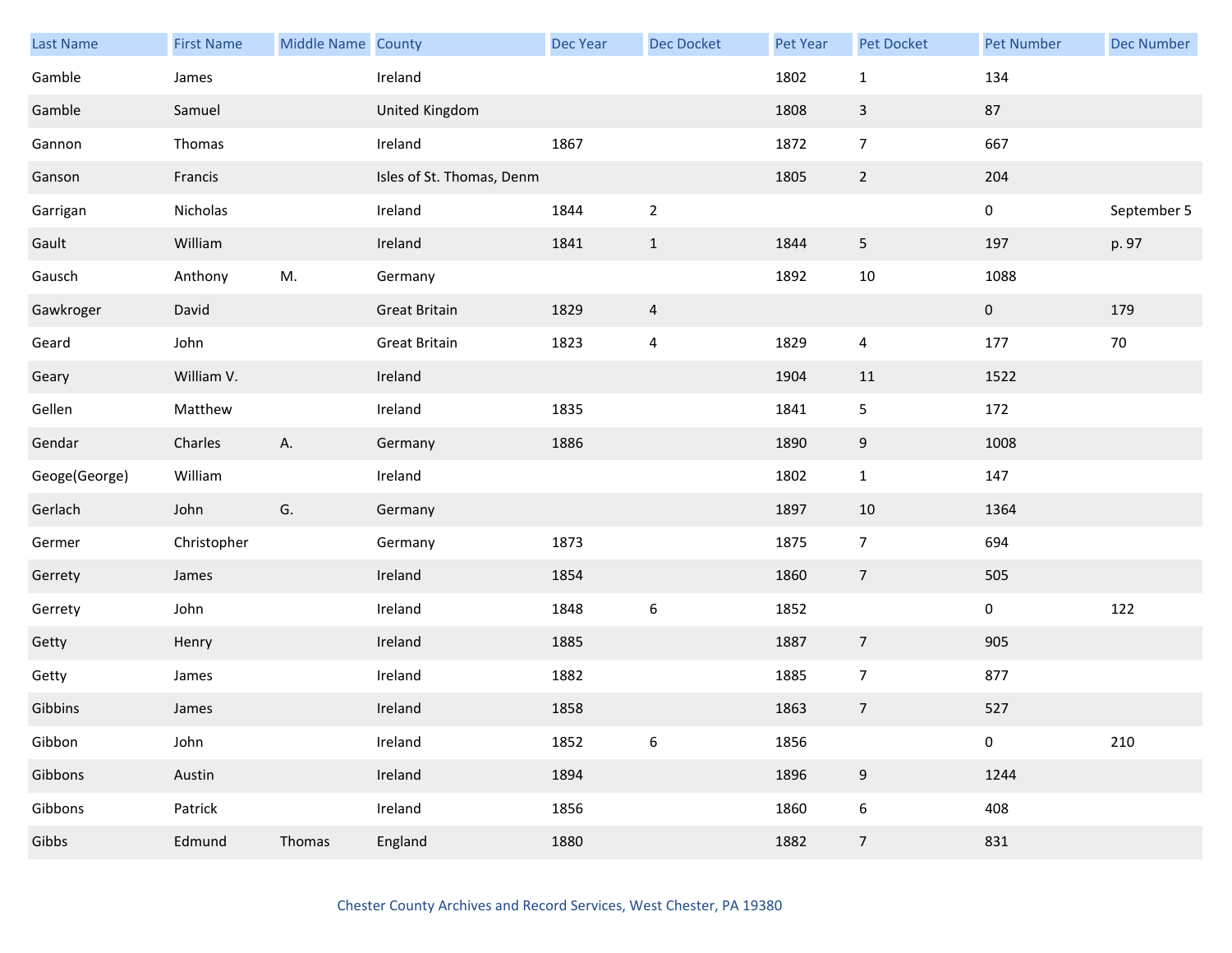| <b>Last Name</b>     | <b>First Name</b> | Middle Name County |                | Dec Year | Dec Docket       | Pet Year | <b>Pet Docket</b> | <b>Pet Number</b> | <b>Dec Number</b> |
|----------------------|-------------------|--------------------|----------------|----------|------------------|----------|-------------------|-------------------|-------------------|
| Gibney               | John              |                    | Great Britain  |          |                  | 1880     | $\overline{7}$    | 797               |                   |
| Gibson               | James             |                    | Scotland       |          |                  | 1802     | $\mathbf{1}$      | 91                |                   |
| Gibson               | James             |                    | Ireland        | 1842     | $\mathbf 1$      | 1844     | 5                 | 229               | p. 113            |
| Gibson               | John              |                    | Ireland        | 1824     | $\overline{4}$   | 1829     | $\overline{4}$    | 178               | 91                |
| Gibson               | Joseph            |                    | Ireland        | 1839     | $1\,$            | 1842     | 5                 | 175               | p. 66             |
| Gibson               | Matthew           |                    | Ireland        |          |                  | 1842     | 5                 | 176               |                   |
| Gifford              | James             |                    | Ireland        | 1866     |                  | 1868     | $\overline{7}$    | 620               |                   |
| Gilbreath(Gilbraith) | Robert            |                    | Ireland        |          |                  | 1817     | $\mathbf{3}$      | 295               |                   |
| Giles                | James             |                    | England        | 1898     |                  | 1900     | 9                 | 1440              |                   |
| Gilfillan            | James             |                    | Ireland        | 1844     | $\overline{2}$   |          |                   | $\mathbf{0}$      | September 5       |
| Gilfillan            | John              |                    | Ireland        | 1839     | $\mathbf 1$      | 1841     | $\sqrt{5}$        | 172               | p. 59             |
| Gill                 | James             |                    | Ireland        |          |                  | 1872     | $\overline{7}$    | 690               |                   |
| Gill                 | Martin            |                    | Ireland        | 1868     |                  | 1872     | $\overline{7}$    | 678               |                   |
| Gill                 | Nash              |                    | England        | 1854     | $\boldsymbol{6}$ | 1856     |                   | $\mathbf{0}$      | 289               |
| Gill                 | Thomas            |                    | Ireland        | 1890     |                  | 1892     | $\boldsymbol{9}$  | 1090              |                   |
| Gillan               | Edward            |                    | Ireland        | 1854     |                  | 1860     | $6\,$             | 456               |                   |
| Gillan               | John              |                    | Ireland        | 1854     | $\boldsymbol{6}$ | 1856     |                   | $\pmb{0}$         | 206               |
| Gilleece             | James             |                    | Ireland        | 1867     |                  | 1869     |                   | $\mathbf{0}$      |                   |
| Giller               | Samuel            |                    | Ireland        |          |                  | 1802     | $\mathbf{1}$      | 15                |                   |
| Gillese              | Michael           |                    | Ireland        | 1821     | $\overline{a}$   |          |                   | $\pmb{0}$         | $27$              |
| Gillespie            | Alexander         |                    | Ireland        |          |                  | 1802     | $\mathbf{1}$      | 60                |                   |
| Gillespie            | John              | Ρ.                 | Scotland       |          |                  | 1884     | $\overline{7}$    | 857               |                   |
| Gilligan             | Bernard           |                    | Ireland        | 1844     | $\overline{2}$   |          |                   | $\mathbf 0$       | September 5       |
| <b>Gillis</b>        | George            |                    | United Kingdom |          |                  | 1807     | $\overline{2}$    | 298               |                   |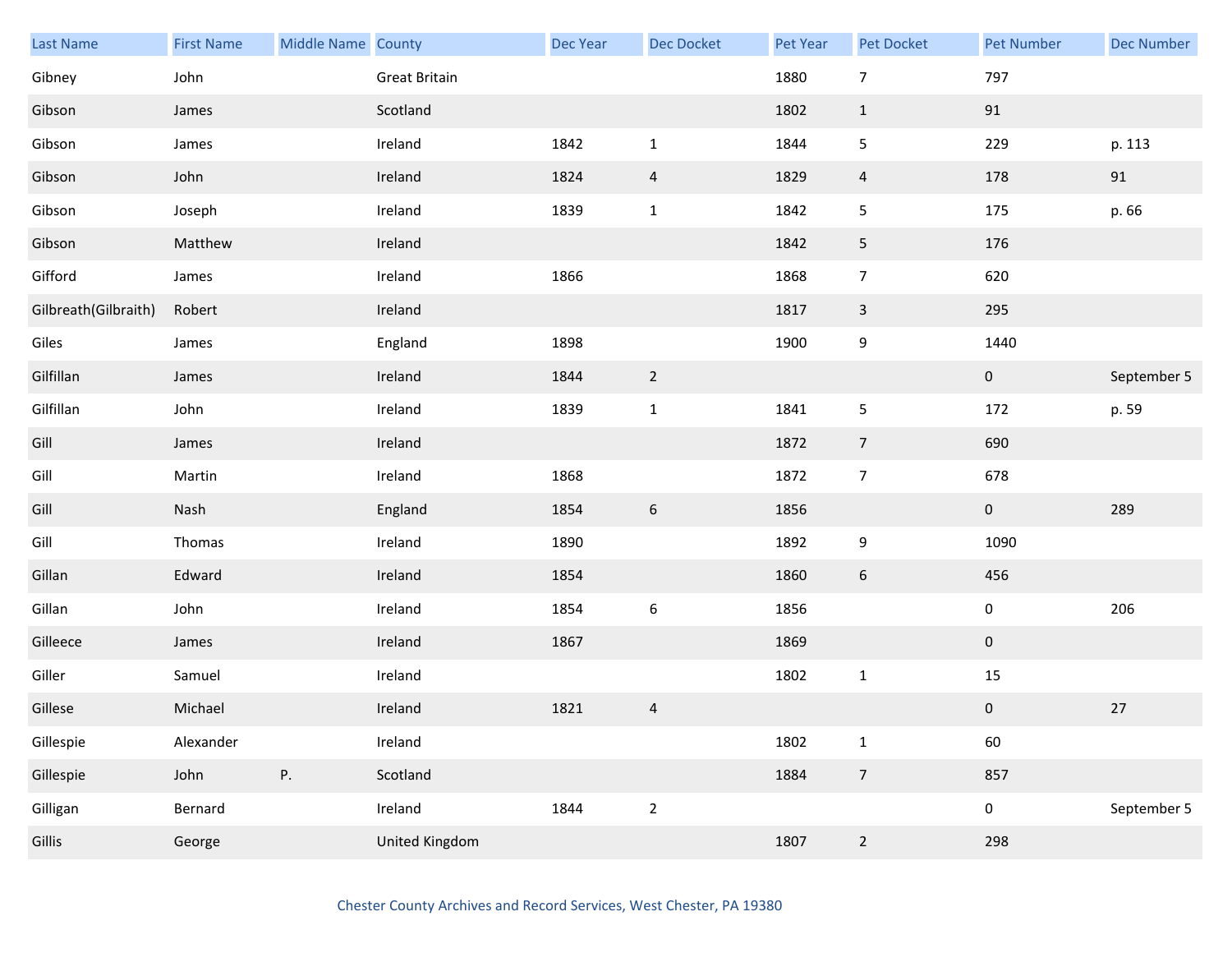| Last Name    | <b>First Name</b> | Middle Name County |                      | Dec Year | <b>Dec Docket</b>       | Pet Year | Pet Docket       | <b>Pet Number</b> | <b>Dec Number</b> |
|--------------|-------------------|--------------------|----------------------|----------|-------------------------|----------|------------------|-------------------|-------------------|
| Gillman      | Jacob             |                    | Germany              |          |                         | 1856     | 6                | 191               |                   |
| Gilmore      | John              |                    | United Kingdom       |          |                         | 1808     | $\mathbf{3}$     | 33                |                   |
| Gilmore      | William           |                    | Ireland              | 1897     |                         | 1903     | 12               | 1514              |                   |
| Givin        | George            |                    | Ireland              |          |                         | 1802     | $\mathbf{1}$     | 41                |                   |
| Glaser       | Charles           | В.                 | Germany              |          |                         | 1880     | $\overline{7}$   | 802               |                   |
| Gleason      | Dennis            |                    | Ireland              |          |                         | 1856     | $\boldsymbol{6}$ | 198               |                   |
| Gleason      | Patrick           |                    | Ireland              | 1850     | $\boldsymbol{6}$        | 1852     |                  | $\mathbf 0$       | 127               |
| Glenn        | John              |                    | Ireland, U.K.        | 1854     | $\mathsf{3}$            | 1856     | 6                | 242               | August 16,18      |
| Gleson       | Michael           |                    | Ireland              | 1837     | $1\,$                   | 1840     | 5                | 147               | p. 26             |
| Glick        | Morris            |                    | Russia               | 1895     |                         | 1898     | $9\,$            | 1385              |                   |
| Glick        | Samel             |                    | Russia               |          |                         | 1899     | $10\,$           | 1415              |                   |
| Gliff        | John              |                    | <b>Great Britain</b> | 1834     | $\mathbf{1}$            |          |                  | $\mathbf 0$       | p. 1              |
| Glyn         | Martin            |                    | Ireland              | 1856     |                         | 1860     | 6                | 389               |                   |
| Goelz        | Charles           |                    | Germany              |          |                         | 1896     | 10               | 1246              |                   |
| Gogel        | Jacob             | Frederick          | Germany              | 1829     | $\overline{4}$          | 1832     | 4                | 176               | 176               |
| Gogle(Gogel) | Jacob             | Frederick          | Wuerttemberg         |          |                         | 1832     | 5                | 30                |                   |
| Goldberg     | Louis             |                    | Russia               |          |                         | 1895     | $10\,$           | 1218              |                   |
| Golden       | Charles           |                    | England              |          |                         | 1847     | $6\phantom{.0}$  | 15                |                   |
| Golding      | Stephen           |                    | <b>Great Britain</b> | 1845     | $\overline{2}$          |          |                  | 0                 | April 28th        |
| Gole         | M.                |                    | France               | 1838     | $1\,$                   |          |                  | $\pmb{0}$         | p. 37             |
| Good         | John              |                    | Germany              |          |                         | 1803     | $\overline{2}$   | 103               |                   |
| Goodman      | Joseph            |                    | Germany              | 1888     |                         | 1891     | $\boldsymbol{9}$ | 1037              |                   |
| Gordon       | Alexander         |                    | Ireland              | 1823     | $\overline{\mathbf{4}}$ | 1828     | $\overline{4}$   | 170               | 73                |
| Gordon       | John              |                    | Scotland             |          |                         | 1819     | $\mathsf{3}$     | 325               |                   |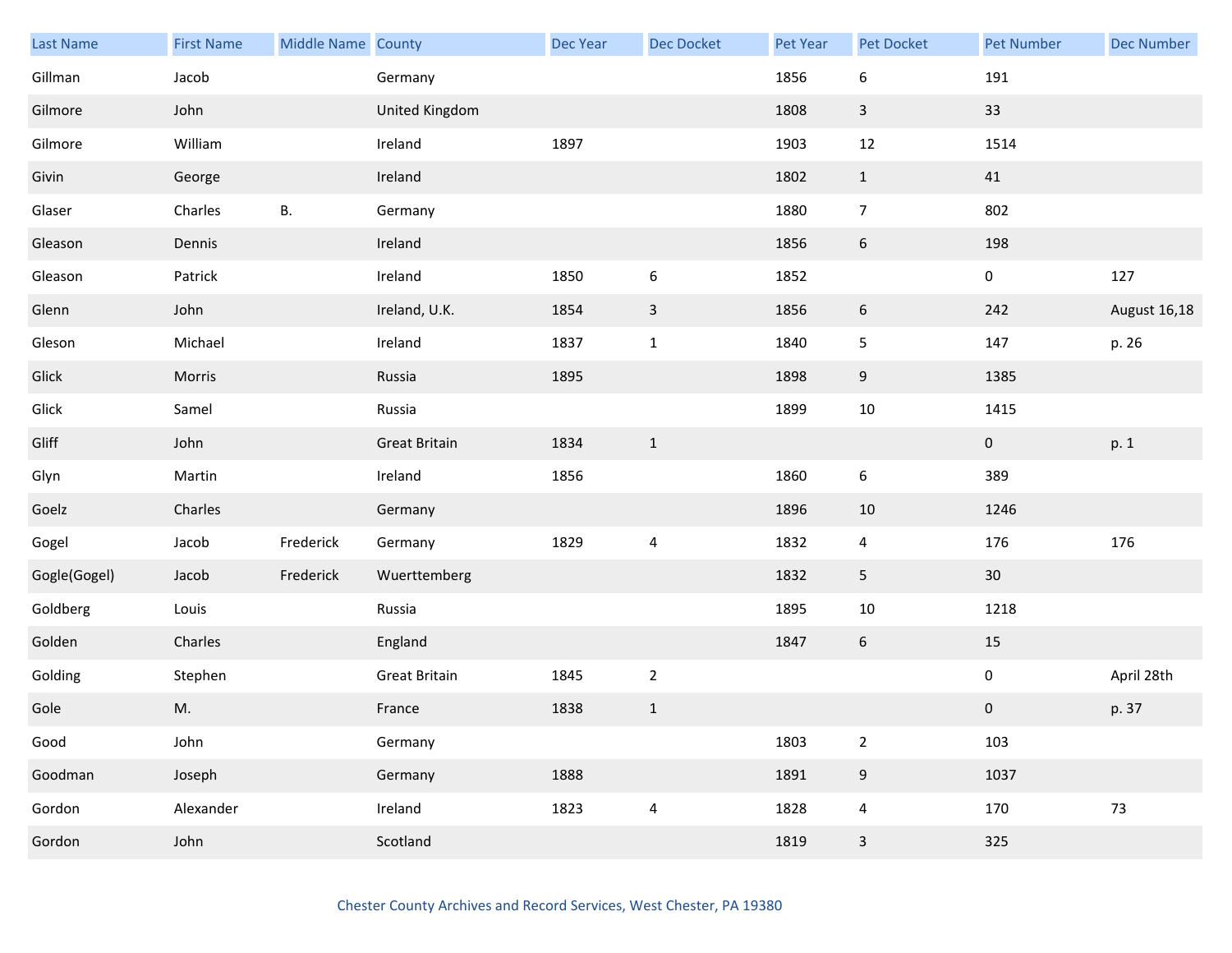| Last Name       | <b>First Name</b> | Middle Name County |                      | Dec Year | <b>Dec Docket</b> | Pet Year | Pet Docket       | Pet Number  | <b>Dec Number</b> |
|-----------------|-------------------|--------------------|----------------------|----------|-------------------|----------|------------------|-------------|-------------------|
| Gordon          | Joseph            |                    | <b>Great Britain</b> |          |                   | 1880     | $\overline{7}$   | 809         |                   |
| Gordon          | Moses             |                    | United Kingdom       |          |                   | 1806     | $\overline{2}$   | 267         |                   |
| Gordon          | William           |                    | Ireland              |          |                   | 1803     | $\overline{2}$   | 96          |                   |
| Gorely(Gourley) | Robert            |                    | Ireland              |          |                   | 1830     | 5                | 14          |                   |
| Gormley         | Hugh              |                    | Ireland              | 1877     |                   | 1879     | $\overline{7}$   | 743         |                   |
| Gormly          | Patrick           |                    | Ireland              | 1852     | $\,$ 6 $\,$       | 1854     |                  | $\pmb{0}$   | 167               |
| Gow             | David             |                    | Scotland             | 1842     | $\mathbf{1}$      |          |                  | 0           | p. 123            |
| Grace           | John              |                    | Ireland              | 1839     | $1\,$             |          |                  | $\mathbf 0$ | p. 61             |
| Grace           | John              |                    | Ireland              | 1858     |                   | 1860     | $\overline{7}$   | 502         |                   |
| Gracey          | Thomas            |                    | Ireland              | 1858     |                   | 1860     | $\boldsymbol{6}$ | 403         |                   |
| Graham          | David             |                    | Ireland              | 1900     | $\boldsymbol{9}$  | 1902     |                  | 0           | 1493              |
| Graham          | George            |                    | <b>Great Britain</b> |          |                   | 1880     | $\overline{7}$   | 766         |                   |
| Graham          | James             |                    | Ireland              |          |                   | 1802     | $\mathbf{1}$     | 24          |                   |
| Graham          | James             |                    | United Kingdom       |          |                   | 1807     | $\overline{2}$   | 295         |                   |
| Graham          | William           |                    | United Kingdom       |          |                   | 1810     | 3                | 130         |                   |
| Grahem          | Samuel            |                    | Ireland              |          |                   | 1844     | 5                | 250         |                   |
| Granahan        | William           |                    | Ireland              | 1840     | $\mathbf 1$       |          |                  | $\pmb{0}$   | p. 73             |
| Granara         | Andrea(Andrae     |                    | Italy                | 1888     |                   | 1893     | 9                | 1165        |                   |
| Grander         | William           |                    | Baden                |          |                   | 1856     | 6                | 257         |                   |
| Granger         | William           |                    | <b>Great Britain</b> |          |                   | 1901     | 10               | 1480        |                   |
| Grant           | Ralph             |                    | Ireland              | 1841     | $\mathbf 1$       |          |                  | 0           | p. 104            |
| Grant           | William           |                    | Ireland              | 1841     | $\,1\,$           | 1844     | 5                | 236         | p. 106            |
| Grason          | John              |                    | Ireland              |          |                   | 1847     | 6                | 32          |                   |
| Grason          | Robert            |                    | Ireland              |          |                   | 1847     | $\boldsymbol{6}$ | 31          |                   |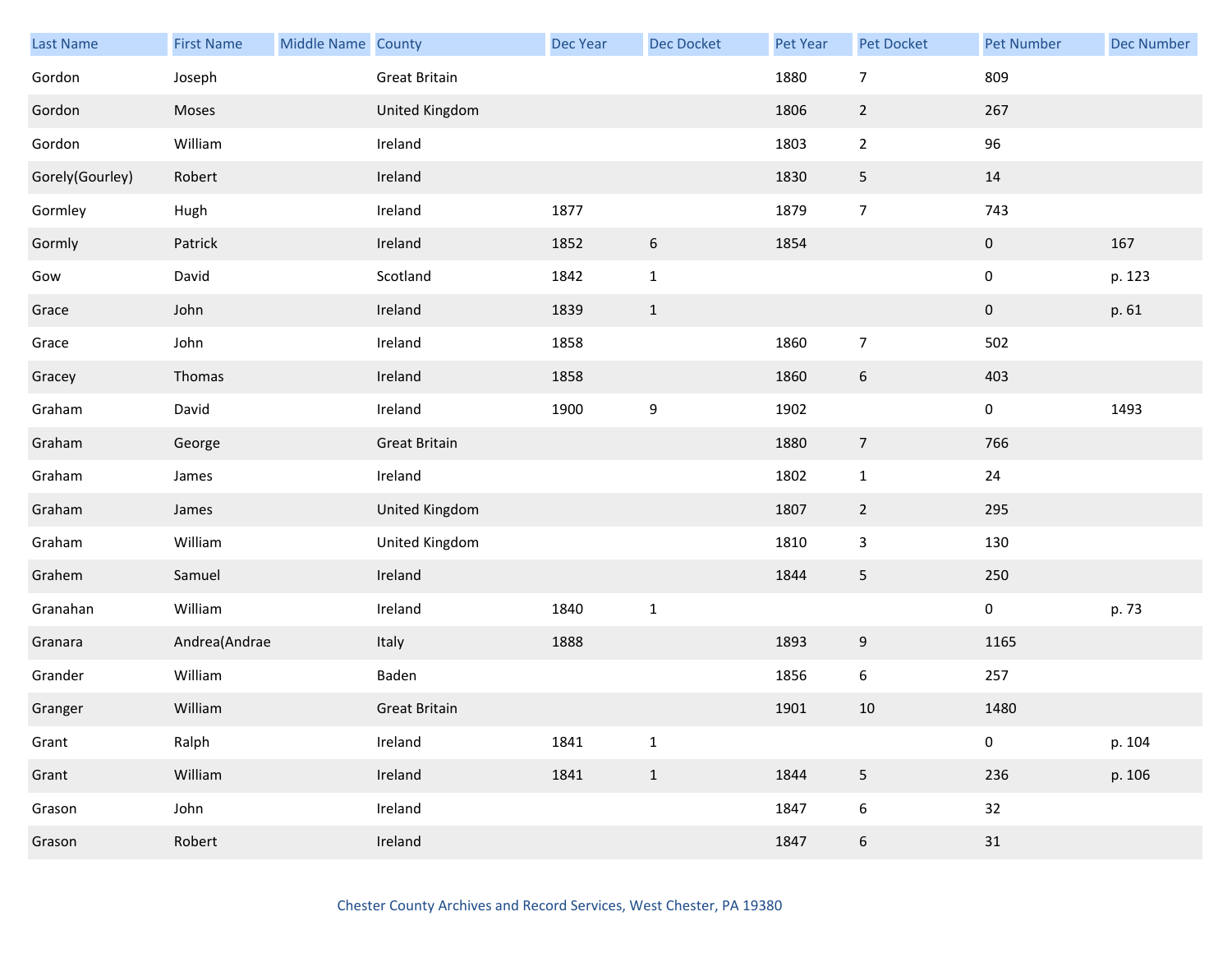| <b>Last Name</b> | <b>First Name</b> | Middle Name County |                | <b>Dec Year</b> | <b>Dec Docket</b>       | Pet Year | Pet Docket       | Pet Number  | <b>Dec Number</b> |
|------------------|-------------------|--------------------|----------------|-----------------|-------------------------|----------|------------------|-------------|-------------------|
| Gray             | James             |                    | Ireland        |                 |                         | 1802     | $\sqrt{2}$       | 54          |                   |
| Gray             | William           | S.                 | England        | 1897            |                         | 1899     | $\boldsymbol{9}$ | 1396        |                   |
| Green            | Patrick           |                    | United Kingdom |                 |                         | 1814     | $\mathsf 3$      | 203         |                   |
| Green            | William           |                    | Ireland        | 1857            |                         | 1859     | $\boldsymbol{6}$ | 377         |                   |
| Greenawalt       | Matthias          |                    | Germany        |                 |                         | 1808     | $\mathsf 3$      | 42          |                   |
| Greenfield       | Abraham           |                    | Russia         |                 |                         | 1898     | 10               | 1383        |                   |
| Greenfield       | Samuel            |                    | Russia         | 1893            |                         | 1896     | 9                | 1306        |                   |
| Greenshield      | Thomas            |                    | Ireland        | 1892            |                         | 1896     | $\boldsymbol{9}$ | 1272        |                   |
| Greenwood        | Benjamin          |                    | England        | 1879            |                         | 1881     | $\overline{7}$   | 814         |                   |
| Greep            | George            |                    | Wuerttemberg   | 1823            | $\overline{4}$          |          |                  | $\pmb{0}$   | 48                |
| Greer            | James             |                    | Ireland        |                 |                         | 1808     | $\mathbf{3}$     | 46          |                   |
| Greer(Grier)     | James Jr.         |                    | Ireland        | 1825            | $\overline{4}$          | 1828     | $\overline{4}$   | 164         | 10                |
| Greer(Grier)     | John              |                    | Ireland        | 1825            | $\overline{\mathbf{4}}$ | 1828     | $\pmb{4}$        | 163         | 109               |
| Greer(Grier)     | Solomon           |                    | Ireland        |                 |                         | 1802     | $\mathbf{1}$     | 38          |                   |
| Gregg            | John              |                    | United Kingdom |                 |                         | 1807     | $\sqrt{2}$       | 315         |                   |
| Gregory          | Moses             |                    | Ireland        |                 |                         | 1802     | $\overline{2}$   | 71          |                   |
| Greve            | Henry             |                    | Prussia        | 1847            | $\boldsymbol{6}$        | 1850     |                  | $\mathbf 0$ | $90\,$            |
| Grey             | Samuel            |                    | Ireland        |                 |                         | 1802     | $\mathbf{1}$     | 149         |                   |
| Gribben          | James             |                    | United Kingdom |                 |                         | 1806     | $\overline{2}$   | 244         |                   |
| Griesback        | Edward            |                    | Germany        |                 |                         | 1900     | 10               | 1438        |                   |
| Griffin          | Patrick           |                    | Ireland        | 1882            |                         | 1886     | $\overline{7}$   | 893         |                   |
| Griffith         | James             |                    | Ireland        | 1898            |                         | 1903     | $9\,$            | 1509        |                   |
| Griffith         | Jeremiah          |                    | South Wales    |                 |                         | 1840     | 5                | 155         |                   |
| Grime            | James             |                    | Ireland        |                 |                         | 1856     | 6                | 205         |                   |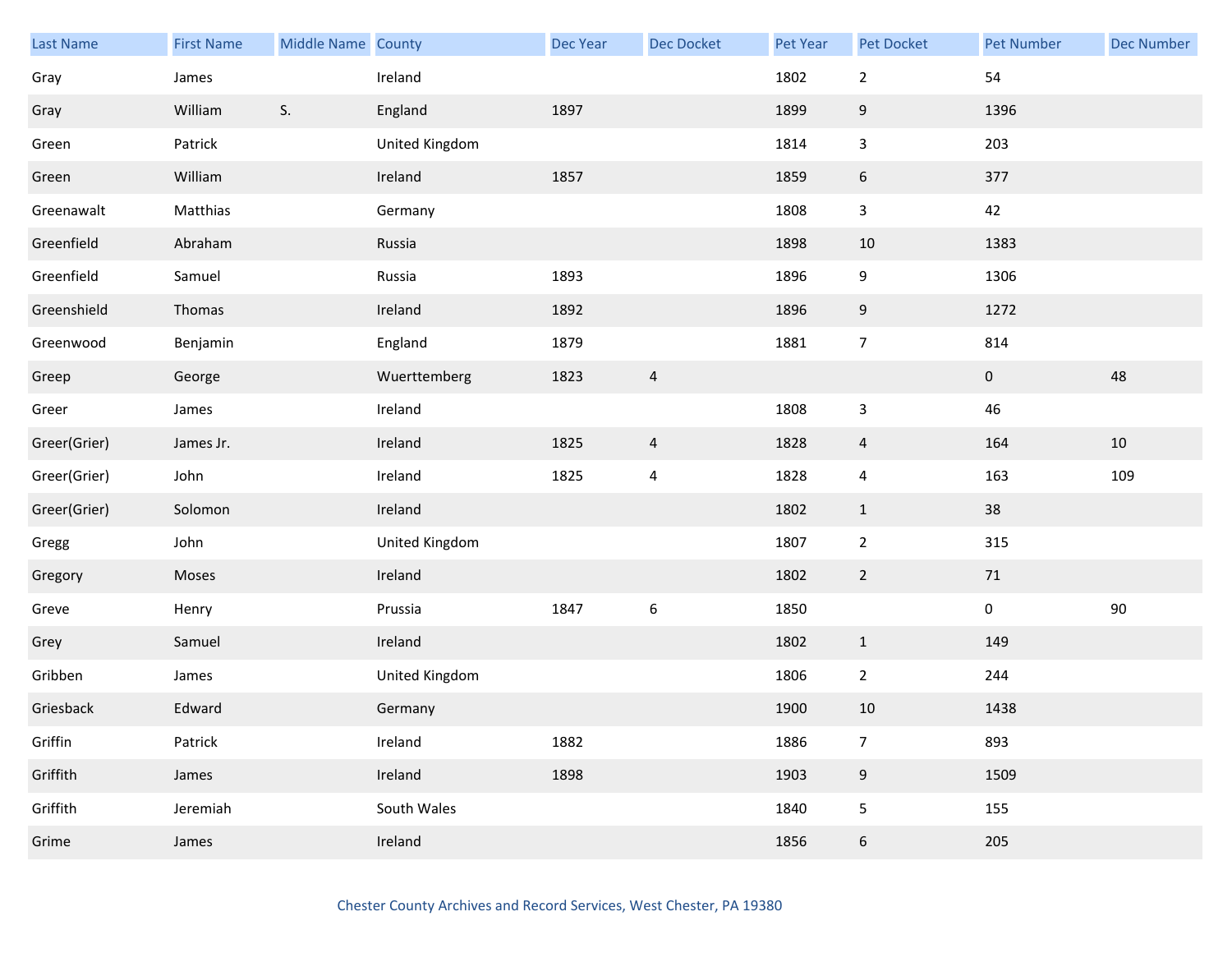| Last Name      | <b>First Name</b> | Middle Name County |                      | Dec Year | <b>Dec Docket</b> | Pet Year | Pet Docket       | <b>Pet Number</b> | <b>Dec Number</b> |
|----------------|-------------------|--------------------|----------------------|----------|-------------------|----------|------------------|-------------------|-------------------|
| Grime          | Samuel            |                    | <b>Great Britain</b> | 1820     | 4                 |          |                  | 0                 | 8                 |
| Grimes         | John              |                    | Ireland              | 1822     | $\overline{4}$    |          |                  | $\pmb{0}$         | 33                |
| Gross          | Thomas            |                    | England              |          |                   | 1847     | 6                | 27                |                   |
| Grossmiller    | William           |                    | Germany              |          |                   | 1898     | 10               | 1373              |                   |
| Grunt          | Peter             |                    | Germany              |          |                   | 1802     | $\mathbf{1}$     | 81                |                   |
| Guensehe       | Benhard           |                    | Saxony, Germany      | 1858     |                   | 1861     | $\overline{7}$   | 509               |                   |
| Guinea(Guiney) | Edward            |                    | United Kingdom       |          |                   | 1806     | $\overline{2}$   | 242               |                   |
| Guthrie        | William           |                    | Ireland              |          |                   | 1802     | $2\overline{ }$  | 19                |                   |
| Guy            | Andrew            |                    | Ireland              | 1856     |                   | 1859     | $\boldsymbol{6}$ | 373               |                   |
| Gypson         | Thomas(and fa     |                    | <b>Great Britain</b> | 1819     | $\mathsf 3$       |          |                  | $\pmb{0}$         | 334               |
| Hacken         | Patrick           |                    | Ireland              | 1870     |                   | 1880     | $\overline{7}$   | 781               |                   |
| Hackett        | Andrew            |                    | United Kingdom       |          |                   | 1806     | $\overline{2}$   | 270               |                   |
| Hackett        | John              |                    | England              | 1880     |                   | 1882     | $\overline{7}$   | 823               |                   |
| Hafele         | Francis           | Antoni             | France               | 1822     | $\overline{4}$    |          |                  | $\pmb{0}$         | 41                |
| Hagan          | Edward            |                    | Ireland              | 1845     | $\overline{2}$    |          |                  | $\pmb{0}$         | September 1       |
| Hagan          | John              |                    | Ireland              | 1837     | $1\,$             |          |                  | 0                 | p. 27             |
| Hagenman       | Jeremiah          |                    | Germany              | 1828     | $\pmb{4}$         | 1831     | 5                | 25                | 148 (2nd ent      |
| Hageny         | Patrick           |                    | Ireland              | 1854     | 6                 | 1856     |                  | $\mathbf{0}$      | 284               |
| Hagerty        | Patrick           |                    | Ireland              | 1858     |                   | 1860     | 6                | 468               |                   |
| Hagerty        | Patrick           |                    | Ireland              | 1892     |                   | 1894     | 9                | 1197              |                   |
| Haggerty       | Michael           |                    | Ireland              | 1866     |                   | 1868     | $\overline{7}$   | 624               |                   |
| Hagin          | John              |                    | United Kingdom       |          |                   | 1806     | $\overline{2}$   | 226               |                   |
| Hagner         | Charles           | F.                 | Germany              | 1889     |                   | 1891     | 9                | 1036              |                   |
| Haiher         | John              |                    | Ireland              | 1845     | $\overline{2}$    |          |                  | $\pmb{0}$         | October 7         |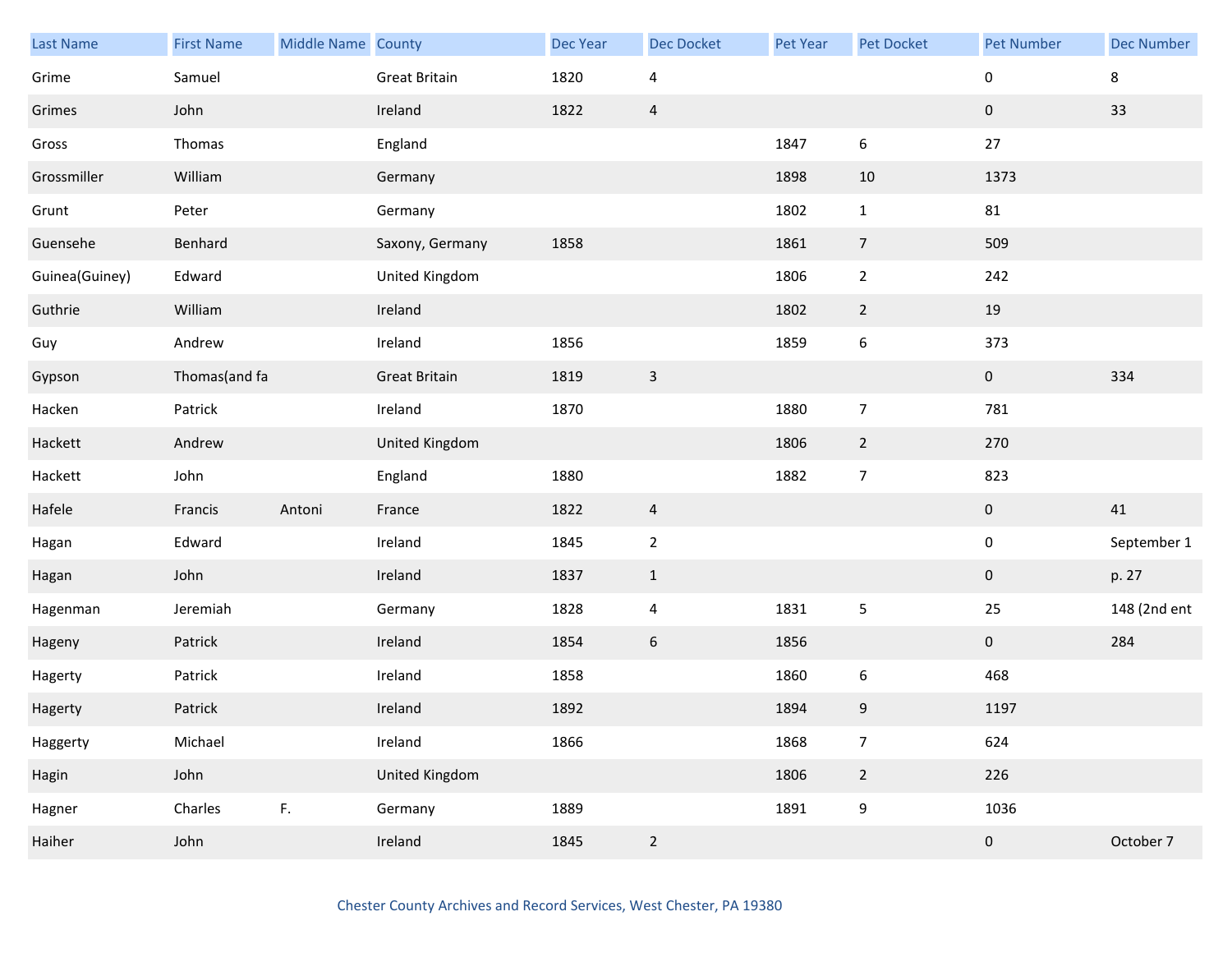| Last Name | <b>First Name</b> | Middle Name County |                      | Dec Year | Dec Docket       | Pet Year | Pet Docket              | <b>Pet Number</b>   | <b>Dec Number</b> |
|-----------|-------------------|--------------------|----------------------|----------|------------------|----------|-------------------------|---------------------|-------------------|
| Haines    | Caleb             |                    | United Kingdom       |          |                  | 1815     | 3                       | 233                 |                   |
| Haley     | Andrew            |                    | Ireland              | 1856     |                  | 1858     | $6\,$                   | 368                 |                   |
| Haley     | Daniel            |                    | <b>Great Britain</b> |          |                  | 1906     | 11                      | 1571                |                   |
| Haley     | Dennis            |                    | Ireland              | 1853     | $\boldsymbol{6}$ | 1856     |                         | $\mathbf{0}$        | 219               |
| Haley     | Jeremiah          |                    | Ireland              | 1886     |                  | 1888     | 9                       | 921                 |                   |
| Haley     | John              |                    | Ireland, U.K.        | 1854     | $\mathsf 3$      | 1856     | 6                       | 263                 | September 2       |
| Haley     | John              |                    | Ireland              | 1872     |                  | 1880     | $\overline{7}$          | 759                 |                   |
| Haley     | Patrick           |                    | United Kingdom       |          |                  | 1806     | $\overline{2}$          | 223                 |                   |
| Haley     | Thomas            |                    | Ireland              | 1856     |                  | 1859     | $\boldsymbol{6}$        | 384                 |                   |
| Hall      | George            |                    | <b>Great Britain</b> |          |                  | 1866     | $\overline{7}$          | 603                 |                   |
| Hall      | Henry             |                    | <b>Great Britain</b> |          |                  | 1879     | $\overline{7}$          | 738                 |                   |
| Hall      | Thomas            |                    | <b>Great Britain</b> |          |                  | 1879     | $\overline{7}$          | 737                 |                   |
| Hallahan  | Peter             |                    | Ireland, U.K.        | 1854     | $\mathsf 3$      | 1856     | 6                       | 250                 | September 1       |
| Halpin    | John              |                    | Ireland              | 1894     |                  | 1905     | 12                      | 1559                |                   |
| Ham       | George            |                    | Ireland              |          |                  | 1847     | $\boldsymbol{6}$        | 34                  |                   |
| Hamilton  | Andrew            |                    | Ireland              |          |                  | 1805     | $\overline{2}$          | 167                 |                   |
| Hamilton  | Ezekiel           |                    | Ireland              | 1851     | $\boldsymbol{6}$ | 1856     |                         | $\mathsf{O}\xspace$ | 277               |
| Hamilton  | Frederick         |                    | Ireland              | 1856     |                  | 1860     | $\overline{7}$          | 492                 |                   |
| Hamilton  | Hugh              |                    | Ireland              | 1803     | $\overline{2}$   |          |                         | $\mathbf 0$         | 118               |
| Hamilton  | John              |                    | Ireland              | 1817     | $\mathsf{3}$     | 1823     | $\overline{\mathbf{4}}$ | 55                  | 287               |
| Hamilton  | John              |                    | Ireland              | 1844     | $\overline{2}$   | 1846     | 6                       | 11                  | September 5       |
| Hamilton  | Josias            |                    | United Kingdom       |          |                  | 1807     | $\mathsf{3}$            | $6\phantom{.}$      |                   |
| Hamilton  | William           |                    | Ireland              | 1886     |                  | 1889     | 9                       | 984                 |                   |
| Hamilton  | William           |                    | Canada (Nova Scotia) | 1899     |                  | 1903     | 9                       | 1505                |                   |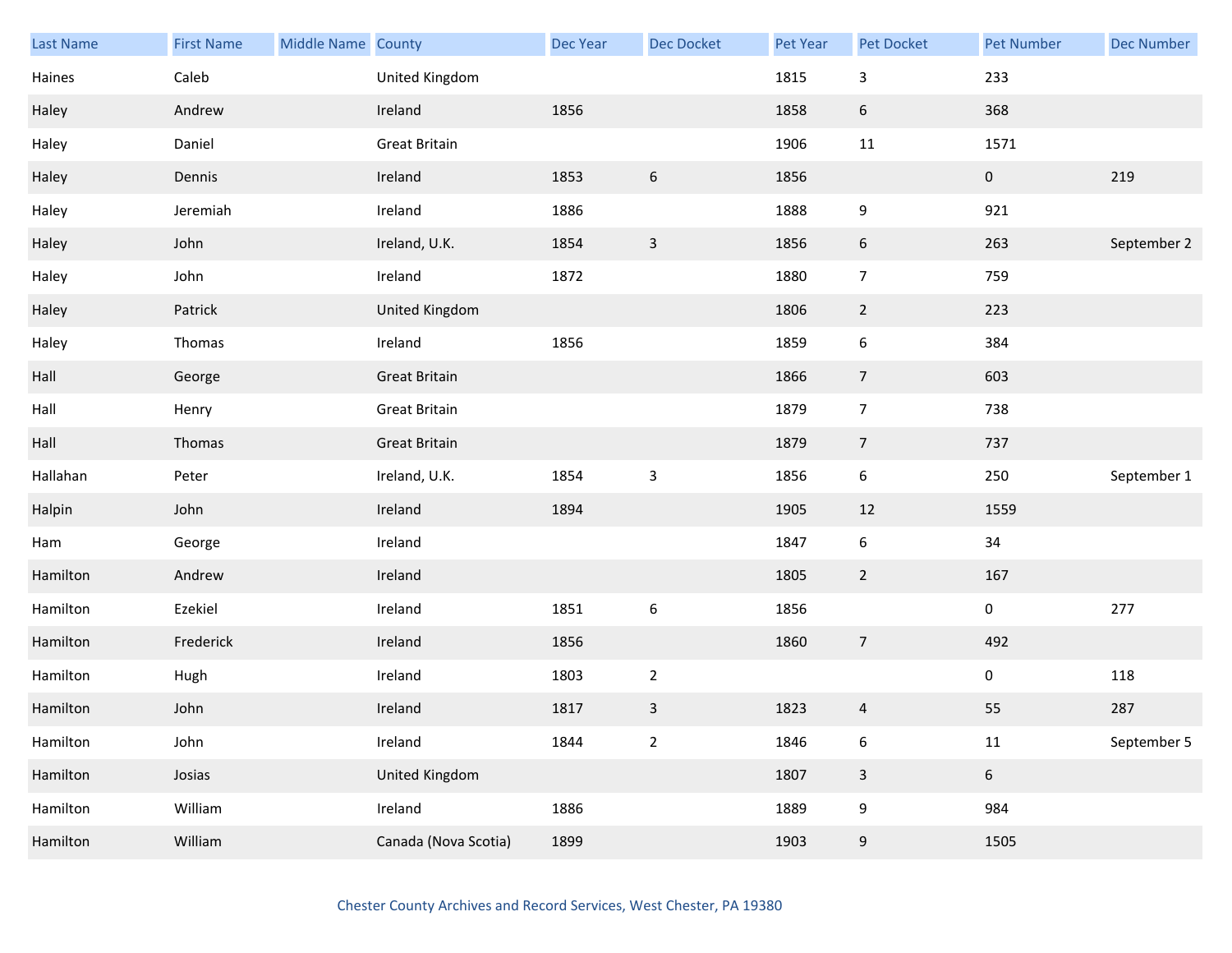| Last Name             | <b>First Name</b> | Middle Name County |                       | Dec Year | Dec Docket       | <b>Pet Year</b> | Pet Docket     | <b>Pet Number</b> | <b>Dec Number</b> |
|-----------------------|-------------------|--------------------|-----------------------|----------|------------------|-----------------|----------------|-------------------|-------------------|
| Hammond               | John              |                    | England               | 1890     |                  | 1895            | 9              | 1208              |                   |
| Hamond(Hammond0 Noble |                   |                    | Ireland               | 1812     | $\overline{3}$   |                 |                | $\mathbf{0}$      | 174               |
| Hand                  | Joseph            |                    | Ireland               | 1854     |                  | 1858            | 6              | 359               |                   |
| Handerhen             | John              |                    | <b>Great Britain</b>  |          |                  | 1866            | $\overline{7}$ | 597               |                   |
| Handrick              | Martin            |                    | Ireland               | 1852     | $\boldsymbol{6}$ | 1856            |                | $\mathbf 0$       | 211               |
| Haney                 | Hugh              |                    | Ireland               |          |                  | 1804            | $\overline{2}$ | 133               |                   |
| Haney                 | James             |                    | Ireland               |          |                  | 1858            | 6              | 352               |                   |
| Haney                 | John              |                    | <b>Great Britain</b>  |          |                  | 1798            | $\mathbf{1}$   | 7 <sup>7</sup>    |                   |
| Haney                 | Patrick           |                    | Ireland               |          |                  | 1802            | $\mathbf{1}$   | 138               |                   |
| Hann                  | Thomas            |                    | England               |          |                  | 1848            | 6              | 75                |                   |
| Hannan                | James             |                    | United Kingdom        |          |                  | 1806            | $\overline{2}$ | 224               |                   |
| Hanshaw               | Adam              |                    | Germany               |          |                  | 1844            | 5              | 221               |                   |
| Hanson                | Ben               |                    | England               | 1860     |                  | 1863            | $\overline{7}$ | 538               |                   |
| Hanson                | Jens              | L.                 | Denmark               | 1885     |                  | 1888            | 9              | 925               |                   |
| Hanson                | Thomas            |                    | Ireland               |          |                  | 1802            | $\mathbf 1$    | 124               |                   |
| Hansson               | Anders            |                    | Sweden                | 1882     |                  | 1884            | $\overline{7}$ | 855               |                   |
| Happer(Hopper)        | James             |                    | Ireland               |          |                  | 1802            | $\mathbf{1}$   | 54                |                   |
| Harbison              | James             |                    | Ireland               |          |                  | 1864            | $\overline{7}$ | 564               |                   |
| Hardy                 | Hugh              |                    | Ireland               |          |                  | 1828            | $\overline{a}$ | 143               |                   |
| Hare                  | George            |                    | Prussia               | 1840     | $1\,$            |                 |                | 0                 | p. 92             |
| Hare                  | George            |                    | Prussia               | 1840     | $\,$ 6 $\,$      | 1848            |                | $\pmb{0}$         | 53                |
| Hargraves             | Henry             |                    | England               | 1854     | $\boldsymbol{6}$ | 1856            |                | $\mathbf 0$       | 294               |
| Harkin                | George            |                    | United Kingdom        |          |                  | 1807            | $\mathbf 2$    | 320               |                   |
| Harkin                | John              |                    | <b>United Kingdom</b> |          |                  | 1807            | $\overline{2}$ | 318               |                   |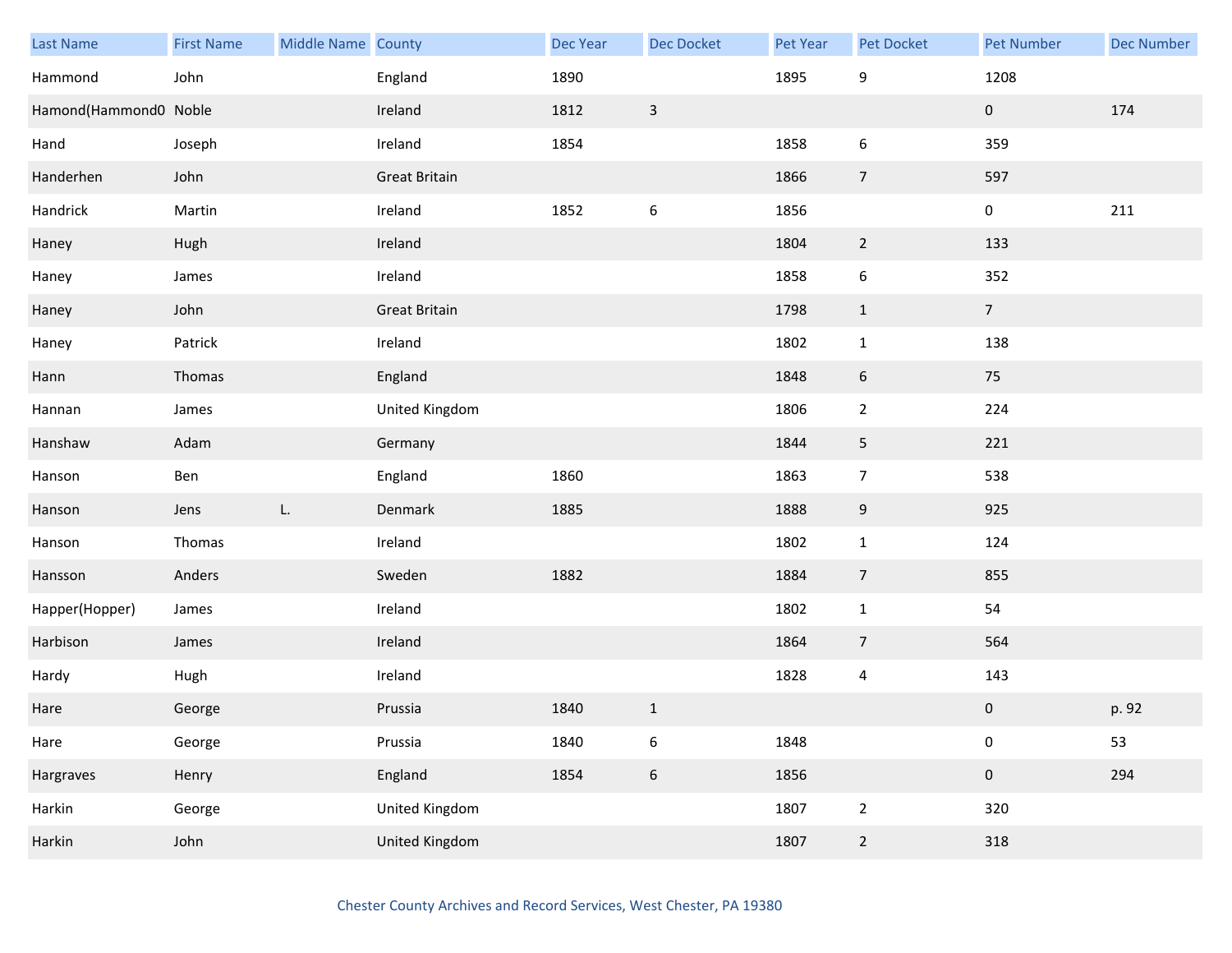| <b>Last Name</b>        | <b>First Name</b> | Middle Name County |                       | Dec Year | <b>Dec Docket</b> | Pet Year | Pet Docket     | <b>Pet Number</b> | <b>Dec Number</b> |
|-------------------------|-------------------|--------------------|-----------------------|----------|-------------------|----------|----------------|-------------------|-------------------|
| Harley                  | James             |                    | Ireland               | 1848     | $\boldsymbol{6}$  | 1851     |                | 0                 | 109               |
| Harman                  | Levi              |                    | Russia                | 1887     |                   | 1888     | $\,8\,$        | 918               |                   |
| Harman                  | Petters           |                    | <b>Great Britain</b>  | 1842     | $\mathbf{1}$      |          |                | 0                 | p. 109            |
| Harper                  | Alfred            | F.                 | England               | 1900     |                   | 1903     | 12             | 1517              |                   |
| Harper                  | William           |                    | United Kingdom        |          |                   | 1806     | $\overline{2}$ | 268               |                   |
| Harris                  | Robert            |                    | England               |          |                   | 1809     | $\mathsf{3}$   | 111               |                   |
| Harris                  | William           |                    | Ireland               | 1842     | $\mathbf 1$       |          |                | 0                 | p. 125            |
| Harrison                | Alfred            |                    | England               | 1891     |                   | 1896     | 9              | 1262              |                   |
| Harrison                | Henry             |                    | England               | 1891     |                   | 1896     | 9              | 1263              |                   |
| Harrison                | Henry Jr.         | $J_{\star}$        | <b>Great Britain</b>  |          |                   | 1888     | 10             | 957               |                   |
| Harrison                | Thomas            |                    | Ireland               | 1844     | $\sqrt{2}$        |          |                | 0                 | September 5       |
| Harson                  | Joseph            |                    | England               | 1901     |                   | 1904     | 12             | 1531              |                   |
| Hart                    | Thomas            | W.                 | England               | 1893     |                   | 1896     | 9              | 1228              |                   |
| Hartan                  | John              |                    | <b>United Kingdom</b> |          |                   | 1806     | $\overline{2}$ | 262               |                   |
| Hartmaier               | Gustav            |                    | Germany               | 1890     |                   | 1892     | 9              | 1058              |                   |
| Hastings                | Matthew           |                    | United Kingdom        |          |                   | 1807     | $\overline{2}$ | 296               |                   |
| Hately                  | Samuel            |                    | United Kingdom        |          |                   | 1864     | $\overline{7}$ | 569               |                   |
| Hauxwell                | Thomas            |                    | <b>Great Britain</b>  | 1836     | $\mathbf{1}$      | 1838     | 5              | 101               | p. 20             |
| Hawthorn                | John              |                    | Ireland               | 1888     |                   | 1892     | 9              | 1050              |                   |
| Hawthorn(Henthorn) John |                   |                    | Ireland               | 1838     | $\mathbf 1$       | 1840     | 5              | 151               | p. 40             |
| Hayden                  | Michael           |                    | Ireland               | 1853     | $\,$ 6 $\,$       | 1856     |                | 0                 | 221               |
| Hayes                   | Jeremiah          |                    | Ireland               | 1860     |                   | 1866     | $\overline{7}$ | 598               |                   |
| Hayes                   | John              |                    | Ireland               |          |                   | 1802     | $\overline{2}$ | 74                |                   |
| Hayes                   | Simon             |                    | Ireland               | 1890     |                   | 1892     | 9              | 1122              |                   |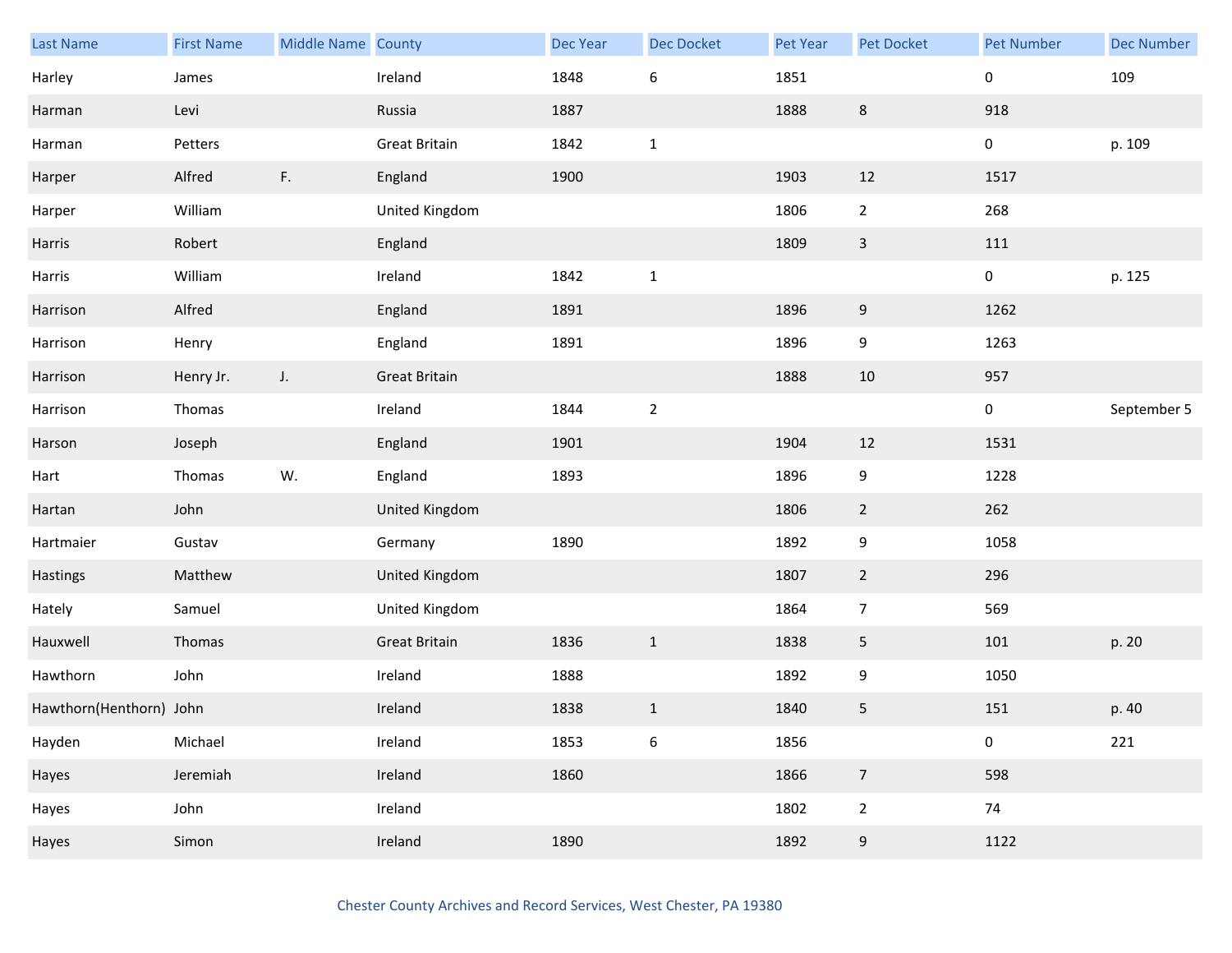| <b>Last Name</b>            | <b>First Name</b> | Middle Name County |                      | Dec Year | <b>Dec Docket</b> | <b>Pet Year</b> | <b>Pet Docket</b> | <b>Pet Number</b> | <b>Dec Number</b> |
|-----------------------------|-------------------|--------------------|----------------------|----------|-------------------|-----------------|-------------------|-------------------|-------------------|
| Haynes                      | Edward            |                    | United Kingdom       |          |                   | 1807            | $\mathbf{3}$      | $\overline{4}$    |                   |
| Hayse                       | Michael           |                    | Ireland              | 1855     |                   | 1858            | 6                 | 323               |                   |
| Healy                       | Denis             |                    | Ireland              | 1856     |                   | 1858            | 6                 | 367               |                   |
| Healy                       | Timothy           |                    | Ireland              | 1900     |                   | 1902            | 9                 | 1496              |                   |
| Heasley                     | William           |                    | England              |          |                   | 1872            | $\overline{7}$    | 676               |                   |
| Heathcote(Heathcot) William |                   |                    | <b>Great Britain</b> | 1832     | $\mathsf S$       | 1836            | 5                 | 84                | 41                |
| Heck                        | William           |                    | Germany              | 1891     |                   | 1894            | 9                 | 1188              |                   |
| Heckel                      | Frederick         | William            | Prussia              | 1822     | $\overline{4}$    | 1828            | $\overline{4}$    | 167               | 45                |
| Heenan                      | Dennis            |                    | Ireland              | 1843     | $\mathbf 1$       |                 |                   | 0                 | p. 132            |
| Heffren                     | James             |                    | Ireland              | 1856     |                   | 1860            | 6                 | 461               |                   |
| Heins                       | Carl              |                    | Hanover              | 1856     |                   | 1858            | 6                 | 354               |                   |
| Heins                       | Gustaws           |                    | Germany              |          |                   | 1857            | 6                 | 309               |                   |
| Heister                     | James             |                    | <b>Great Britain</b> |          |                   | 1876            | $\overline{7}$    | 707               |                   |
| Helyer                      | George            |                    | England              |          |                   | 1896            | $10\,$            | 1291              |                   |
| Henaly(Henely)              | Michael           |                    | Ireland              | 1840     | $\mathbf 1$       |                 |                   | $\pmb{0}$         | p. 87             |
| Henderson                   | Charles           |                    | United Kingdom       |          |                   | 1808            | 3                 | 43                |                   |
| Henderson                   | James             |                    | United Kingdom       |          |                   | 1807            | $\mathbf{3}$      | $\mathbf{3}$      |                   |
| Henderson                   | James             |                    | Ireland              | 1886     |                   | 1889            | 9                 | 948               |                   |
| Henly                       | William           |                    | <b>Great Britain</b> |          |                   | 1844            | 5                 | 224               |                   |
| Henneker                    | Mark              |                    | <b>Great Britain</b> |          |                   | 1844            | 5                 | 247               |                   |
| Hennessey                   | Daniel            |                    | <b>Great Britain</b> |          |                   | 1878            | $\overline{7}$    | 728               |                   |
| Hennessey(Henesy,           | Thomas            |                    | Ireland              | 1834     | $\mathbf{1}$      | 1837            | 5                 | 93                | p. 3              |
| Hennessy                    | Daniel            |                    | Ireland              | 1858     |                   | 1863            | $\overline{7}$    | 524               |                   |
| Hennessy                    | Michael           | $J_{\star}$        | <b>Great Britain</b> |          |                   | 1887            | $\overline{7}$    | 903               |                   |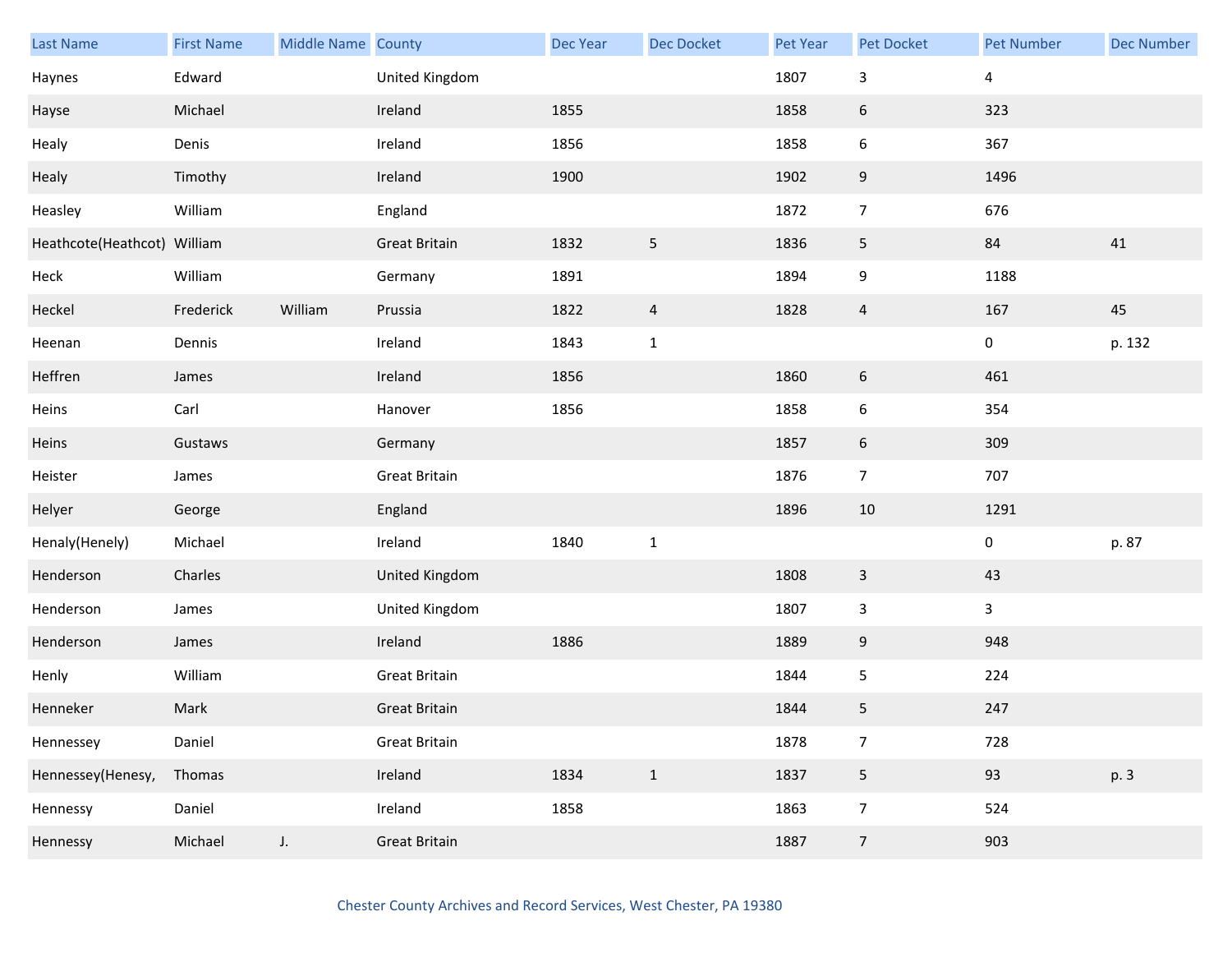| <b>Last Name</b>        | <b>First Name</b> | Middle Name County |                      | Dec Year | Dec Docket     | Pet Year | Pet Docket              | <b>Pet Number</b> | <b>Dec Number</b> |
|-------------------------|-------------------|--------------------|----------------------|----------|----------------|----------|-------------------------|-------------------|-------------------|
| Hennessy                | Patrick           |                    | Ireland              | 1834     | $\mathbf 1$    | 1838     | 5                       | 106               | p. 2              |
| Hennessy                | Philip(Phillip)   |                    | Ireland              | 1832     | 5              | 1834     | 5                       | $73\,$            | 40                |
| Hennesy                 | John              |                    | Ireland              | 1838     | $\mathbf 1$    |          |                         | 0                 | p. 41             |
| Hennesy                 | William           |                    | Ireland              | 1837     | $\mathbf{1}$   |          |                         | $\pmb{0}$         | p. 28             |
| Hennesy(Henesy)         | John              |                    | Ireland              | 1837     | $\mathbf{1}$   | 1839     | 5                       | 129               | p. 29             |
| Hennesy(Hennessy)       | Thomas            |                    | Ireland              | 1839     | $1\,$          |          |                         | $\pmb{0}$         | p. 51             |
| Henry                   | Charles           | Francis            | Switzerland          |          |                | 1884     | $\overline{7}$          | 853               |                   |
| Henry                   | David             |                    | Ireland              |          |                | 1805     | $2\overline{ }$         | 169               |                   |
| Henry                   | Hugh              |                    | Ireland              | 1819     | $\mathsf 3$    | 1823     | $\overline{\mathbf{4}}$ | 61                | 335               |
| Henry                   | James             |                    | United Kingdom       |          |                | 1809     | $\mathsf{3}$            | 104               |                   |
| Henry                   | Joseph            |                    | Ireland              |          |                | 1803     | $\overline{2}$          | 100               |                   |
| Henry                   | Thomas            |                    | Ireland              |          |                | 1812     | $\overline{3}$          | 160               |                   |
| Henry                   | William           |                    | United Kingdom       |          |                | 1808     | 3                       | 82                |                   |
| Henthorn(Hawthorn) John |                   |                    | Ireland              |          |                | 1840     | 5                       | 151               |                   |
| Henzie                  | Frederick         |                    | Germany              | 1884     |                | 1886     | $\overline{7}$          | 888               |                   |
| Hepp                    | Andrew            |                    | Germany              | 1890     |                | 1892     | 9                       | 1087              |                   |
| Heron                   | Joseph            |                    | England              | 1890     |                | 1892     | 9                       | 1125              |                   |
| Herries                 | Robert            |                    | Scotland             | 1804     | $\overline{2}$ |          |                         | $\overline{0}$    | 127               |
| Herringer               | George            |                    | Austria              | 1835     | $\mathbf 1$    | 1837     | 5                       | 96                | p. 13             |
| Herron                  | Daniel            |                    | Ireland              | 1843     | $1\,$          |          |                         | $\pmb{0}$         | p. 131            |
| Hertensteiner           | Emil              |                    | Germany              |          |                | 1904     |                         | 0                 |                   |
| Herzel                  | Henry             |                    | Germany              | 1884     |                | 1890     | $\boldsymbol{9}$        | 993               |                   |
| Hessin                  | William           |                    | Ireland              | 1802     | $\overline{2}$ |          |                         | 0                 | 38                |
| Hession                 | Edward            |                    | <b>Great Britain</b> |          |                | 1893     | 10                      | 1159              |                   |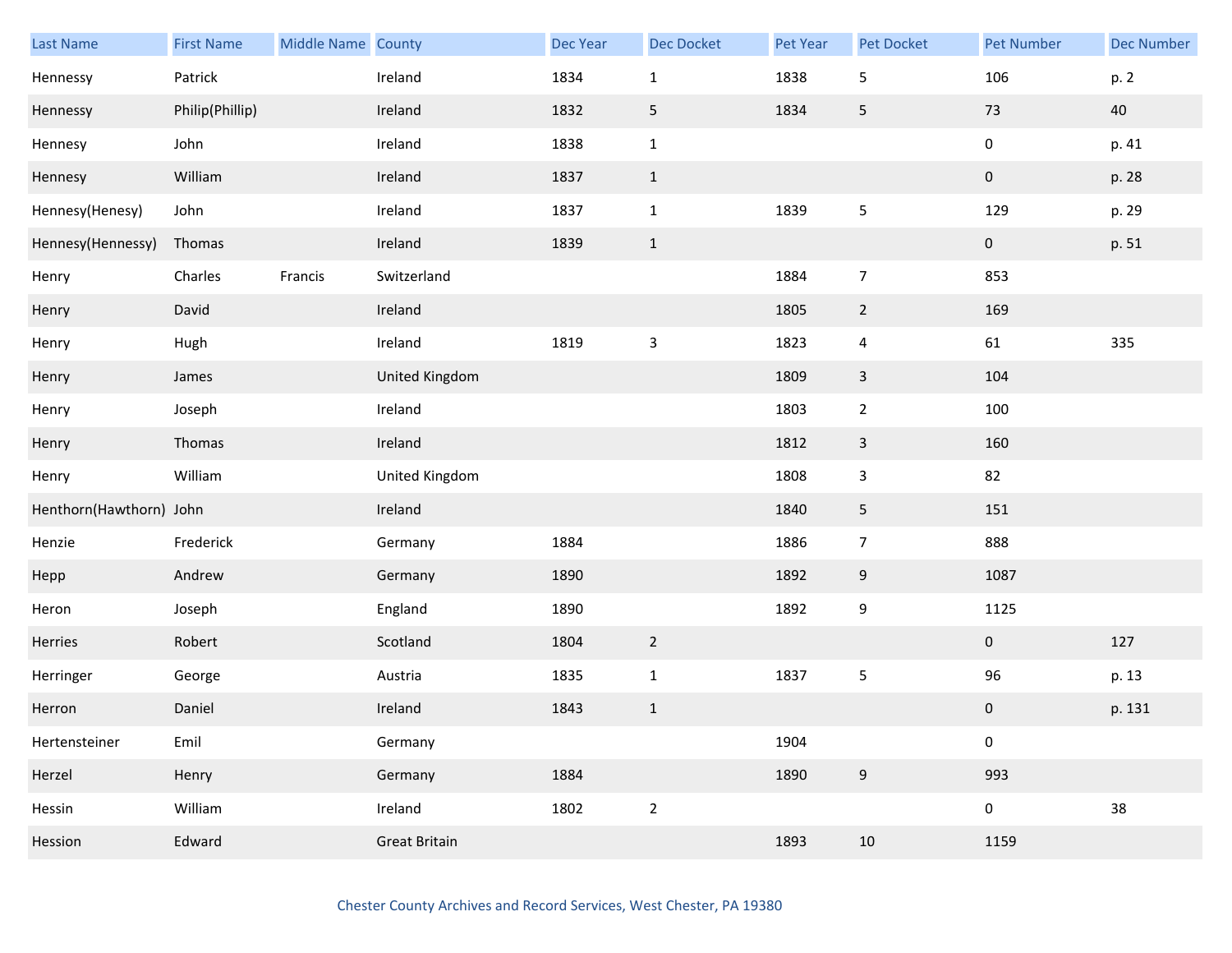| Last Name     | <b>First Name</b> | Middle Name County |                      | Dec Year | <b>Dec Docket</b> | Pet Year | Pet Docket       | <b>Pet Number</b> | <b>Dec Number</b> |
|---------------|-------------------|--------------------|----------------------|----------|-------------------|----------|------------------|-------------------|-------------------|
| Hewet(Hewett) | Thomas            |                    | United Kingdom       |          |                   | 1806     | $\mathbf{2}$     | 239               |                   |
| Hewitt        | Thomas            |                    | England              | 1855     | $\boldsymbol{6}$  | 1857     |                  | $\pmb{0}$         | 300               |
| Hickey        | Daniel            |                    | Ireland              | 1858     |                   | 1860     | $\boldsymbol{6}$ | 405               |                   |
| Hickey        | James             |                    | Ireland              | 1844     | $\overline{2}$    |          |                  | 0                 | August 3          |
| Hickey        | James             |                    | Ireland              | 1875     | $\overline{7}$    | 1872     |                  | $\pmb{0}$         | 693 1/2           |
| Hickey        | Jeremiah          |                    | Ireland              | 1854     | $\boldsymbol{6}$  | 1856     |                  | $\pmb{0}$         | 278               |
| Hickey        | Michael           |                    | Ireland              | 1858     |                   | 1860     | $\overline{7}$   | 478               |                   |
| Hickey        | Patrick           |                    | Ireland              |          |                   | 1860     | 6                | 408               |                   |
| Hickey        | William           |                    | Ireland              | 1839     | $\mathbf 1$       | 1844     | 5                | 196               | p. 54             |
| Hicky         | Christopher       |                    | United Kingdom       |          |                   | 1808     | 3                | 56                |                   |
| Hide          | John              |                    | Ireland, U.K.        | 1853     |                   | 1856     | 6                | 255               |                   |
| HIggins       | David             |                    | Ireland              | 1852     | $\boldsymbol{6}$  | 1856     |                  | $\mathbf 0$       | 225               |
| Higgins       | David             |                    | Ireland              | 1890     |                   | 1894     | 9                | 1191              |                   |
| Higgins       | James             |                    | Ireland              | 1898     |                   | 1902     | 9                | 1486              |                   |
| Higgins       | John              |                    | <b>Great Britain</b> |          |                   | 1866     | $\overline{7}$   | 591               |                   |
| Higgins       | Michael           |                    | Ireland              | 1899     |                   | 1900     | 9                | 1459              |                   |
| Higgins       | Patrick           |                    | <b>Great Britain</b> |          |                   | 1880     | $\overline{7}$   | 756               |                   |
| Higgins       | Philip            |                    | Ireland              |          |                   | 1888     | 10               | 967               |                   |
| Higgins       | Thomas            | William            | Ireland              | 1855     | $\boldsymbol{6}$  | 1857     |                  | 0                 | 307               |
| Hildebrand    | Frederick         |                    | Germany              | 1890     |                   | 1896     | 9                | 1296              |                   |
| Hill          | John              |                    | <b>Great Britain</b> | 1837     | $\mathbf 1$       | 1840     | 5                | 132               | p. 33             |
| Hill          | John              |                    | England              | 1858     |                   | 1864     | $\overline{7}$   | 560               |                   |
| Hill          | Joseph            |                    | Ireland              |          |                   | 1802     | $\mathbf{1}$     | 141               |                   |
| Hill          | Richard           |                    | <b>Great Britain</b> | 1837     | $1\,$             |          |                  | $\pmb{0}$         | p. 32             |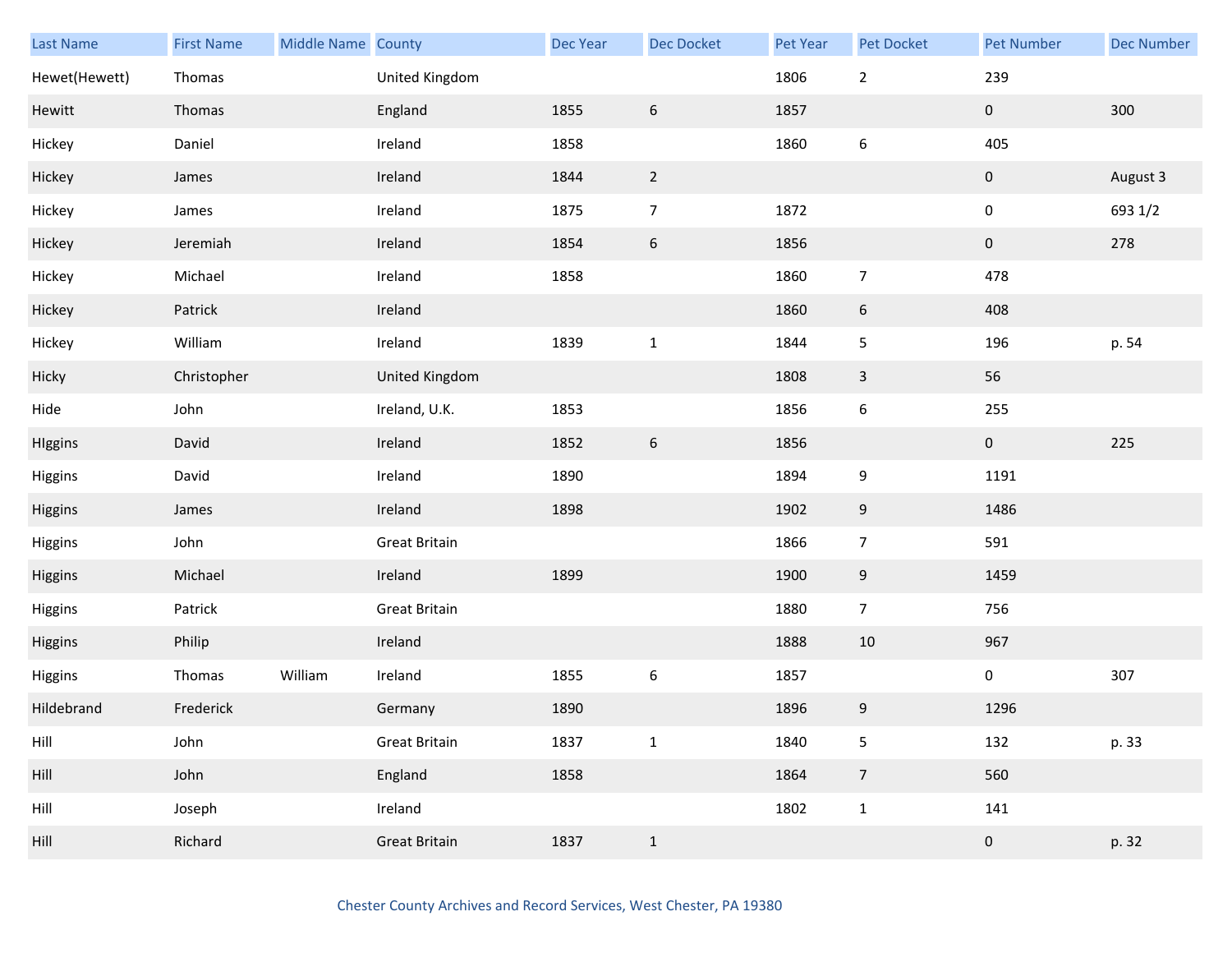| Last Name     | <b>First Name</b> | Middle Name County |                      | <b>Dec Year</b> | Dec Docket       | Pet Year | Pet Docket       | <b>Pet Number</b> | <b>Dec Number</b> |
|---------------|-------------------|--------------------|----------------------|-----------------|------------------|----------|------------------|-------------------|-------------------|
| <b>Hillis</b> | James             |                    | Ireland              |                 |                  | 1860     | 6                | 393               |                   |
| Hines         | John              |                    | Ireland              |                 |                  | 1844     | 5                | 203               |                   |
| Hinton        | Moses             |                    | United Kingdom       |                 |                  | 1808     | $\mathsf{3}$     | 73                |                   |
| Hirn          | Owen              |                    | Germany              | 1844            | $\overline{2}$   |          |                  | $\pmb{0}$         | September 1       |
| Hobbs         | Benjamin          |                    | Ireland              | 1841            | $\mathbf{1}$     |          |                  | $\pmb{0}$         | 105               |
| Hodge         | John              |                    | Ireland              |                 |                  | 1804     | $\overline{2}$   | 141               |                   |
| Hodgson       | John              |                    | <b>Great Britain</b> | 1819            | $\mathsf 3$      | 1827     | $\overline{4}$   | 125               | 328               |
| Hodgson       | William           |                    | <b>Great Britain</b> | 1818            |                  | 1823     | $\overline{4}$   | 71                |                   |
| Hoehstetler   | William           | F.                 | Germany              | 1893            |                  | 1896     | 9                | 1307              |                   |
| Hoffman       | Jacob             |                    | Germany              |                 |                  | 1880     | $\overline{7}$   | 779               |                   |
| Hofheinz      | Robert            | F.                 | Germany              |                 |                  | 1899     |                  | 1395              |                   |
| Hogan         | Daniel            |                    | Ireland              | 1887            |                  | 1884     | 8                | 911               |                   |
| Hogan         | Dennis            |                    | Ireland              | 1854            | $\boldsymbol{6}$ | 1856     |                  | $\pmb{0}$         | 285               |
| Holden        | Albert            |                    | <b>Great Britain</b> |                 |                  | 1892     | 10               | 1073              |                   |
| Holden        | Charles           |                    | Great Britain        |                 |                  | 1892     | $10\,$           | 1082              |                   |
| Holden        | Walter            |                    | England              | 1885            |                  | 1888     | 9                | 936               |                   |
| Holden        | William           |                    | <b>Great Britain</b> |                 |                  | 1892     | $10\,$           | 1072              |                   |
| Holland       | Charles           |                    | Ireland              | 1893            |                  | 1896     | 9                | 1285              |                   |
| Holland       | Peter             |                    | Ireland              | 1823            | 4                |          |                  | $\pmb{0}$         | 49                |
| Holland       | Thomas            |                    | Ireland              | 1895            |                  | 1904     | $12\,$           | 1547              |                   |
| Holland       | William           |                    | England              | 1893            |                  | 1897     | $\boldsymbol{9}$ | 1419              |                   |
| Holliday      | Thomas            |                    | England              | 1880            |                  | 1882     | $\overline{7}$   | 826               |                   |
| Hollinan      | Edmund            |                    | Ireland, U.K.        | 1854            | $\mathbf{3}$     | 1856     | $\boldsymbol{6}$ | 256               | October 8, 1      |
| Holmes        | Arthur            |                    | England              |                 |                  | 1900     | 10               | 1430              |                   |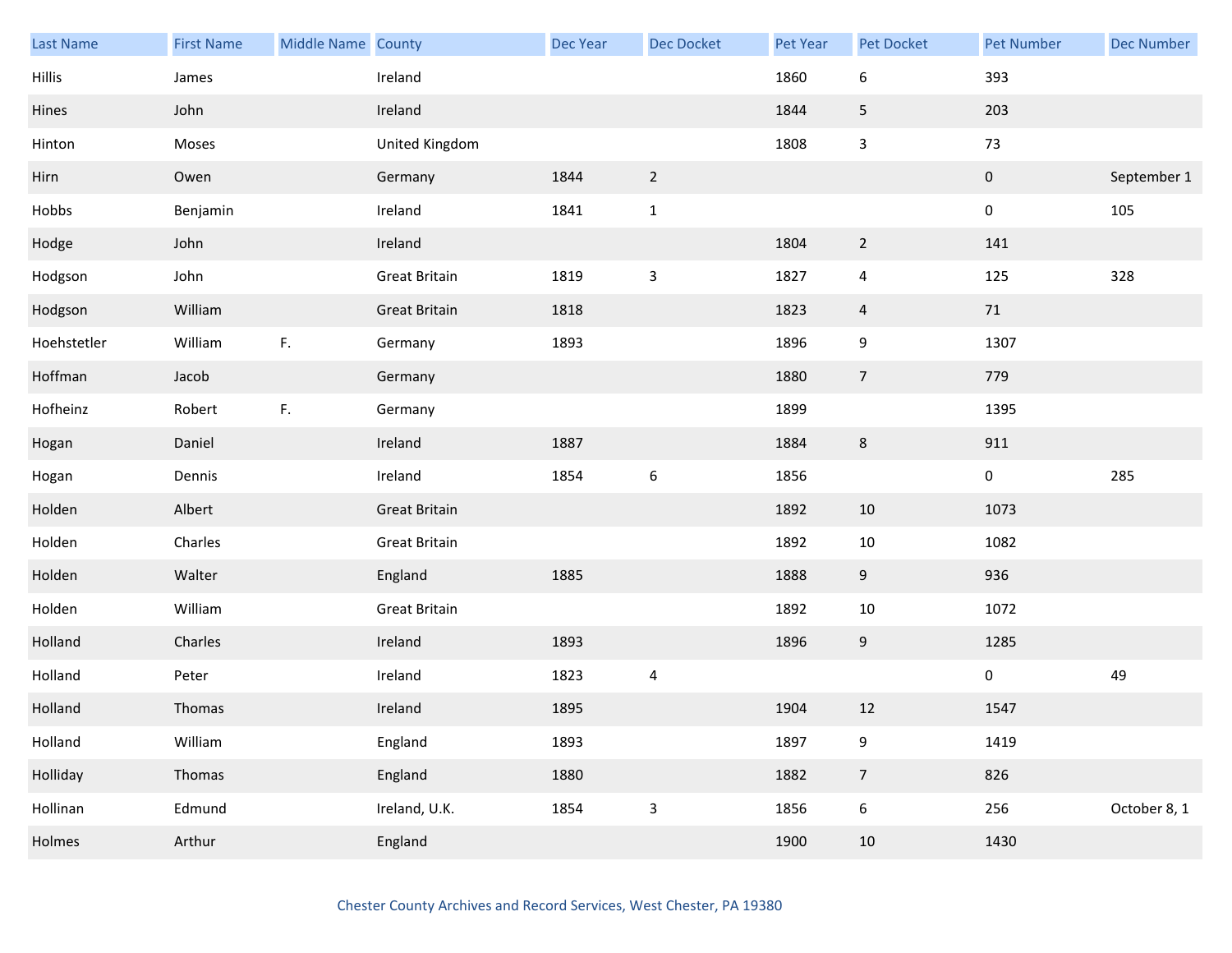| Last Name | <b>First Name</b> | <b>Middle Name County</b> |                      | Dec Year | Dec Docket       | Pet Year | Pet Docket       | Pet Number          | <b>Dec Number</b> |
|-----------|-------------------|---------------------------|----------------------|----------|------------------|----------|------------------|---------------------|-------------------|
| Holmes    | Robert            |                           | England              | 1891     |                  | 1896     | 9                | 1289                |                   |
| Holmes    | Robert            | J.                        | <b>Great Britain</b> |          |                  | 1897     | 10               | 1365                |                   |
| Holt      | Thomas            |                           | England              | 1853     |                  | 1856     | $\boldsymbol{6}$ | 232                 |                   |
| Holton    | Thomas            |                           | Ireland              |          |                  | 1805     | $\overline{2}$   | 193                 |                   |
| Hood      | James             |                           | Ireland              |          |                  | 1850     | $\boldsymbol{6}$ | 89                  |                   |
| Hood      | James             |                           | Ireland              | 1840     | $\mathbf{1}$     |          |                  | $\pmb{0}$           | p. 73             |
| Hood      | John              |                           | United Kingdom       |          |                  | 1810     | 3                | 136                 |                   |
| Hood      | Nathan            |                           | United Kingdom       |          |                  | 1810     | $\mathbf{3}$     | 137                 |                   |
| Hood      | Thomas            |                           | Ireland              |          |                  | 1802     | $\mathbf{1}$     | 103                 |                   |
| Hood      | William           |                           | United Kingdom       |          |                  | 1807     | $\mathbf{3}$     | $\mathbf{1}$        |                   |
| Hopkins   | William           |                           | Ireland              |          |                  | 1802     | $\mathbf 1$      | 96                  |                   |
| Horn      | Edward            |                           | Ireland              | 1865     |                  | 1880     | $\overline{7}$   | 769                 |                   |
| Horstmann | Lewis             |                           | France               | 1846     | $\boldsymbol{6}$ | 1848     |                  | $\mathbf 0$         | $70\,$            |
| Horty     | Patrick           |                           | Ireland              | 1856     |                  | 1860     | $\boldsymbol{6}$ | 398                 |                   |
| Horvart   | Martin            |                           | Hungary              | 1897     |                  | 1901     | $\boldsymbol{9}$ | 1472                |                   |
| Howarth   | Nathaniel         |                           | England              | 1860     |                  | 1863     | $\overline{7}$   | 544                 |                   |
| Hoy       | Jeremiah          |                           | Ireland              |          |                  | 1860     | $\boldsymbol{6}$ | 462                 |                   |
| Hoy       | Martin            | T.                        | Ireland              |          |                  | 1860     | $6\phantom{.}6$  | 463                 |                   |
| Hoyle     | Archibald         |                           | England              | 1897     |                  | 1900     | 9                | 1456                |                   |
| Hubach    | Jacob             |                           | Germany              | 1880     |                  | 1884     | $\sqrt{ }$       | 840                 |                   |
| Huber     | Charles           |                           | Germany              |          |                  | 1900     | $10\,$           | 1421                |                   |
| Huber     | Frank             |                           | Germany              |          |                  | 1900     | $10\,$           | 1420                |                   |
| Huber     | Frederick         |                           | Germany              | 1888     |                  | 1891     | $\boldsymbol{9}$ | 1029                |                   |
| Huber     | Jacob             | Adam                      | Wuerttemberg         | 1822     | $\overline{a}$   |          |                  | $\mathsf{O}\xspace$ | 34                |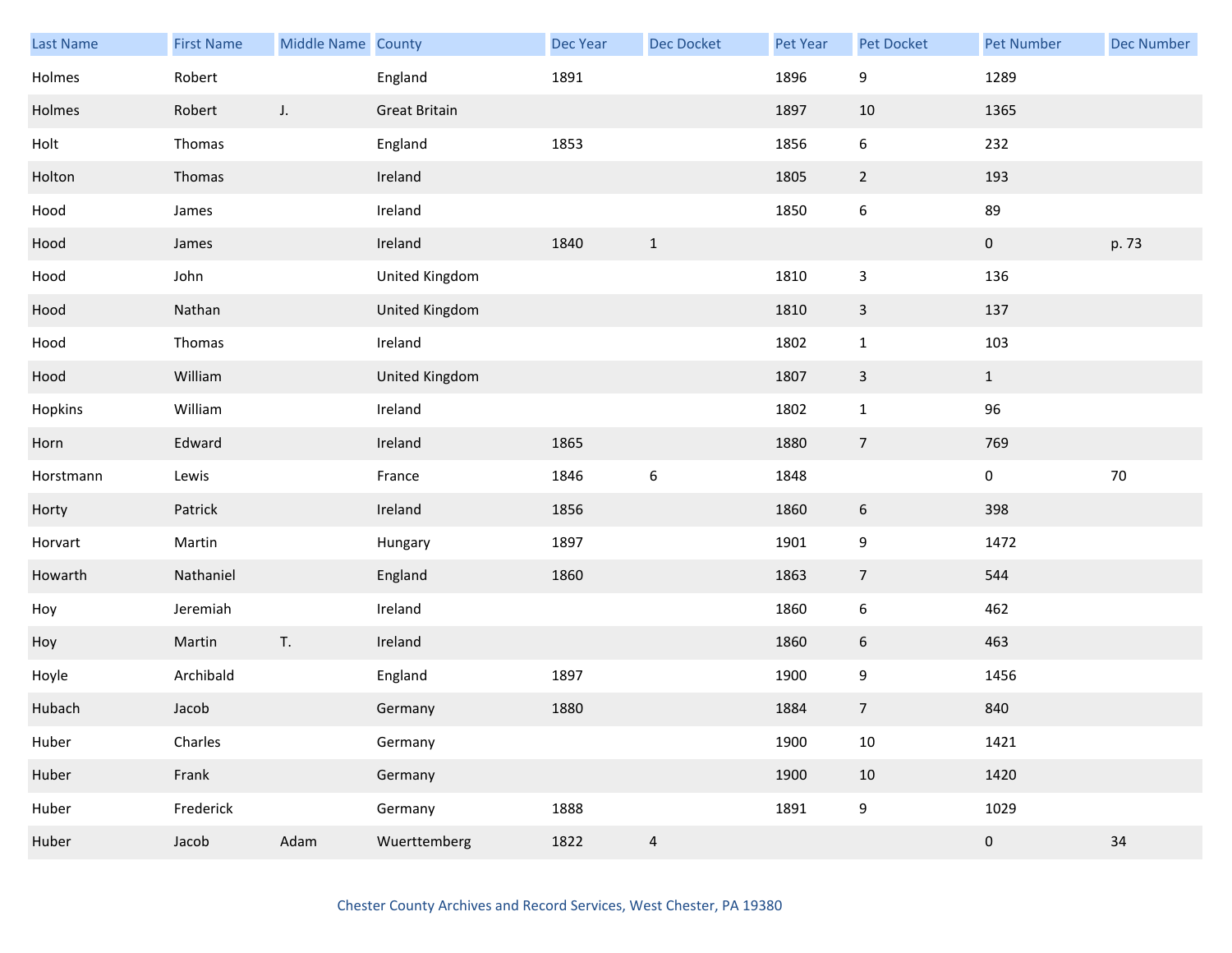| Last Name                | <b>First Name</b> | Middle Name County |                      | <b>Dec Year</b> | Dec Docket     | Pet Year | Pet Docket                | <b>Pet Number</b> | <b>Dec Number</b> |
|--------------------------|-------------------|--------------------|----------------------|-----------------|----------------|----------|---------------------------|-------------------|-------------------|
| Huber                    | William           |                    | Germany              |                 |                | 1868     | $\overline{7}$            | 636               |                   |
| Huddock                  | John              |                    | Germany              | 1894            |                | 1896     | $\boldsymbol{9}$          | 1238              |                   |
| Huges(Hughs)             | John              |                    | Ireland              |                 |                | 1802     | $\mathbf{1}$              | 58                |                   |
| Hughes                   | A.                | Judson             | Canada               | 1890            |                | 1895     | 9                         | 1216              |                   |
| Hughes                   | Charles           |                    | <b>Great Britain</b> |                 |                | 1890     | $10\,$                    | 989               |                   |
| Hughes                   | James             |                    | Ireland              | 1861            |                | 1868     | $\overline{7}$            | 611               |                   |
| Hughes                   | John              | 0.                 | Scotland             | 1890            |                | 1896     | 9                         | 1305              |                   |
| Hughes                   | Joseph            |                    | Ireland              | 1837            | $\mathbf{1}$   | 1840     | 5                         | 142               | p. 34             |
| Hughes                   | William           |                    | Ireland              | 1877            |                | 1895     | 9                         | 1209              |                   |
| Hull                     | James             |                    | <b>Great Britain</b> | 1833            | $\sqrt{5}$     |          |                           | $\pmb{0}$         | $44\,$            |
| Humes                    | John              |                    | United Kingdom       |                 |                | 1811     | $\ensuremath{\mathsf{3}}$ | 151               |                   |
| Humes                    | Patrick           |                    | Ireland              |                 |                | 1822     | $\overline{4}$            | 32                |                   |
| Hummell                  | Philip            |                    | Baden                | 1822            | $\overline{4}$ | 1845     | 5                         | 258               | 40                |
| Hummelle(Hummele Anthony |                   |                    | Austria              | 1835            | $\mathbf{1}$   | 1837     | $5\phantom{.0}$           | 92                | p. 8              |
| Humphrey                 | Dennis            |                    | <b>Great Britain</b> | 1832            | $\mathsf S$    | 1834     | 5                         | 69                | 34                |
| Humphrey                 | George            |                    | <b>Great Britain</b> |                 |                | 1840     | 5                         | 141               |                   |
| Humphrey                 | James             |                    | <b>Great Britain</b> |                 |                | 1832     | 5                         | 33                |                   |
| Humphrey                 | John              |                    | <b>Great Britain</b> | 1832            | 5              | 1834     | 5                         | 67                | 35                |
| Humphrey                 | John              |                    | <b>Great Britain</b> | 1834            | $\sqrt{5}$     | 1840     | 5                         | 140               | 58                |
| Humphrey                 | William           |                    | <b>Great Britain</b> | 1832            | 5              | 1834     | 5                         | 68                | $36\,$            |
| Hurley                   | John              |                    | Ireland, U.K.        | 1854            | $\mathbf{3}$   | 1856     | $\boldsymbol{6}$          | 258               | October 5, 1      |
| Hurley                   | John              |                    | Ireland              | 1869            |                | 1880     | $\overline{7}$            | 784               |                   |
| Hurley                   | William           |                    | Ireland              | 1856            |                | 1858     | $\boldsymbol{6}$          | 337               |                   |
| Huston                   | Archibald         |                    | Ireland              | 1812            | $\mathbf{3}$   |          |                           | $\pmb{0}$         | 178               |